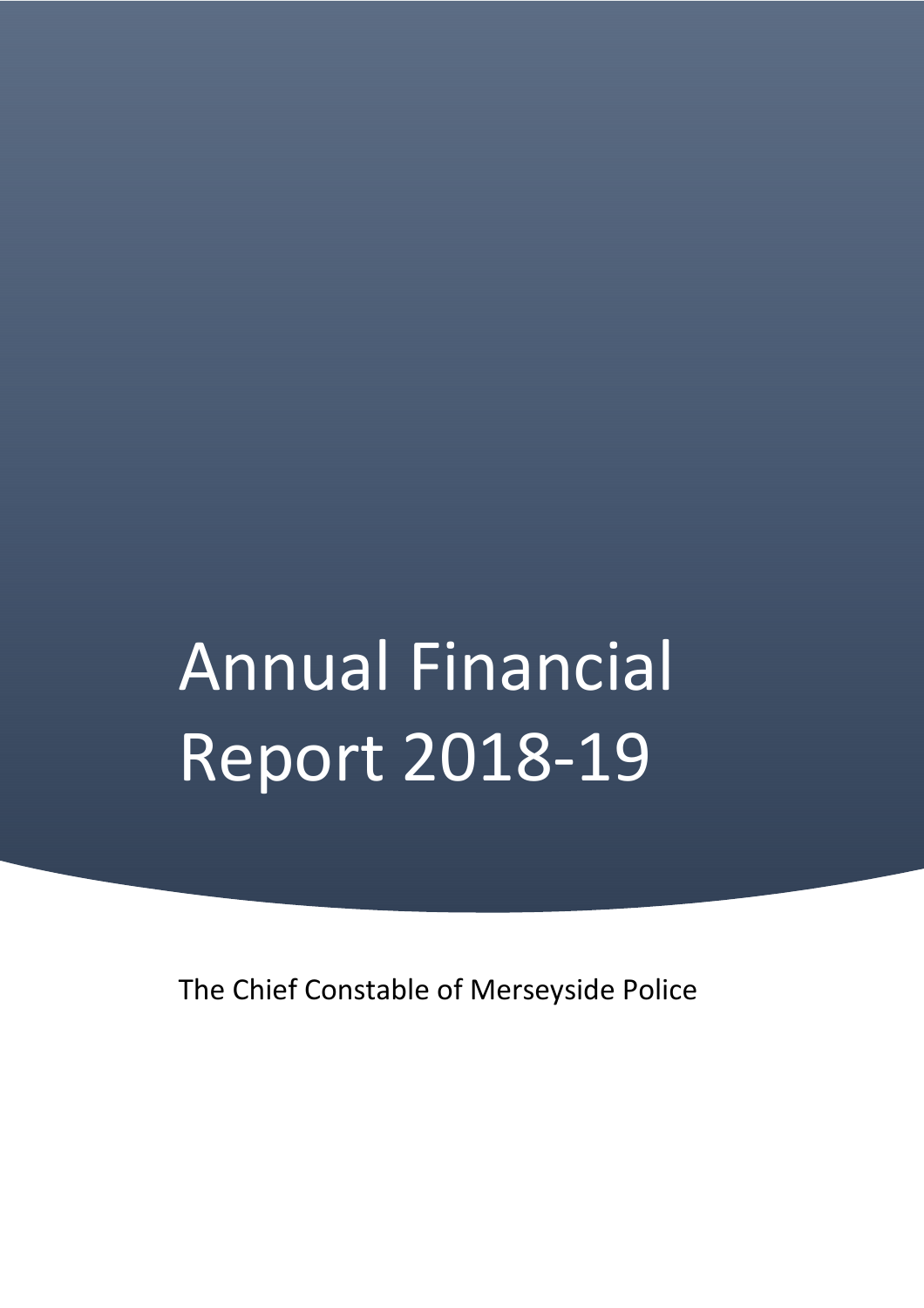# Table of Contents

| 1  |                                                                                        |  |
|----|----------------------------------------------------------------------------------------|--|
| 2  |                                                                                        |  |
| 3  |                                                                                        |  |
| 4  | ASSUMPTIONS MADE ABOUT THE FUTURE AND OTHER MAJOR SOURCES OF ESTIMATION UNCERTAINTY 28 |  |
| 5  |                                                                                        |  |
| 6  | ADJUSTMENTS BETWEEN ACCOUNTING BASIS AND FUNDING BASIS UNDER REGULATIONS  28           |  |
| 7  |                                                                                        |  |
| 8  |                                                                                        |  |
| 9  |                                                                                        |  |
| 10 |                                                                                        |  |
| 11 |                                                                                        |  |
| 12 |                                                                                        |  |
| 13 |                                                                                        |  |
| 14 |                                                                                        |  |
| 15 |                                                                                        |  |
| 16 |                                                                                        |  |
| 17 |                                                                                        |  |
| 18 |                                                                                        |  |
| 19 |                                                                                        |  |
| 20 |                                                                                        |  |
| 21 |                                                                                        |  |
| 22 |                                                                                        |  |
| 23 |                                                                                        |  |
|    |                                                                                        |  |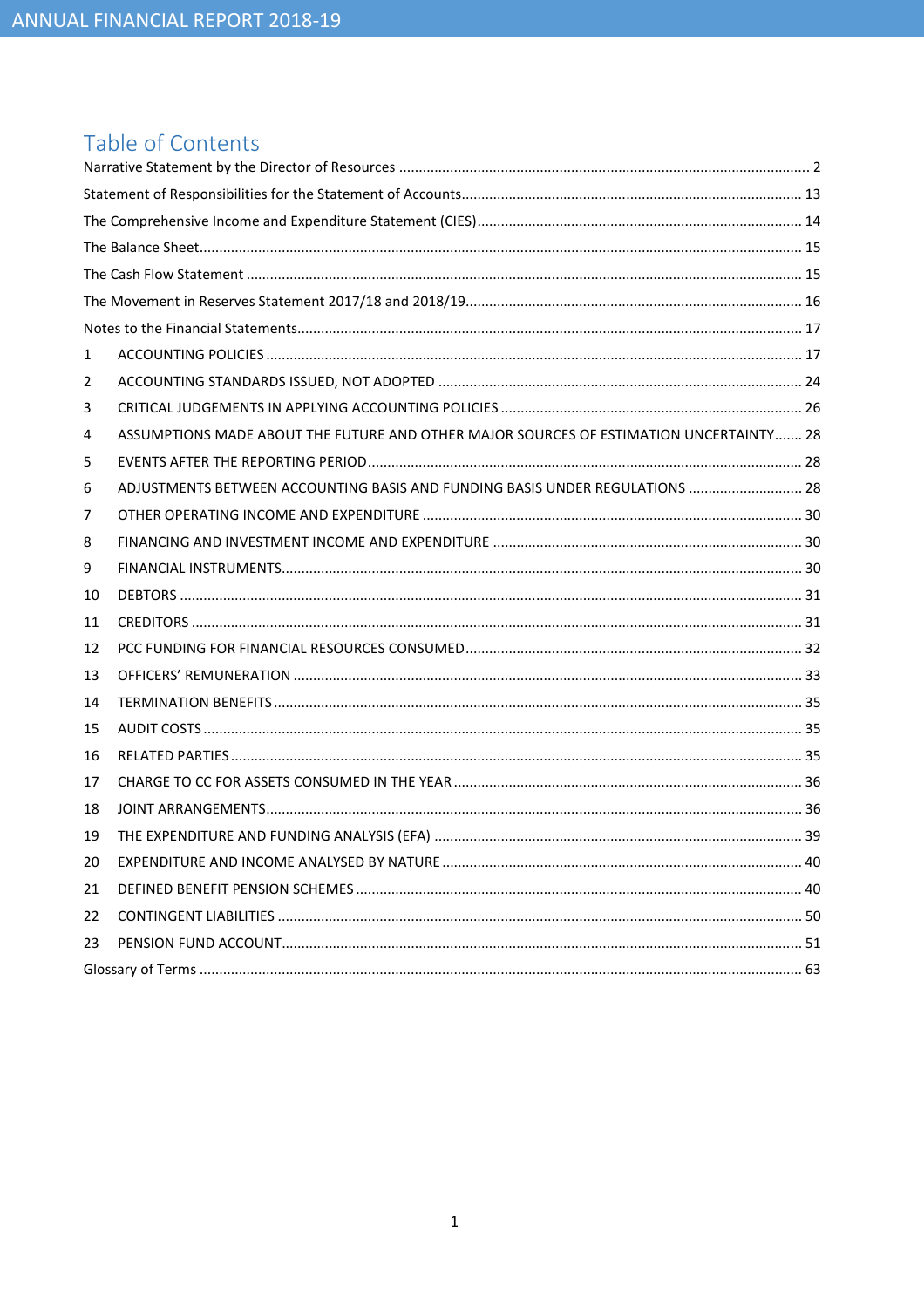# Narrative Statement by the Director of Resources

The Statement of Accounts provide details of the Chief Constable's (CC) financial activities for the year ending 31st March 2019. The accounts are published in accordance with the Accounts and Audit Regulations 2015.

This section is the Narrative Statement. The purpose of the statement is to enable the CC to comment on the financial performance and economy, efficiency and effectiveness in its use of resources over the financial year. The structure of the statement is set out below:-

- 1. Explanation of the CC and Group;
- 2. Introduction to Merseyside;
- 3. Financial performance;
- 4. Non-financial performance;
- 5. People;
- 6. Explanation of Statement of Accounts;
- 7. Strategic risks; and
- 8. Summary and conclusion; and
- 9. Acknowledgement.

#### 1. EXPLANATION OF THE CC AND GROUP

The Police Reform and Social Responsibility Act 2011 (PRSR Act) established two separate legal entities as 'corporations sole', i.e. the Police and Crime Commissioner for Merseyside (PCC) and the Chief Constable of Merseyside Police (CC). These accounts set out the overall financial position of the CC. The financial position of the PCC and of the consolidated Group of the PCC and CC are set out in the Statement of Accounts of the PCC.

The Chief Constable is responsible for maintaining the Queen's Peace and the enforcement of the law, through the direction and control over the Force's officers and staff. The Chief Constable is accountable to the PCC for the delivery of efficient and effective policing, the delivery of the PCC priorities and the management of resources and expenditure by the Force. The PCC effectively commissions the police service from the Chief Constable.

The PCC is responsible for making sure the service provided by Merseyside police is efficient and effective. This is done by:-

- Holding the Chief Constable to account for the delivery of local policing;
- Setting and updating a Police and Crime Plan;
- Setting the force budget and precept;
- Regularly engaging with the public and communities; and
- Appointing, and where necessary dismissing, the Chief Constable.

The Police and Crime Plan sets out the PCC's priorities and drives the way Merseyside Police focus their resources to deliver policing for the communities of Merseyside. The PCC's priorities are:-

- Prevent crime and anti-social behaviour;
- Provide a visible and accessible neighbourhood policing style;
- Tackle serious and organised crime;
- Support victims, protect vulnerable people and maintain public safety;
- Working in partnership to improve road safety.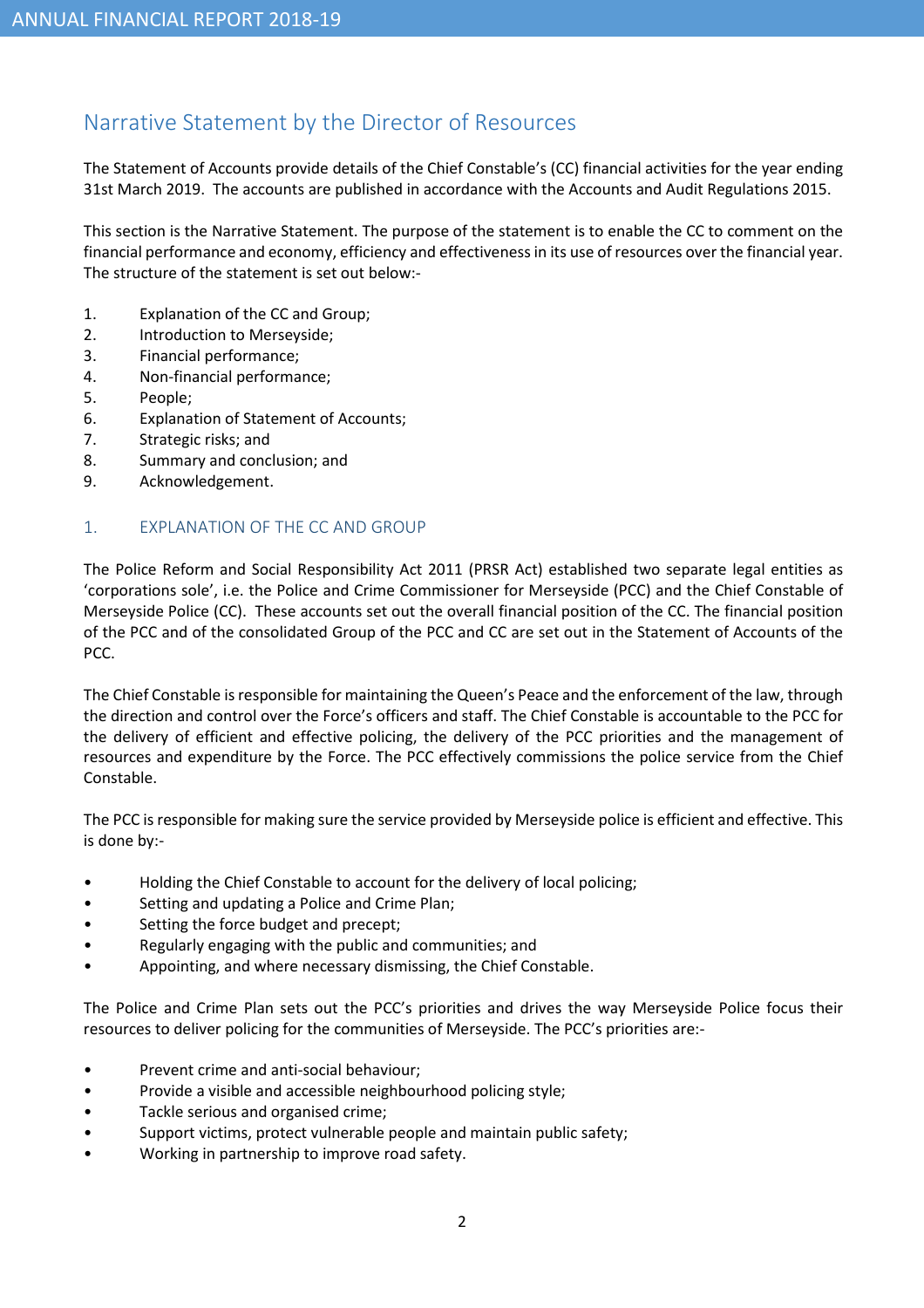This set of accounts focuses on those discrete activities which the CC is responsible for which includes all aspects of operational policing under the direction and control of the Chief Constable.

#### 2. AN INTRODUCTION TO MERSEYSIDE

Merseyside Police provides policing services to the metropolitan area of Merseyside. The police force area covers 250 square miles with approximately 65 miles of coastline in the north west of England. Although there are some more affluent areas, Merseyside has a high level of poverty. Around 1.39m people live in a predominantly urban setting. The force covers the conurbation that includes the city of Liverpool and the Metropolitan Boroughs of Knowsley, Sefton, St Helens and Wirral. The resident population is increased by very large numbers of university students and the large numbers who visit, socialise in, commute into, or travel through the area each year. The transport infrastructure includes major rail stations, an airport and a major sea port.

#### 3. FINANCIAL PERFORMANCE FOR THE YEAR 2018/19

#### Background

Since 2010 Merseyside has faced significant financial challenges due to reductions in funding from central government, along with cost pressures and continual changes in the demand for policing. Between 2010/11 and 2018/19 formula grant funding has been cut by 22.6% in cash terms, equating to a real terms cut of 31.9%. When income from council tax (including legacy council tax grants) are included the cut is 13.4% in cash terms and 23.8% in real terms. As a consequence of these cuts the police establishment has had to have been reduced by 1,652 (i.e. 22.5%) over the period to ensure that a balanced budget is achieved annually. These financial challenges are expected to continue until at least 2023/24.

#### Revenue Outturn

The CC Budget for 2018/19 was constructed under the principle of financial devolution, which allows budget holders to better manage the resources at their disposal and improve accountability to the Chief Constable, and ultimately the PCC. The net revenue expenditure of the CC during 2018/19 amounted to £332.555m. In broad terms the following narrative shows where the CC and the Group's money came from and how it was spent.

#### Where did our Money Come From?

The CC gets all of its funding from the PCC. The sources of that funding are detailed in the Statement of Accounts of the PCC and Group.

#### What did we spend the Money on?

Most money is spent on Employee Expenses, including Police Officers, Police Staff, including Police and Community Support and Traffic Officers, and Police Pensions. Other money is spent in various ways including forensics, uniforms and ICT. The table below shows where the money was spent in 2018/19.

|                                     | £m      | $\%$  |
|-------------------------------------|---------|-------|
| Employee Expenses                   | 278.889 | 83.9  |
| Other                               | 53.666  | 16.1  |
| <b>Total Net Operating Expenses</b> | 332.555 | 100.0 |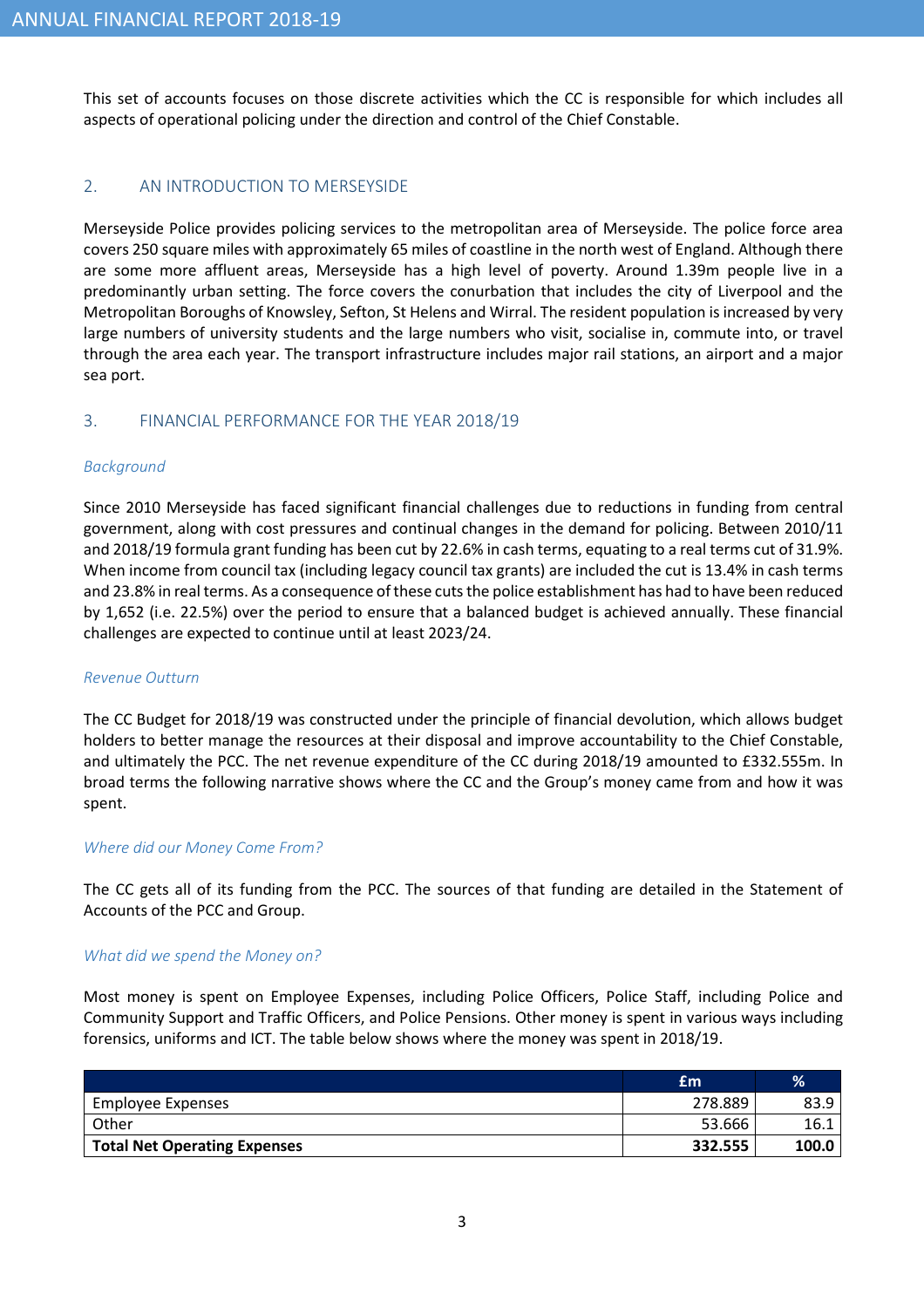The budget for 2018/19 included a savings target of £7.016m to be addressed through the Force Change Programme. As a consequence of this, the PCC and Chief Constable completed a series of reviews under the Community First Programme. The aim of the programme is to ensure that the Force is appropriately structured to meet the needs of the community and implement the most appropriate operating model for the Force that will allow it to be responsive to PCC and community's priorities as well as threat, harm and risk, with fewer resources. A significant amount of work has been undertaken to date under the programme, including the following reviews that were completed during 2018/19 relating to Preventative Policing - Court Reassurance, Multi Agency Safeguarding Hubs, Integrated Offender Management, the Youth Offending Team and the Missing/ Functional Coordination Unit.

The outturn position for 2018/19 provides a financially resilient outcome for the financial year. In addition, the planned utilisation of the under spend provides an opportunity for the PCC and the Chief Constable to invest in initiatives that will improve the operational effectiveness and efficiency of Force.

#### CC Balance Sheet

The Balance Sheet is a snapshot of the CC's assets, liabilities, cash balances and reserves at the balance sheet date. The following table shows the value as at the 31st March 2019 of the assets and liabilities recognised by the CC. The net assets of the CC (assets less liabilities) are matched by the reserves held by the CC. Unusable reserves arise from accountancy adjustments, e.g. used to remove notional debits and credits for retirement benefits, and cannot be used to support the budget.

|                                     | As at 31 <sup>st</sup> March 2019 |
|-------------------------------------|-----------------------------------|
|                                     | £m                                |
| <b>Current Assets</b>               | 8.084                             |
| <b>Current Liabilities</b>          | (13.100)                          |
| Long term Liabilities               | (5,217.318)                       |
| <b>Net Assets and (Liabilities)</b> | (5, 222.335)                      |
| Represented by:-                    |                                   |
| <b>Unusable Reserves</b>            | (5, 222.335)                      |
| <b>Total Reserves</b>               | (5, 222.335)                      |

At 31st March 2019 the CC had negative net assets of £5,222m which implies that the Group is technically bankrupt. Fortunately this is not the case. The primary reason the Group had negative net assets is because of the net pension liabilities associated with the unfunded police officer pension scheme of £4,990m coupled with the deficit of £227m in the funded Local Government Pension Scheme (LGPS) for police staff.

The police officer pension scheme is underwritten by the Home Office who provide an annual top-up grant to fund the difference between pension payments and income from employee and employer contributions. The current deficit in the LGPS will be managed through future employee and employer contributions. Further information on pension liabilities is provided below.

Excluding these pension liabilities the CC's Balance Sheet has net liabilities of £5.016m which is entirely explained by the existence of a short term accumulating absences liability, an accounting entry made to reflect the liability of the Force relating to leave owing to employees.

#### Loans and Investments

The PCC is directly responsible for loans, investments and for borrowing money as she holds the Police Fund. The CC is not able to borrow money.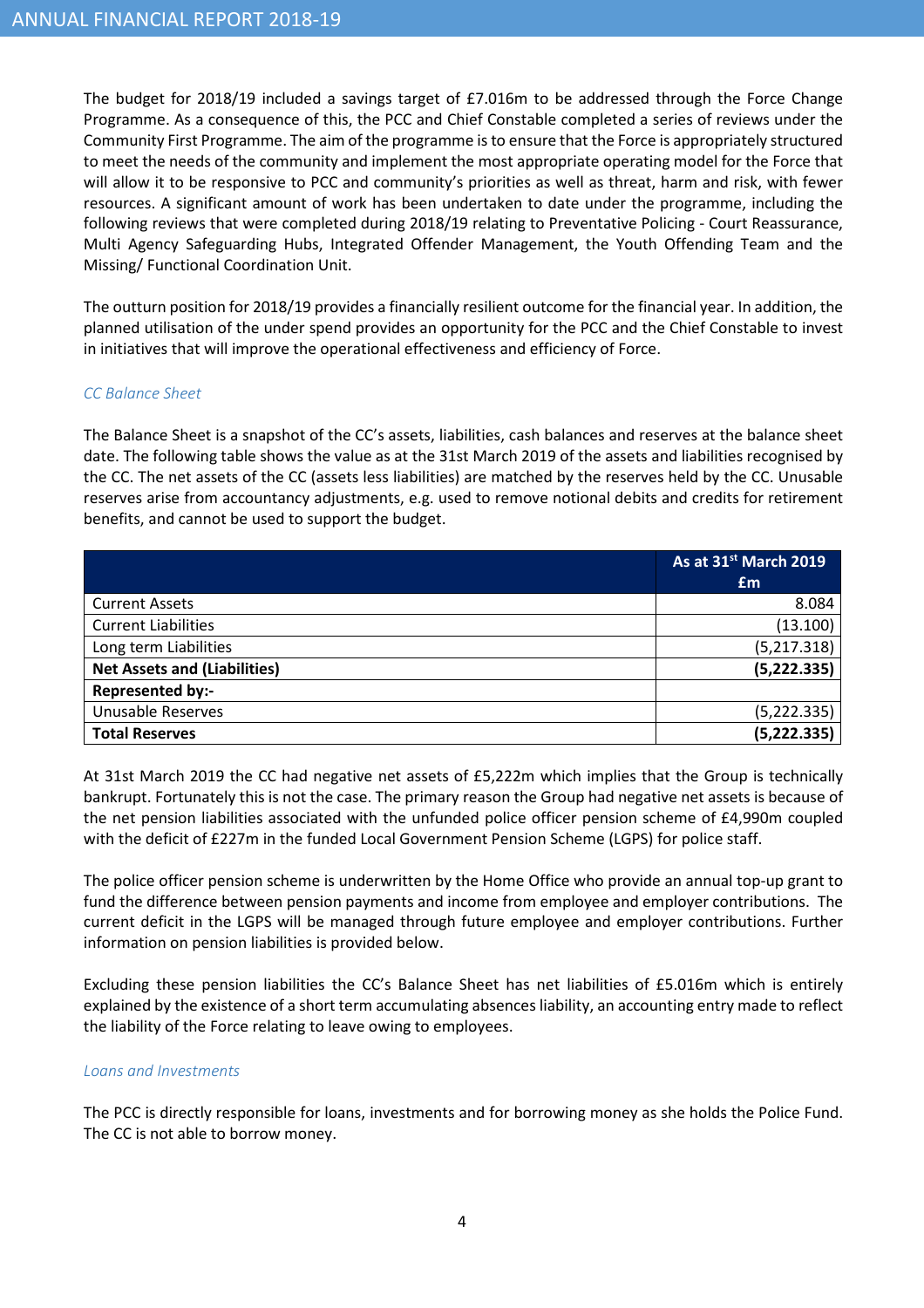#### Pension Liabilities

Police Officers and Police Staff are offered retirement benefits by the PCC and Group as part of their terms and conditions of employment. In accordance with International Accounting Standard (IAS) 19, the PCC and Group are required to ensure that its accounts and that of the CC reflect the fair value of the assets and liabilities of the schemes and that benefits earned are recognised in the accounting periods in which they arise. As at the 31st March 2019 the CC had the following net pension liabilities:-

|                                                      | £m          |
|------------------------------------------------------|-------------|
| Police Pension Scheme (i.e. Police Officers)         | (4,990.550) |
| Local Government Pension Scheme (i.e. PCC and Staff) | (226.768)   |
| <b>Total</b>                                         | (5,217.318) |

In accordance with IAS 19 the CC's accounts incorporate a negative pensions reserve to show the estimated liability in relation to the retirement benefits. However, considering the above liability and the overall impact it has on the Balance Sheet, it must be taken into account that:-

- The police officer pension scheme is a statutory scheme, as specified by Police Regulations, whereby the Group pays an employer's contribution of 24.2% of pensionable pay for all serving police officers into the Police Pension Fund Account. If there is insufficient money in the Pension Fund Account to meet all expenditure commitments in any particular year, the Home Office will fund the deficit. In practice, therefore, the significant liability of £4.990 billion will be covered by future employer contributions and the receipt of Home Office grant monies.
- PCC and Police Staff are entitled to join the Local Government Pension Scheme (LGPS) as administered by Wirral Metropolitan Borough Council. The disclosed liability of £226.768m in respect of LGPS is likely to be funded in a number of ways, including potential changes to contribution rates and improved performance of the Fund's investments.

Further information on pension liabilities is provided in the pension notes.

#### 2019/20 and Beyond

In 2019/20 the PCC was again able to set a balanced budget. In doing so, the PCC raised the precept by the maximum allowable, i.e. by £24 per Band D Equivalent, resulting in an additional £9.9m of precept income. Maximising the precept not only helped balance the budget, but has also provided an opportunity for the Chief Constable to recruit an additional 40 Police Officers and provide some stability to the Force over the next couple of years. As part of the budget the PCC also allowed the Chief Constable to reinvest savings from the Community First Programme approved during 2018/19 to recruit an additional 40 Police Officers and 14 Police Staff in 2019/20, as well as save 40 Police Officer posts that were due to be lost. The Chief Constable intends to reinvest in priority areas to enhance the Force's operational capability.

However, despite balancing the budget in 2019/20, the latest Medium Term Financial Strategy (MTFS) forecasts that the PCC and Force will be required to identify potentially £18.4m of savings over the MTFS period. The Force will continue to identify and deliver 'non-staff' cost savings/ cost mitigations. This will help to ensure that the overall savings requirement impact to staff budgets is reduced. As well as implementing a long term estates strategy savings programme that will deliver an estimated £1.9m worth of savings, the Force also will look to make £0.250m each year from collaboration with partners. In addition, the Force will continue to use national, regional, and local procurement networks to gain further benefits and savings for equipment and services. The Force will also continue to develop strategies that will look to recycle or reuse existing equipment such as IT devices, and office furniture; to date this has delivered some £0.3m worth of cost mitigation.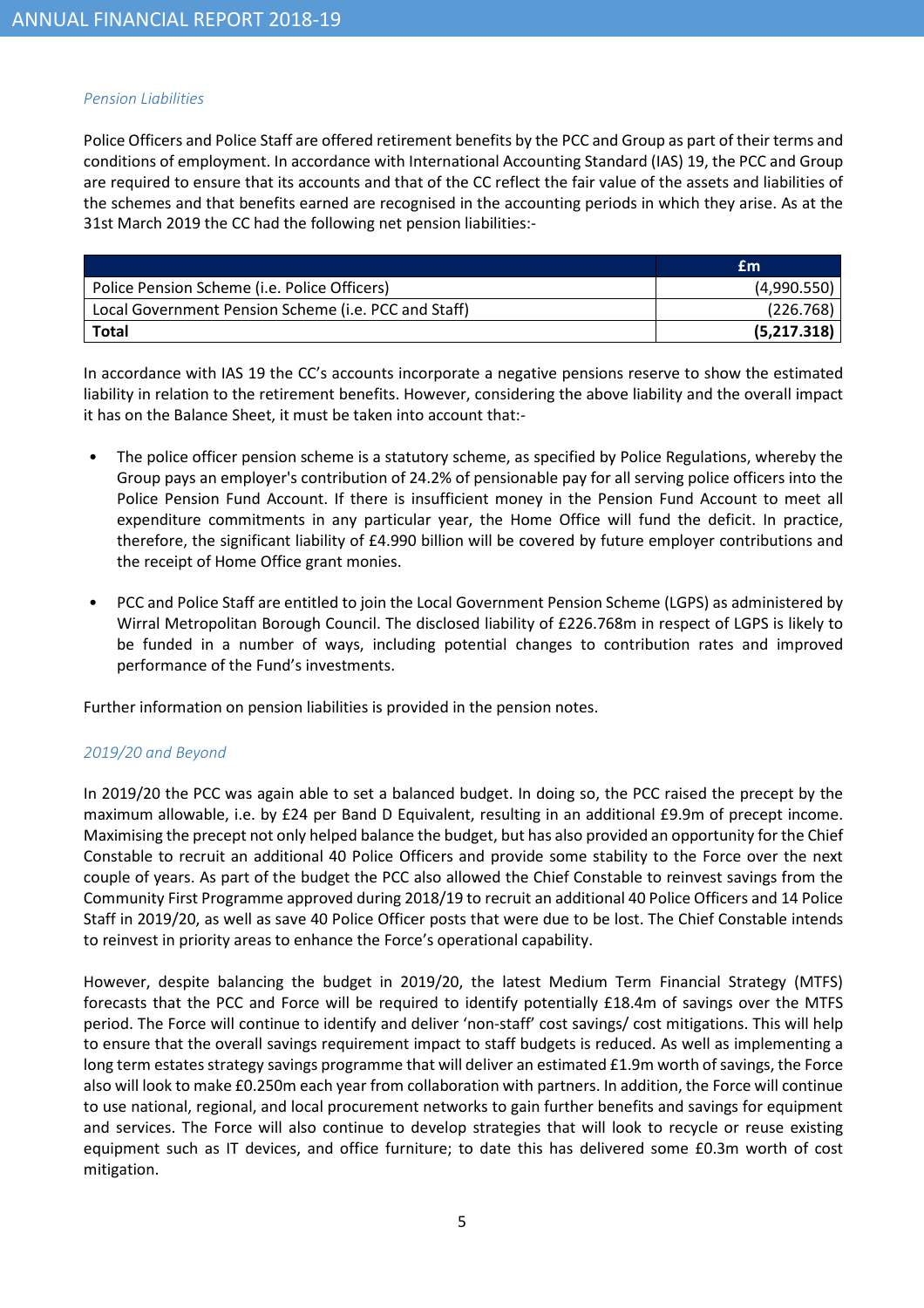#### 4. NON-FINANCIAL PERFORMANCE

#### Annual Review of Governance Arrangements

The PCC and Chief Constable have approved and adopted a Joint Code of Corporate Governance, consistent with the principles of the CIPFA/SOLACE Framework: Delivering Good Governance in Local Government 2016, which sets out the PCC's and Chief Constable's shared approach to integrating the core good governance principles into the conduct of the business, and sets out the arrangements for reviewing their effectiveness.

The CC and Chief Officers within the Force have conducted a review of the effectiveness of the Governance Framework, including the system of internal control and internal audit, and their findings are detailed within the Annual Governance Statement included within the Statement of Accounts. The overall conclusion based on the findings of the review undertaken and the assurances received is that the Governance Framework, including the system of internal audit and internal audit, is operating effectively and continues to be fit for purpose.

#### Merseyside Police

In 2018/19 across Merseyside, there was a 6% increase in 'All Crime' compared to the previous year; 133,212 crimes recorded in 2018/19 compared to 125,449 crimes recorded in 2017/18. Increases have been seen in a number of categories, specifically; Violence Against the Person (+27%), in both Violence With Injury (+7%) and Violence Without Injury (+48%) categories; Cyber Crime (+28%) and Hate Crime (+7%). Knife Crime increased 38%, which is higher than the national increase.

Decreases have been seen in a number of categories, specifically; Sexual Offences (-8%), in both Rape (-11%) and Other Sexual Offence (-7%) categories; Stealing (-10%), including Vehicle Crime (-15%) and Burglary (-21%); within which Burglary Dwellings decreased by 24%. Incidents of ASB have also reduced by 29%.

Increases in crime recording is not necessarily an undesirable outcome as in many ways reporting is encouraged and it is often a reflection of public confidence in policing that leads to the report of a crime. Other factors that contribute to changes in recorded crime levels include the implementation of new crime categories which are added by the Home Office, as well as additional changes in how individual crime types are recorded. Such changes over the past year have significantly impacted on Violence and Knife Crime recording in particular. Furthermore, the Force is continually developing ways in which members of the public can contact the Police; an example of such includes the force establishing a 'Social Media Desk' whereby members of the public can contact the police to report a crime via platforms such as Facebook and Twitter.

There has been a significant decrease in Burglary offences, particularly Burglary Dwelling; as well as an increase in positive outcomes. This has been assisted by Operation Castle, which has targeted this type of offence and led to many successful convictions.

Her Majesty's Inspectorate of Constabulary and Fire & Rescue Services (HMICFRS) independently assesses the effectiveness and efficiency of police forces and fire & rescue services in the public interest. The HMICFRS undertake annual PEEL (Police Effectiveness Efficiency Legitimacy) assessments of police forces in England and Wales. Forces are assessed on their effectiveness, efficiency and legitimacy. They are judged as outstanding, good, requires improvement or inadequate on these categories based on inspection findings, analysis and Her Majesty's Inspectors' professional judgment across the year.

In 2017 the HMICFRS issued its fourth PEEL assessment of Merseyside Police and the following ratings were given:-

• Legitimacy - How legitimate is the force at keeping people safe and reducing crime? – Rated Good;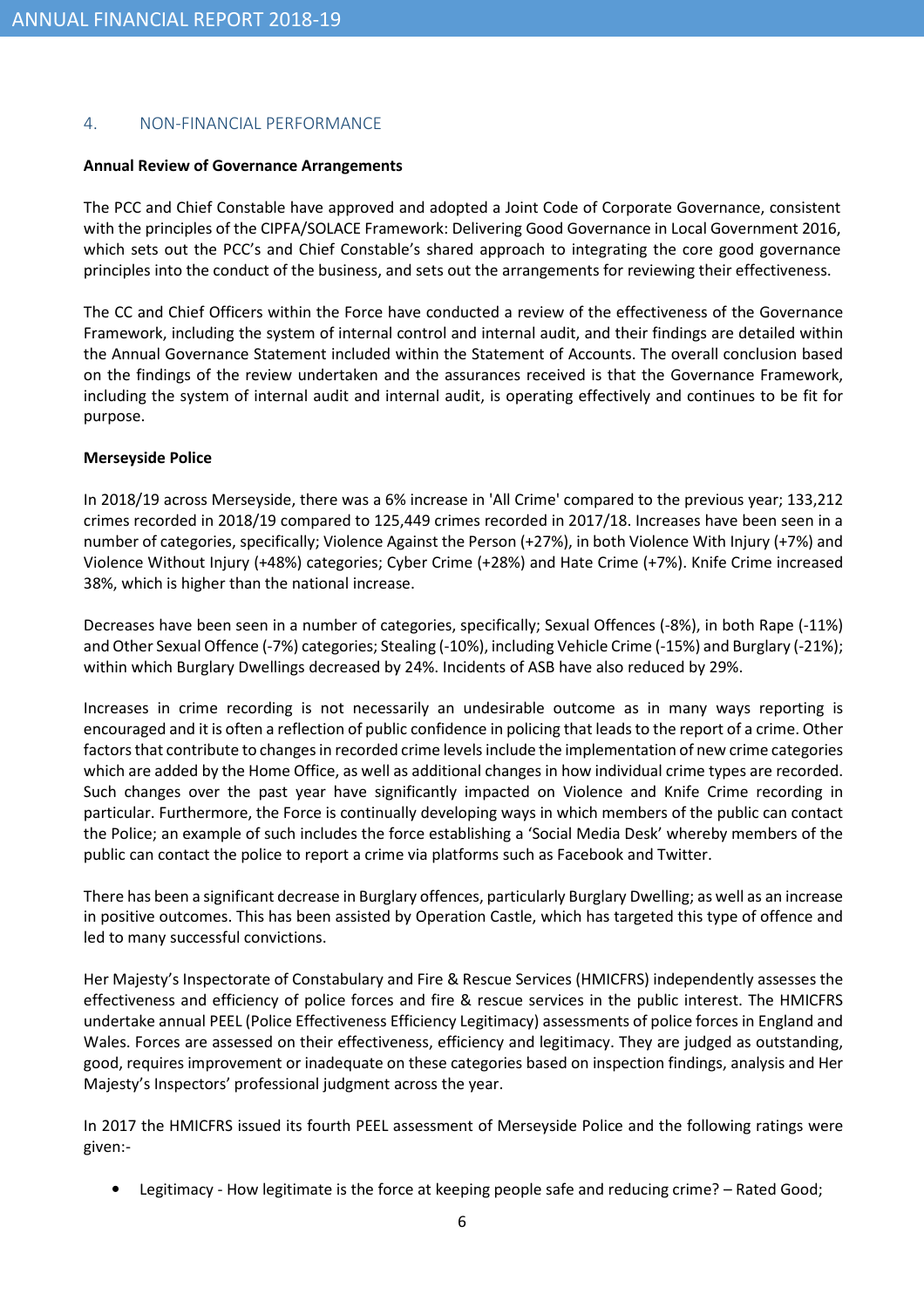- Efficiency How efficient is the force at keeping people safe and reducing crime?- Rated Good; and
- Effectiveness How effective is the force at keeping people safe and reducing crime? Rated Good.

During 2018/19, HMICFRS adopted a risk based approach to the annual PEEL Assessment. Unlike in previous years, whereby all forces were subject to an annual PEEL Assessment, Efficiency and Legitimacy in the Spring and Effectiveness in the Autumn, HMICFRS moved to one annual assessment of forces, with all forces assessed in one of three tranches during the period from September 2018 through to June 2019. Merseyside will be subject to the annual PEEL assessment as part of the third tranche, week commencing the 24th June 2019.

Notwithstanding this, bespoke Force thematic inspection reports relating to Crime Data Integrity, Child Protection and Custody were published during 2018/19. With regards to Crime Data Integrity, HMICFRS's overall judgment of the Force was 'Good.' The Child Protection and Custody inspections did not receive a graded judgment. In both of these areas, the Force will be subject to a follow up inspection in 2019/20 to assess progress made against the recommendations and areas for improvement identified in the inspection reports.

#### 5. PEOPLE

As at the 31<sup>st</sup> March 2019 the actual number of people employed by Merseyside Police is detailed in the table below.

|                              | <b>Total FTE</b> |
|------------------------------|------------------|
| <b>Merseyside Police</b>     |                  |
| <b>Police Officers</b>       | 3,401            |
| <b>Police Staff</b>          | 1,930            |
| <b>PCSO<sub>S</sub></b>      | 248              |
| <b>TOTAL Group Employees</b> | 5.579            |

#### 6. EXPLANATION OF THE STATEMENT OF ACCOUNTS

The purpose of the Statement of Accounts is to provide details of the CC financial activities for the year ending 31st March 2019. The financial statements for 2018/19 have been prepared in accordance with The Code of Practice on Local Authority Accounting in the UK 2018/19 (the Code) issued by the Chartered Institute of Public Finance and Accountancy (CIPFA), which is recognised by statute as representing proper accounting practice. This Code of Practice is based on International Financial Reporting Standards (IFRS) and also draws on approved accounting standards issued by the International Public Sector Accounting Standards Board and the UK Accounting Standards Board where these provide additional guidance.

The financial statements may not always appear straightforward since they have to meet technical, legal and professional standards. The Narrative Statement provides a brief explanation and overview of the financial performance of the CC and highlights any significant features. The accounts that follow provide further detail of the financial affairs of the CC and are comprised of:-

- Independent Auditor's Report, this sets out the opinion of the external auditor, Grant Thornton UK LLP, on whether the accounts presented give a 'true and fair view' of the financial position and operations of the CC for 2018/19;
- Statement of Responsibilities for the Statement of Accounts, this statement sets out the responsibilities of the CC and the CC's Chief Finance Officer;
- the Comprehensive Income and Expenditure Statement, this statement shows the accounting cost in the year of providing services in accordance with generally accepted accounting practices, rather than the amount to be funded from taxation. Elected Policing Bodies, i.e. PCC's, raise taxation to cover expenditure in accordance with regulations, this may be different from the accounting cost. The CIES is reconciled to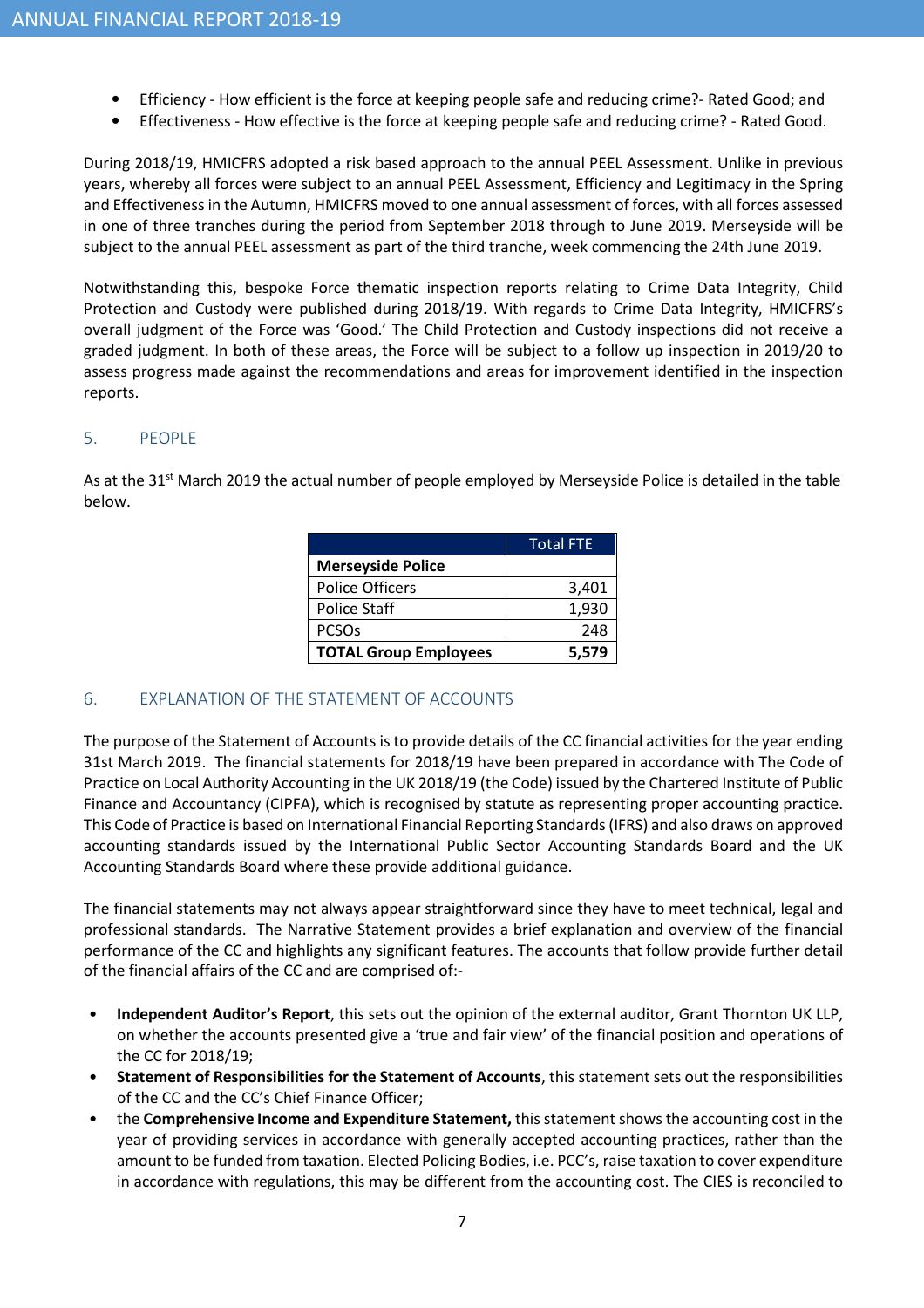the net expenditure that is chargeable to taxation and rents in the Expenditure and Funding Analysis (EFA) contained in the notes to the accounts. The EFA shows how annual expenditure is used and funded in comparison with those resources consumed or earned in accordance with generally accepted accounting practices;

- the **Balance Sheet**, this statement shows the value as at the Balance Sheet date of the assets and liabilities recognised by the CC. The net assets of the CC (assets less liabilities) are matched by the reserves held by the CC;
- the Movement in Reserves Statement, this statement shows the movement in the year on the different reserves held by the CC analysed into 'usable reserves' (i.e. those that can be applied to fund expenditure or reduce the council tax precept) and unusable reserves (i.e. those that the CC are not able to use to provide services);
- Notes to the Financial Statements, these notes include a Statement of the Accounting Policies used as the basis of preparing the financial statements, information required by the Code of Practice that is not presented elsewhere in the financial statements, i.e. notes that break down lines presented on the face of the financial statements into their significant components and information that is not provided elsewhere in the financial statements, but is relevant to an understanding of any of them (e.g. transactions with related parties); and
- the Pension Fund Account, which summarises the amounts received into and paid out of the police officer pension fund operated by the CC during the year;
- A glossary of terms has also been prepared and is included at the end of the Statement of Accounts to assist readers in understanding the technical accounting terminology.

### Events After the Reporting Period

The Statement of Accounts were authorised for issue on the 31<sup>st</sup> July 2019. Events taking place after this date are not reflected in the draft financial statements or notes. Where events have taken place on or before 31st July 2019 which provided information about conditions existing at 31<sup>st</sup> March 2019, the figures in the financial statements were adjusted in all material respects to reflect the impact of this information. The Statement of Accounts were not adjusted for events that have taken place between 1<sup>st</sup> April 2019 and 31<sup>st</sup> July 2019 which are indicative of conditions that arose after the reporting period. Since the issuing of the unaudited Statement of Accounts and the completion of the audit of the accounts no material events have been identified.

### 7. STRATEGIC RISKS

The structures and processes for managing risk is well established at various levels within Merseyside Police. The force follows the College of Policing Authorised Professional Practice in terms of the processes and procedures for managing risk.

Community First, the new performance framework, prioritises areas of threat, harm and risk within and outside of the police and crime plan priorities, allowing the force to concentrate on the putting victims first and providing a quality service to our communities.

The Deputy Chief Constable is the strategic lead for risk management and Chief Officers collectively consider the strategic and reputation risks that have potential to impact on the achievement of the force's strategic objectives and the PCC's Police and Crime Plan priorities. Risks are identified and managed through the Continuous Improvement Board, which considers and agrees the strategic direction necessary to address current threat, harm and risk issues.

The force uses the national MoRiLE (Management of Risk in Law Enforcement) scoring process, which provides a consistent approach to identifying and prioritising strategic priorities and resources. The current force risks and priorities include:-

• Firearms;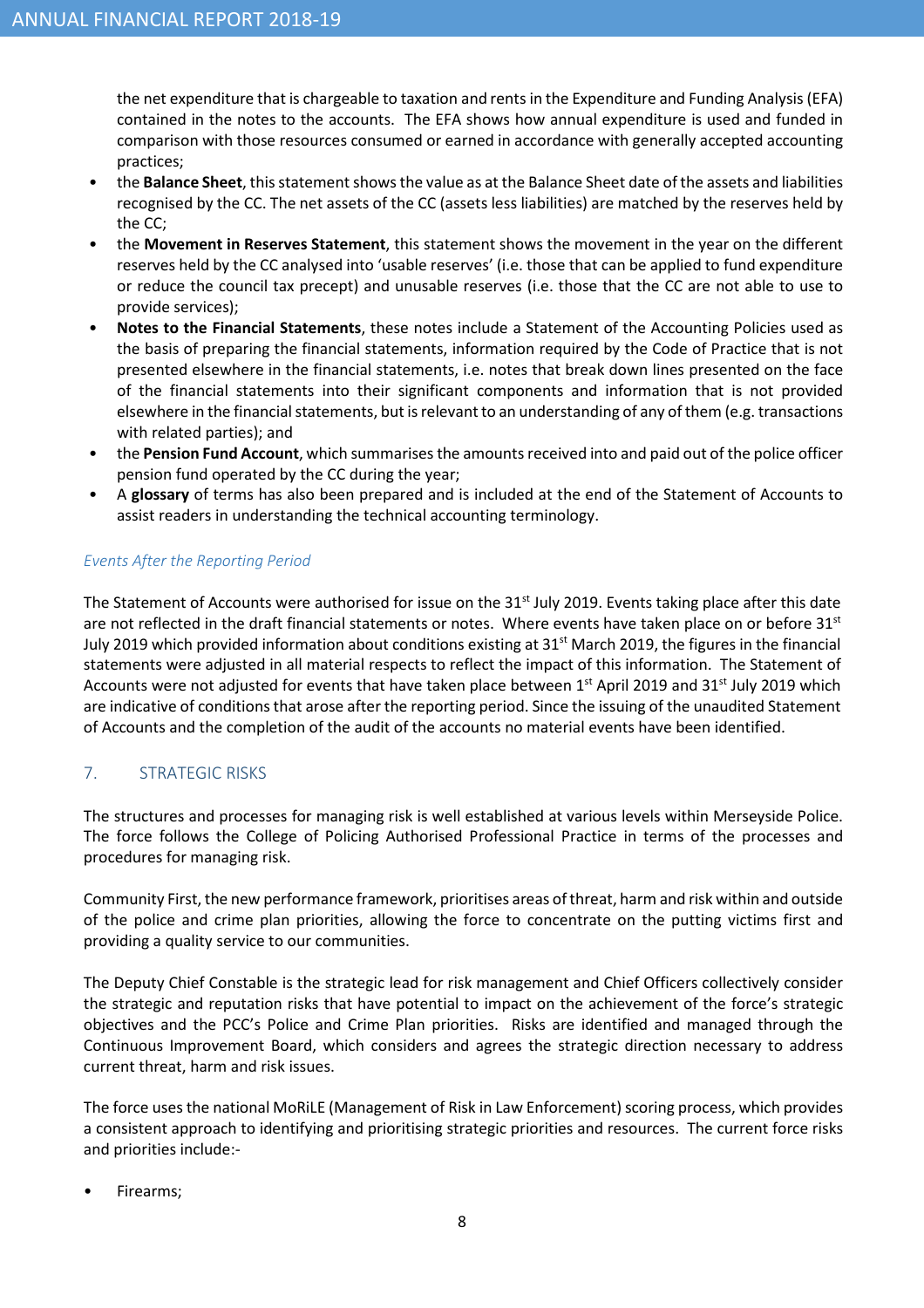- Child Exploitation;
- Domestic Abuse;
- Burglary;
- Crime Outcomes;
- Sickness Absence.

In addition to the management of strategic risks, the force manages risks at a strand level, with each Chief Officer maintaining oversight of their key portfolio risks and the progress being made to manage and mitigate these risks.

#### 8. SUMMARY AND CONCLUSION

Overall, the PCC and Group is currently in a sound financial position, with some resilience to meet unforeseen circumstances, a major issue with regard to an emergency service such as the Police Service. Within a tight financial regime, the PCC and Chief Constable have protected, as much as possible operational performance through investing in the operational priorities set out by the PCC in the Police and Crime Plan. However, the PCC and the Force will continue to face a very significant financial challenge to balance its budget in the future, as well maintaining an efficient and effective Police Service.

The PCC and Chief Constable have identified that further savings of £18.4m will be required to be made by the end of 2023/24, assuming that Government Grant funding remains at the 2019/20 level and the precept is increased by 1.95% pa. However, the Police funding formula may be reviewed following the next Comprehensive Spending Review, consequently there is a risk that if a new formula was introduced it could have a detrimental impact on the level of grant funding received and any reduction would be on top of the estimated savings already identified. This situation represents a very significant financial risk and policing challenge for the PCC and Merseyside Police.

A strategy to address the savings requirement has been developed. The key element of the strategy is the continuation of the Community First programme. This change programme will continue to review the more strategic processes supported by a continuous improvement approach to smaller scale pieces of work. These will be supported by the existing collaboration programmes. The PCC and Force will continue to work with local forces, other emergency services and national work streams to consider options where collaboration can support how the Force can deliver local services in a better, more efficient way.

#### 9. ACKNOWLEDGEMENTS

The production of the Statement of Accounts would not have been possible without the exceptionally hard work and dedication of colleagues in the Force Finance Department. I would like to express my gratitude to all colleagues who have assisted in the preparation of this document and also thank them for all their support during the course of the year.

Bis

Keith Dickinson ACMA/ CGMA/ FCMA Director or Resources for the Chief Constable of Merseyside Police 31<sup>st</sup> July 2019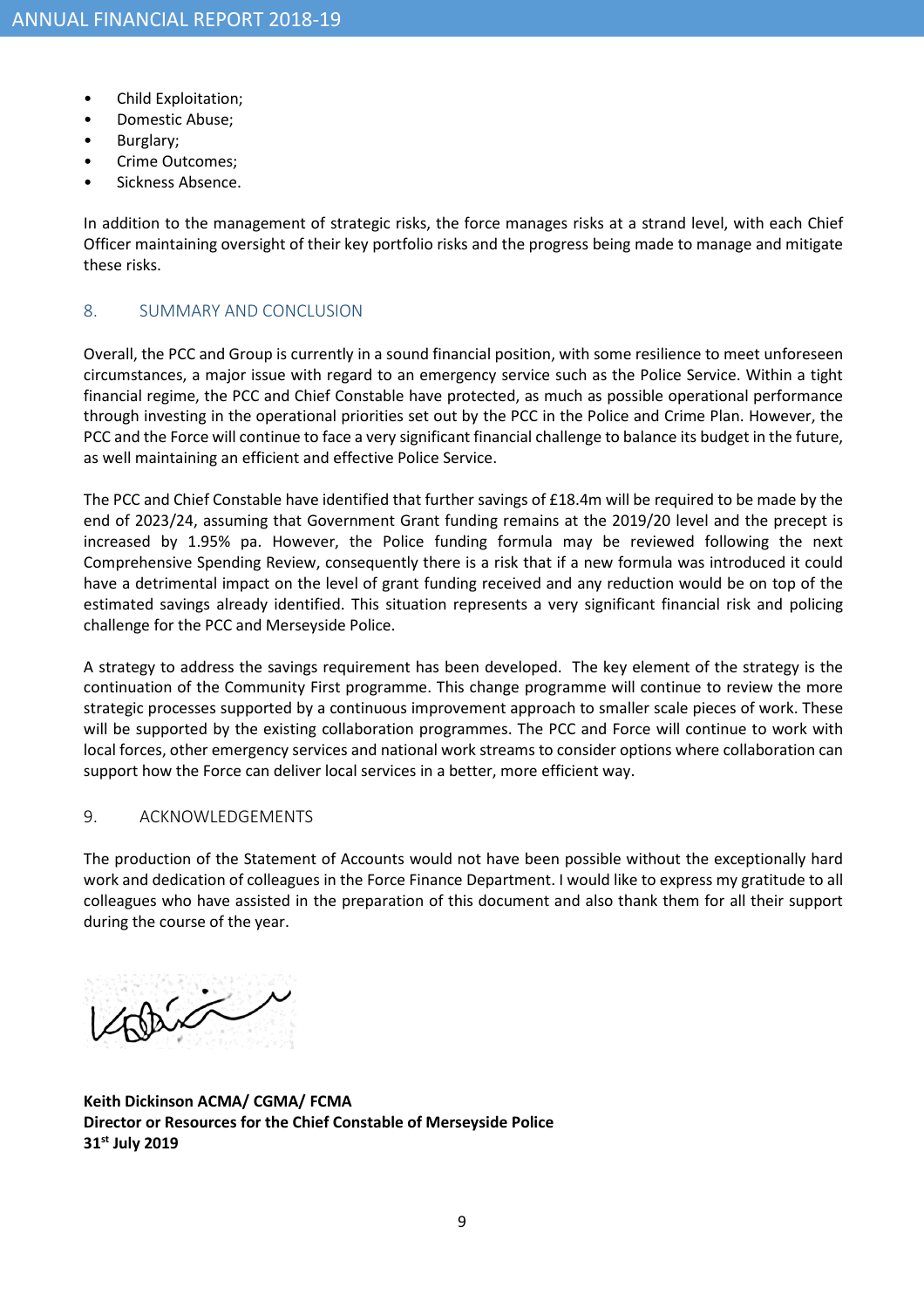#### Independent auditor's report to the Chief Constable of Merseyside Police

#### Report on the Audit of the Financial Statements

#### Opinion

We have audited the financial statements of the Chief Constable of Merseyside Police (the 'Chief Constable') for the year ended 31 March 2019 which comprise the Comprehensive Income and Expenditure Statement, the Balance Sheet, the Cash Flow Statement, the Movement in Reserves Statement and notes to the financial statements, including a summary of significant accounting policies, and include the police pension fund financial statements comprising the Pension Fund Account and the Net Assets Statement. The financial reporting framework that has been applied in their preparation is applicable law and the CIPFA/LASAAC code of practice on local authority accounting in the United Kingdom 2018/19.

In our opinion, the financial statements:

- give a true and fair view of the financial position of the Chief Constable as at 31 March 2019 and of its expenditure and income for the year then ended;
- have been prepared properly in accordance with the CIPFA/LASAAC code of practice on local authority accounting in the United Kingdom 2018/19; and
- have been prepared in accordance with the requirements of the Local Audit and Accountability Act 2014.

#### Basis for opinion

We conducted our audit in accordance with International Standards on Auditing (UK) (ISAs (UK)) and applicable law. Our responsibilities under those standards are further described in the 'Auditor's responsibilities for the audit of the financial statements' section of our report. We are independent of the Chief Constable in accordance with the ethical requirements that are relevant to our audit of the financial statements in the UK, including the FRC's Ethical Standard, and we have fulfilled our other ethical responsibilities in accordance with these requirements. We believe that the audit evidence we have obtained is sufficient and appropriate to provide a basis for our opinion.

#### Conclusions relating to going concern

We have nothing to report in respect of the following matters in relation to which the ISAs (UK) require us to report to you where:

- the Director of Resources' use of the going concern basis of accounting in the preparation of the financial statements is not appropriate; or
- the Director of Resources has not disclosed in the financial statements any identified material uncertainties that may cast significant doubt about the Chief Constable's ability to continue to adopt the going concern basis of accounting for a period of at least twelve months from the date when the financial statements are authorised for issue.

#### Other information

The Director of Resources is responsible for the other information. The other information comprises the information included in the Statement of Accounts, other than the financial statements and our auditor's report thereon. Our opinion on the financial statements does not cover the other information and, except to the extent otherwise explicitly stated in our report, we do not express any form of assurance conclusion thereon.

In connection with our audit of the financial statements, our responsibility is to read the other information and, in doing so, consider whether the other information is materially inconsistent with the financial statements or our knowledge of the Chief Constable obtained in the audit or otherwise appears to be materially misstated. If we identify such material inconsistencies or apparent material misstatements, we are required to determine whether there is a material misstatement in the financial statements or a material misstatement of the other information. If, based on the work we have performed, we conclude that there is a material misstatement of this other information, we are required to report that fact.

We have nothing to report in this regard.

#### Other information we are required to report on by exception under the Code of Audit Practice

Under the Code of Audit Practice published by the National Audit Office on behalf of the Comptroller and Auditor General (the Code of Audit Practice) we are required to consider whether the Annual Governance Statement does not comply with the 'Delivering Good Governance in Local Government: Framework (2016)' published by CIPFA and SOLACE or is misleading or inconsistent with the information of which we are aware from our audit. We are not required to consider whether the Annual Governance Statement addresses all risks and controls or that risks are satisfactorily addressed by internal controls.

We have nothing to report in this regard.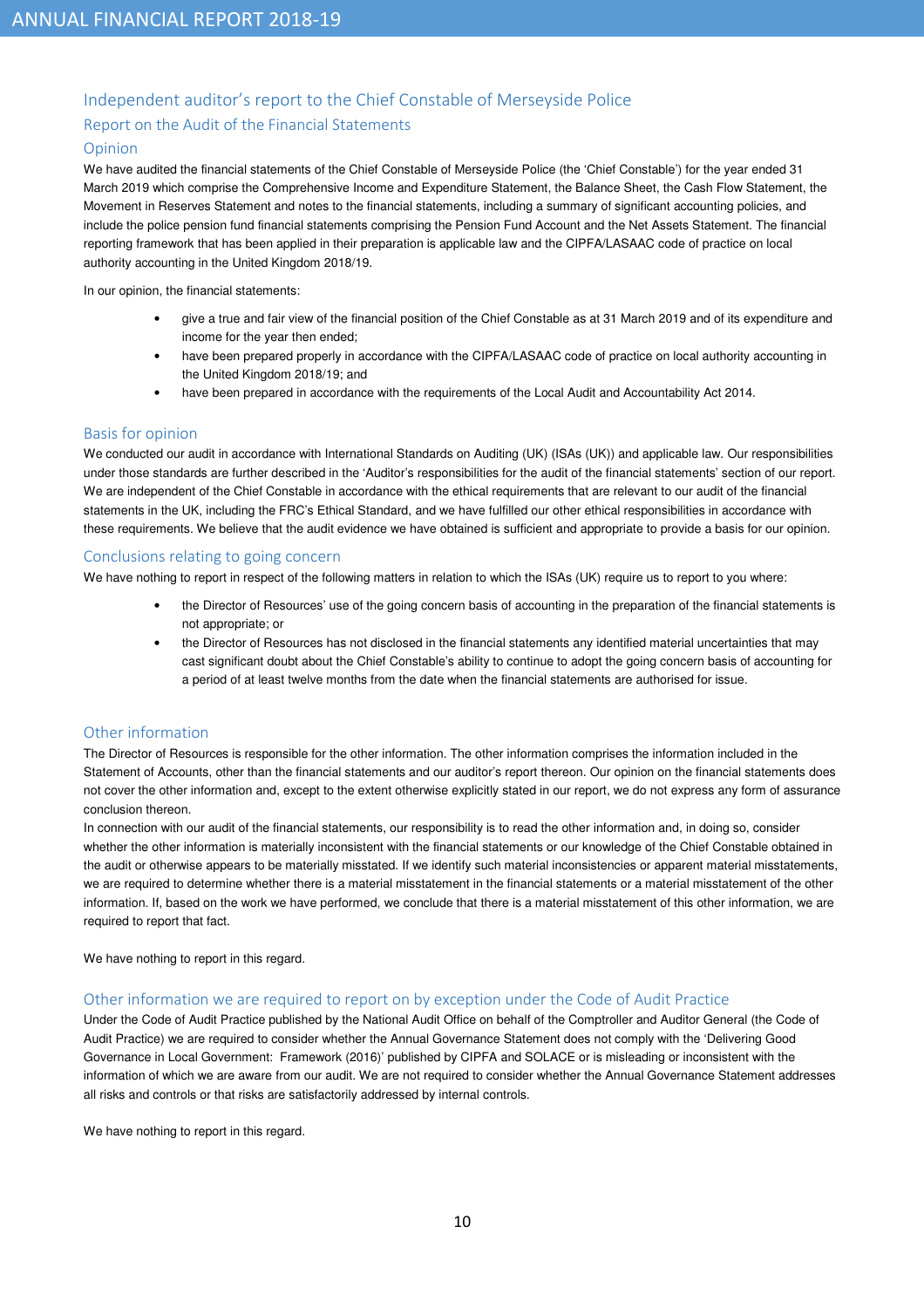#### Opinion on other matter required by the Code of Audit Practice

In our opinion, based on the work undertaken in the course of the audit of the financial statements and our knowledge of the Chief Constable gained through our work in relation to the Chief Constable's arrangements for securing economy, efficiency and effectiveness in its use of resources, the other information published together with the financial statements in the Statement of Accounts, the Narrative Report and the Annual Governance Statement for the financial year for which the financial statements are prepared is consistent with the financial statements.

#### Matters on which we are required to report by exception

Under the Code of Audit Practice, we are required to report to you if:

- we issue a report in the public interest under section 24 of the Local Audit and Accountability Act 2014 in the course of, or at the conclusion of the audit; or
- we make a written recommendation to the Chief Constable under section 24 of the Local Audit and Accountability Act 2014 in the course of, or at the conclusion of the audit; or
- we make an application to the court for a declaration that an item of account is contrary to law under Section 28 of the Local Audit and Accountability Act 2014 in the course of, or at the conclusion of the audit; or;
- we issue an advisory notice under Section 29 of the Local Audit and Accountability Act 2014 in the course of, or at the conclusion of the audit; or
- we make an application for judicial review under Section 31 of the Local Audit and Accountability Act 2014, in the course of, or at the conclusion of the audit.

We have nothing to report in respect of the above matters**.** 

#### Responsibilities of the Chief Constable and the Director of Resources for the financial statements

As explained more fully in the Statement of Responsibilities for the Statement of Accounts, the Chief Constable is required to make arrangements for the proper administration of its financial affairs and to secure that one of its officers has the responsibility for the administration of those affairs. That officer is the Director of Resources. The Director of Resources is responsible for the preparation of the Statement of Accounts, which includes the financial statements, in accordance with proper practices as set out in the CIPFA/LASAAC code of practice on local authority accounting in the United Kingdom 2018/19, for being satisfied that they give a true and fair view, and for such internal control as the Director of Resources determines is necessary to enable the preparation of financial statements that are free from material misstatement, whether due to fraud or error.

In preparing the financial statements, the Director of Resources is responsible for assessing the Chief Constable's ability to continue as a going concern, disclosing, as applicable, matters related to going concern and using the going concern basis of accounting unless there is an intention by government that the services provided by the Chief Constable will no longer be provided.

The Chief Constable is Those Charged with Governance. Those charged with governance are responsible for overseeing the financial reporting process.

#### Auditor's responsibilities for the audit of the financial statements

Our objectives are to obtain reasonable assurance about whether the financial statements as a whole are free from material misstatement, whether due to fraud or error, and to issue an auditor's report that includes our opinion. Reasonable assurance is a high level of assurance, but is not a guarantee that an audit conducted in accordance with ISAs (UK) will always detect a material misstatement when it exists. Misstatements can arise from fraud or error and are considered material if, individually or in the aggregate, they could reasonably be expected to influence the economic decisions of users taken on the basis of these financial statements. A further description of our responsibilities for the audit of the financial statements is located on the Financial Reporting Council's website at: www.frc.org.uk/auditorsresponsibilities. This description forms part of our auditor's report.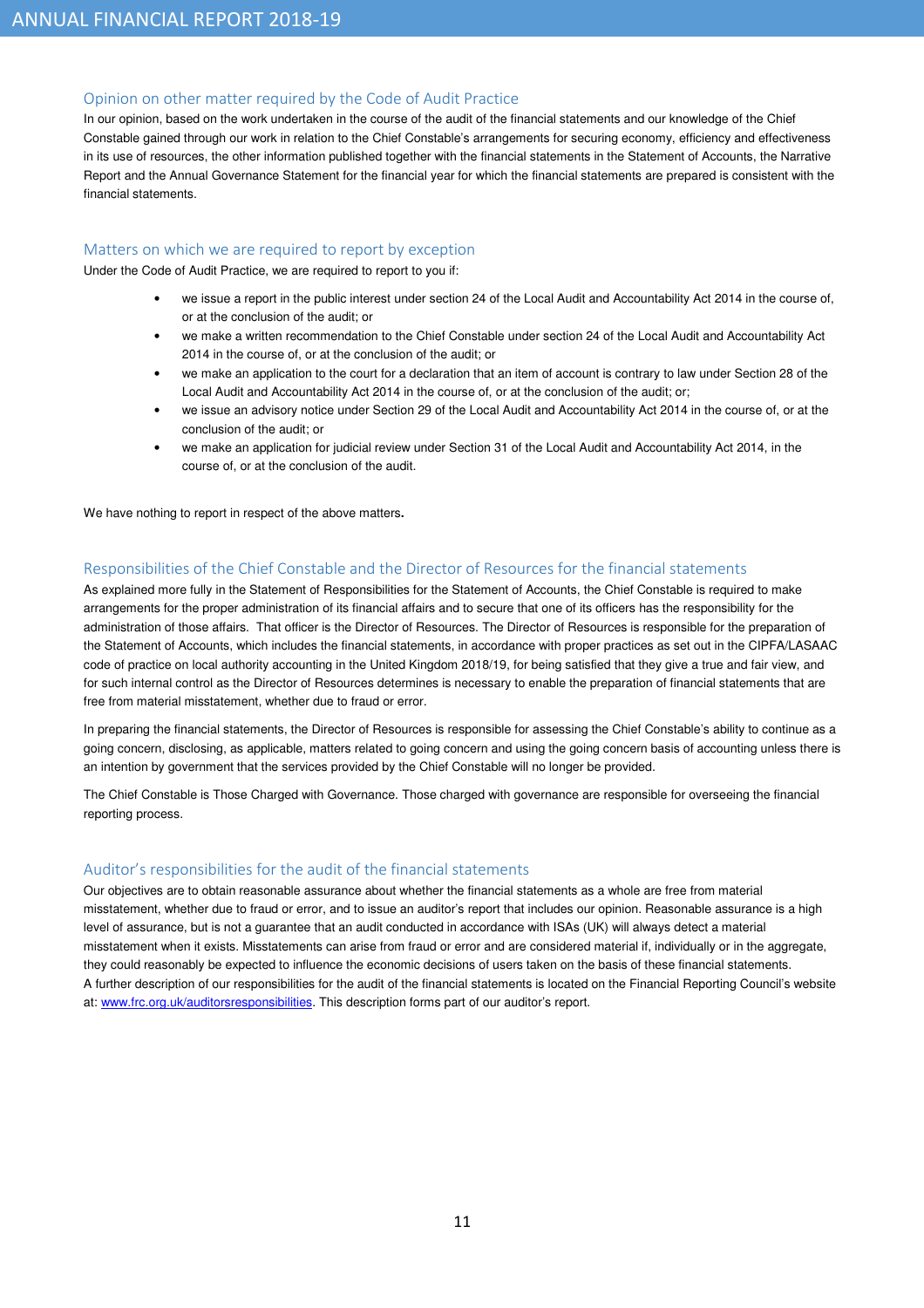Report on other legal and regulatory requirements - Conclusion on the Chief Constable's arrangements for securing economy, efficiency and effectiveness in its use of resources

#### Conclusion

On the basis of our work, having regard to the guidance on the specified criterion issued by the Comptroller and Auditor General in November 2017, we are satisfied that the Chief Constable put in place proper arrangements for securing economy, efficiency and effectiveness in its use of resources for the year ended 31 March 2019.

#### Responsibilities of the Chief Constable

The Chief Constable is responsible for putting in place proper arrangements for securing economy, efficiency and effectiveness in its use of resources, to ensure proper stewardship and governance, and to review regularly the adequacy and effectiveness of these arrangements.

#### Auditor's responsibilities for the review of the Chief Constable's arrangements for securing economy, efficiency and effectiveness in its use of resources

We are required under Section 20(1)(c) of the Local Audit and Accountability Act 2014 to be satisfied that the Chief Constable has made proper arrangements for securing economy, efficiency and effectiveness in its use of resources. We are not required to consider, nor have we considered, whether all aspects of the Chief Constable's arrangements for securing economy, efficiency and effectiveness in its use of resources are operating effectively.

We have undertaken our review in accordance with the Code of Audit Practice, having regard to the guidance on the specified criterion issued by the Comptroller and Auditor General in November 2017, as to whether in all significant respects the Chief Constable had proper arrangements to ensure it took properly informed decisions and deployed resources to achieve planned and sustainable outcomes for taxpayers and local people. The Comptroller and Auditor General determined this criterion as that necessary for us to consider under the Code of Audit Practice in satisfying ourselves whether the Chief Constable put in place proper arrangements for securing economy, efficiency and effectiveness in its use of resources for the year ended 31 March 2019.

We planned our work in accordance with the Code of Audit Practice. Based on our risk assessment, we undertook such work as we considered necessary to be satisfied that the Chief Constable has put in place proper arrangements for securing economy, efficiency and effectiveness in its use of resources.

#### Report on other legal and regulatory requirements - Certificate

We certify that we have completed the audit of the financial statements of the Chief Constable of Merseyside Police in accordance with the requirements of the Local Audit and Accountability Act 2014 and the Code of Audit Practice.

#### Use of our report

This report is made solely to the Chief Constable, as a body, in accordance with Part 5 of the Local Audit and Accountability Act 2014 and as set out in paragraph 43 of the Statement of Responsibilities of Auditors and Audited Bodies published by Public Sector Audit Appointments Limited. Our audit work has been undertaken so that we might state to the Chief Constable those matters we are required to state to the Chief Constable in an auditor's report and for no other purpose. To the fullest extent permitted by law, we do not accept or assume responsibility to anyone other than the Chief Constable as a body, for our audit work, for this report, or for the opinions we have formed.

Paul Grady

Paul Grady Key Audit Partner

for and on behalf of Grant Thornton UK LLP, Local Auditor

London

8 October 2019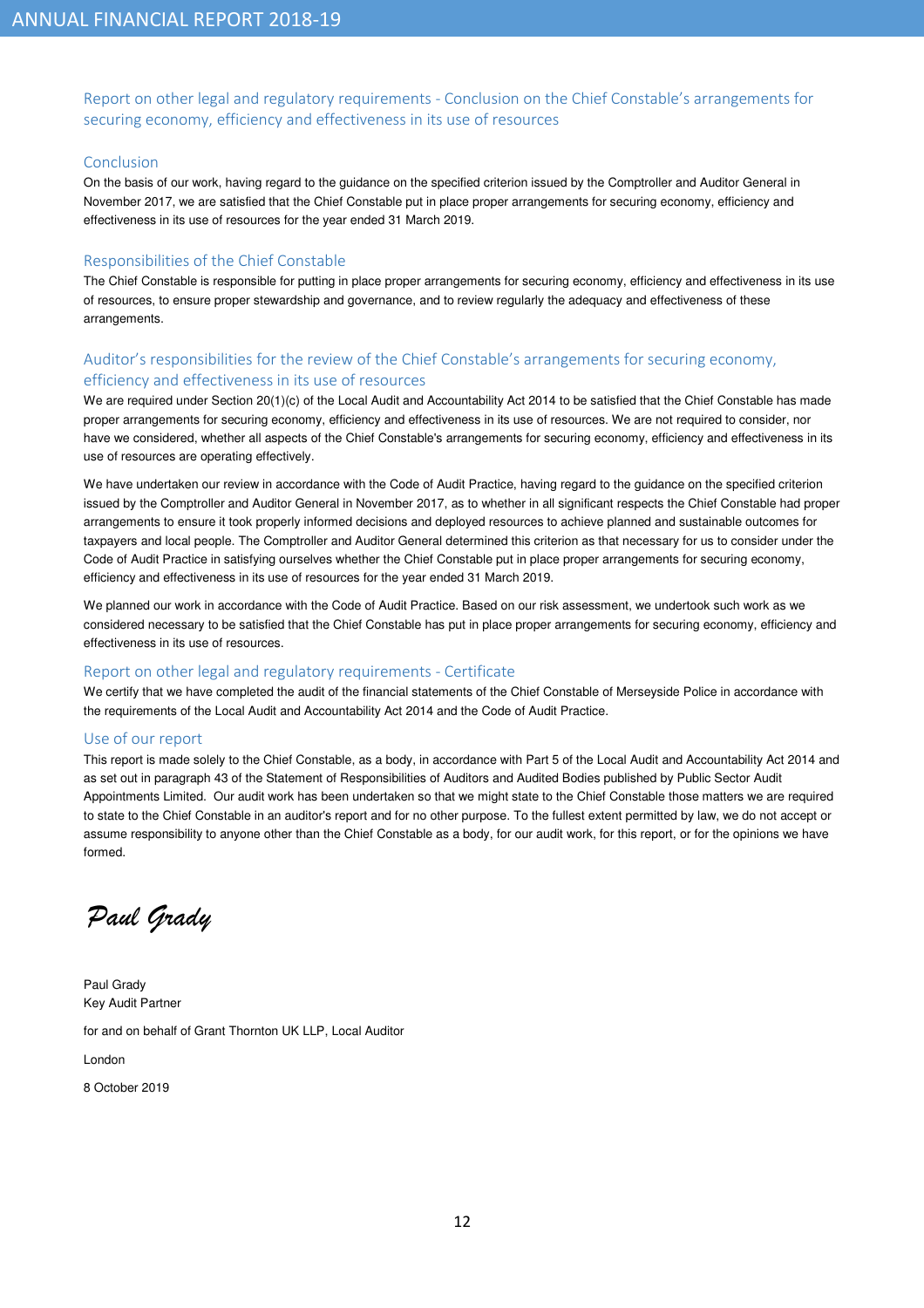# Statement of Responsibilities for the Statement of Accounts

### The Chief Constable's responsibilities

The Chief Constable is required to:-

- Make arrangements for the proper administration of its financial affairs and to ensure that one of its officers (the Chief Finance Officer) has responsibility for the administration of those affairs;
- Manage its affairs to secure economic, efficient and effective use of resources and safeguard its assets; and
- Approve the Statement of Accounts.

# APPROVAL OF STATEMENT OF ACCOUNTS

I approve this Statement of Accounts

sina Henned

Serena Kennedy Deputy Chief Constable of Merseyside Police On behalf of the Chief Constable of Merseyside Police 31<sup>st</sup> July 2019

### Director of Resources for the Chief Constable of Merseyside Police

The Chief Constable's Director of Resources is responsible for securing the preparation and production of the Statement of Accounts for the Chief Constable of Merseyside Police which, in terms of the CIPFA/LASAAC Code of Practice on Local Authority Accounting in the United Kingdom ('the Code'), is required to present a 'true and fair view' of the financial position of the Chief Constable of Merseyside Police at the accounting date and its Income and Expenditure for the year ended 31st March 2019.

In securing the preparation of the Statement of Accounts, the Director of resources has:-

- selected suitable accounting policies and then applied them consistently;
- made judgements and estimates that were reasonable and prudent; and
- complied with the Code of Practice on Local Authority Accounting where applicable.

The Director of Resources has also:-

- ensured that proper accounting records have been kept which were up to date; and
- taken reasonable steps for the prevention and detection of fraud and other irregularities.

I certify that the Statement of Accounts gives a true and fair view of the financial position of the Chief Constable of Merseyside Police at the accounting date and of the income and expenditure for the year ended 31st March 2019. In addition, the Statement of Accounts has been prepared in accordance with the accounting principles and policies set out in **Note 1**. I have authorised the Statement of Accounts for issue on the  $31<sup>st</sup>$  July 2019. Any events after this date have not been recognised.

Keith Dickinson ACMA/ CGMA/ FCMA Director of Resources for the Chief Constable of Merseyside Police 31st July 2019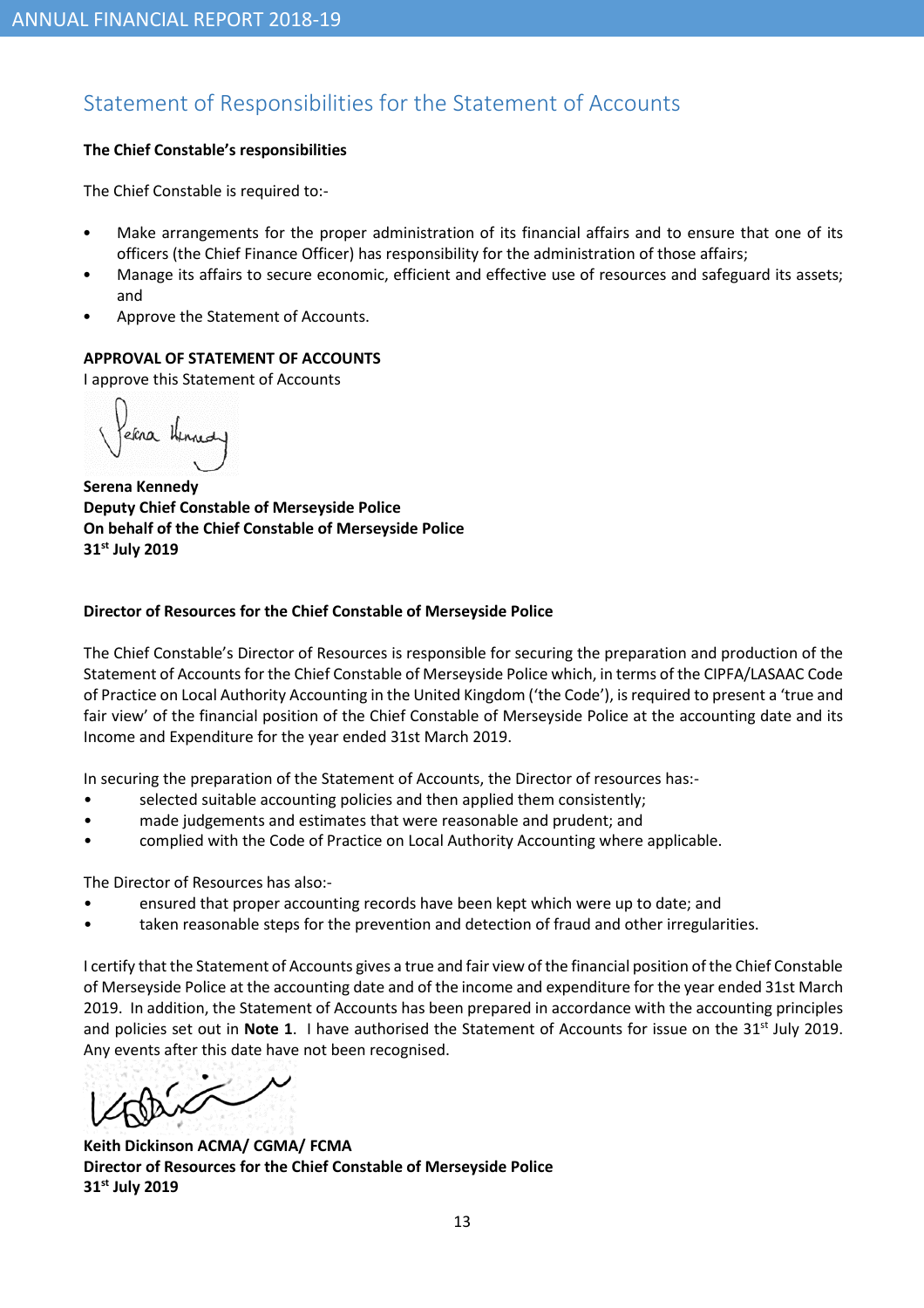# The Comprehensive Income and Expenditure Statement (CIES)

This statement shows the accounting cost in the year of providing services in accordance with generally accepted accounting practices. It summarises the resources that have been generated and consumed in providing policing and crime reduction services during the year. It includes all day to day expenses and related income on an accruals basis, as well as transactions measuring the value of property, plant and equipment actually consumed and the real projected value of retirementbenefits earned by employees in the year.

| 2017/18                            |                     |                                  |                                                     |             |                                    | 2018/19             |                 |
|------------------------------------|---------------------|----------------------------------|-----------------------------------------------------|-------------|------------------------------------|---------------------|-----------------|
| <b>Gross</b><br><b>Expenditure</b> | <b>Gross Income</b> | <b>Net</b><br><b>Expenditure</b> |                                                     | <b>Note</b> | <b>Gross</b><br><b>Expenditure</b> | <b>Gross Income</b> | Net Expenditure |
| £000                               | £000                | £000                             |                                                     |             | £000                               | £000                | £000            |
| 381,149                            | (426, 765)          | (45, 616)                        | <b>Policing Services</b>                            |             | 597,515                            | (430,068)           | 167,447         |
| 381,149                            | (426, 765)          | (45, 616)                        | <b>Cost of services</b>                             |             | 597,515                            | (430,068)           | 167,447         |
| 83.524                             |                     | 83.524                           | Other operating expenditure                         |             | 86,624                             |                     | 86,624          |
| 126,425                            |                     | 126,425                          | Financing and investment income and expenditure     | 8           | 121,002                            |                     | 121,002         |
| 591,098                            | (426, 765)          | 164,332                          | <b>Deficit on Provision of Services</b>             |             | 805,141                            | (430,068)           | 375,073         |
| (200,248)                          |                     | (200, 248)                       | Remeasurements of the net defined benefit liability | 21.14       | 72,467                             |                     | 72,467          |
| 390,850                            | (426, 765)          | (35, 916)                        | <b>Total Comprehensive Income and Expenditure</b>   |             | 877.608                            | (430,068)           | 447,540         |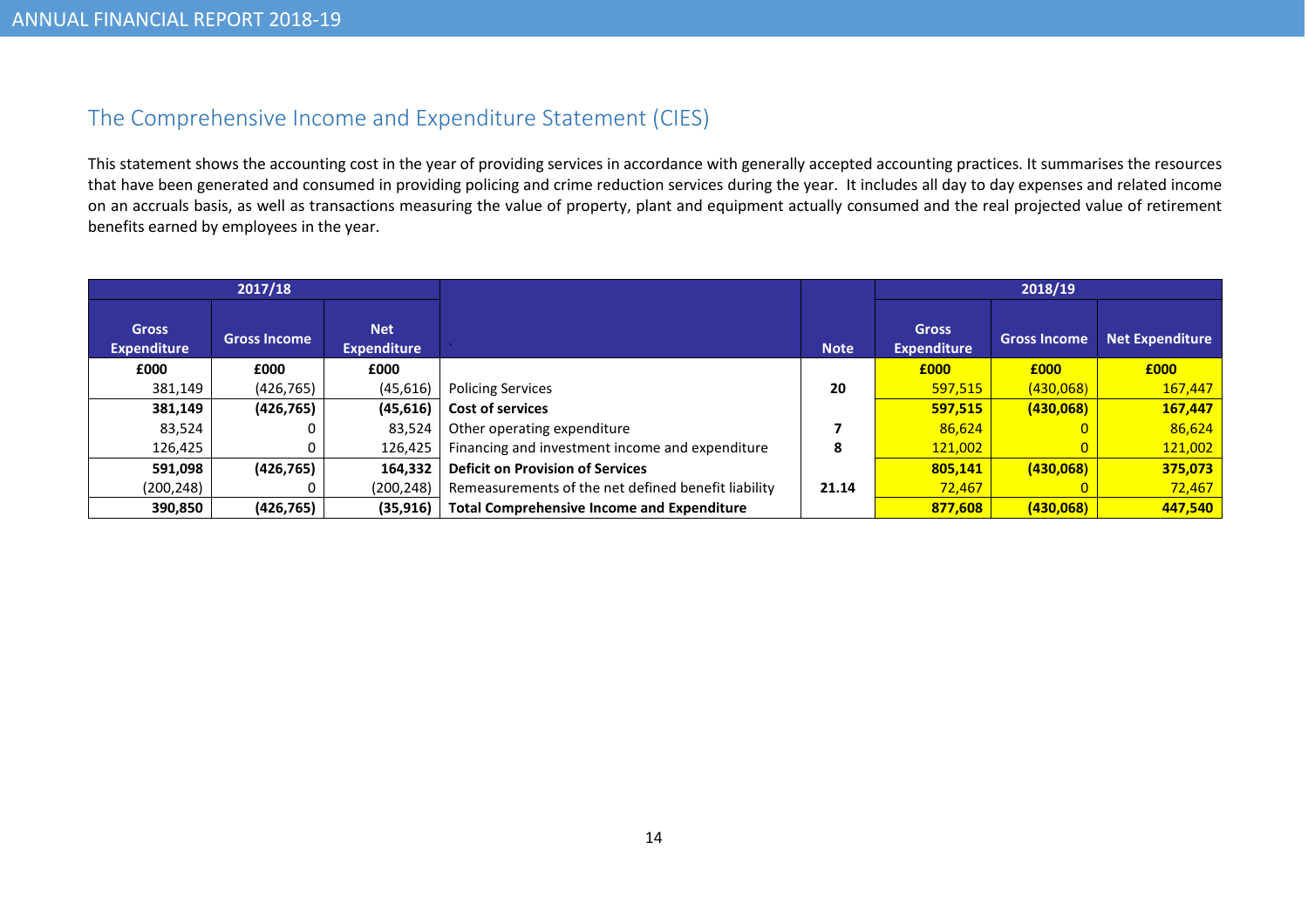# The Balance Sheet

The Balance Sheet shows the value, as at the Balance Sheet date, of the assets and liabilities recognised by the CC. The assets and liabilities recognised relate to police officers and police staff under the direction and control of the CC. The net liabilities of the CC are matched by the reserves held.

| As at 31st March<br>2018 |                                                      | <b>Note</b> | As at 31st March<br>2019 |
|--------------------------|------------------------------------------------------|-------------|--------------------------|
| £000                     |                                                      |             | £000                     |
|                          |                                                      |             |                          |
|                          | <b>Long Term Assets</b>                              |             |                          |
| 0                        | Property, plant and equipment                        |             | $\overline{0}$           |
| $\mathbf{0}$             | <b>Total Long Term Assets</b>                        |             | $\overline{0}$           |
|                          |                                                      |             |                          |
|                          | <b>Current Assets</b>                                |             |                          |
| 8,842                    | Short-term debtors                                   | 10          | 8,084                    |
| 8,842                    | <b>Total Current Assets</b>                          |             | 8,084                    |
|                          |                                                      |             |                          |
|                          | <b>Current Liabilities</b>                           |             |                          |
| (13, 584)                | Short-term creditors                                 | 11          | (13, 100)                |
| 0                        | Short-term borrowing                                 |             |                          |
| 0                        | Provisions                                           |             | O                        |
| (13, 584)                | <b>Total Current Liabilities</b>                     |             | (13, 100)                |
|                          | <b>Long-term Liabilities</b>                         |             |                          |
| (4,770,052)              | Liability relating to defined benefit pension scheme | 21.7        | (5, 217, 318)            |
| (4,770,052)              | <b>Total Long-term Liabilities</b>                   |             | (5, 217, 318)            |
|                          |                                                      |             |                          |
| (4, 774, 794)            | <b>Net Assets/(Liabilities)</b>                      |             | (5, 222, 335)            |
|                          |                                                      |             |                          |
|                          | <b>Reserves</b>                                      |             |                          |
| 0                        | Usable reserves                                      | MiRS        | $\Omega$                 |
| (4, 774, 794)            | Unusable reserves                                    |             | (5, 222, 335)            |
| (4, 774, 794)            | <b>Total Reserves</b>                                |             | (5, 222, 335)            |

# The Cash Flow Statement

The Cash Flow Statement shows the changes in cash and cash equivalents of the CC during the reporting period. However as all payments were made from the Police Fund which is held by the PCC, and similarly all income and funding is received by the PCC, the CC does not have any cash flows from operating, investing or financing activities.

| 2017/18 |                                               | 2018/19 |
|---------|-----------------------------------------------|---------|
| £000    |                                               | £000    |
| 0       | Cash Flows from Operating Activities          |         |
| 0       | Cash Flows from Investing Activities          |         |
| 0       | Cash Flows from Financing Activities          |         |
| 0       | Movement in cash and cash equivalents         | o       |
| 0       | <b>Cash and Cash Equivalents at 1st April</b> |         |
| 0       | Cash and Cash Equivalents at 31st March       |         |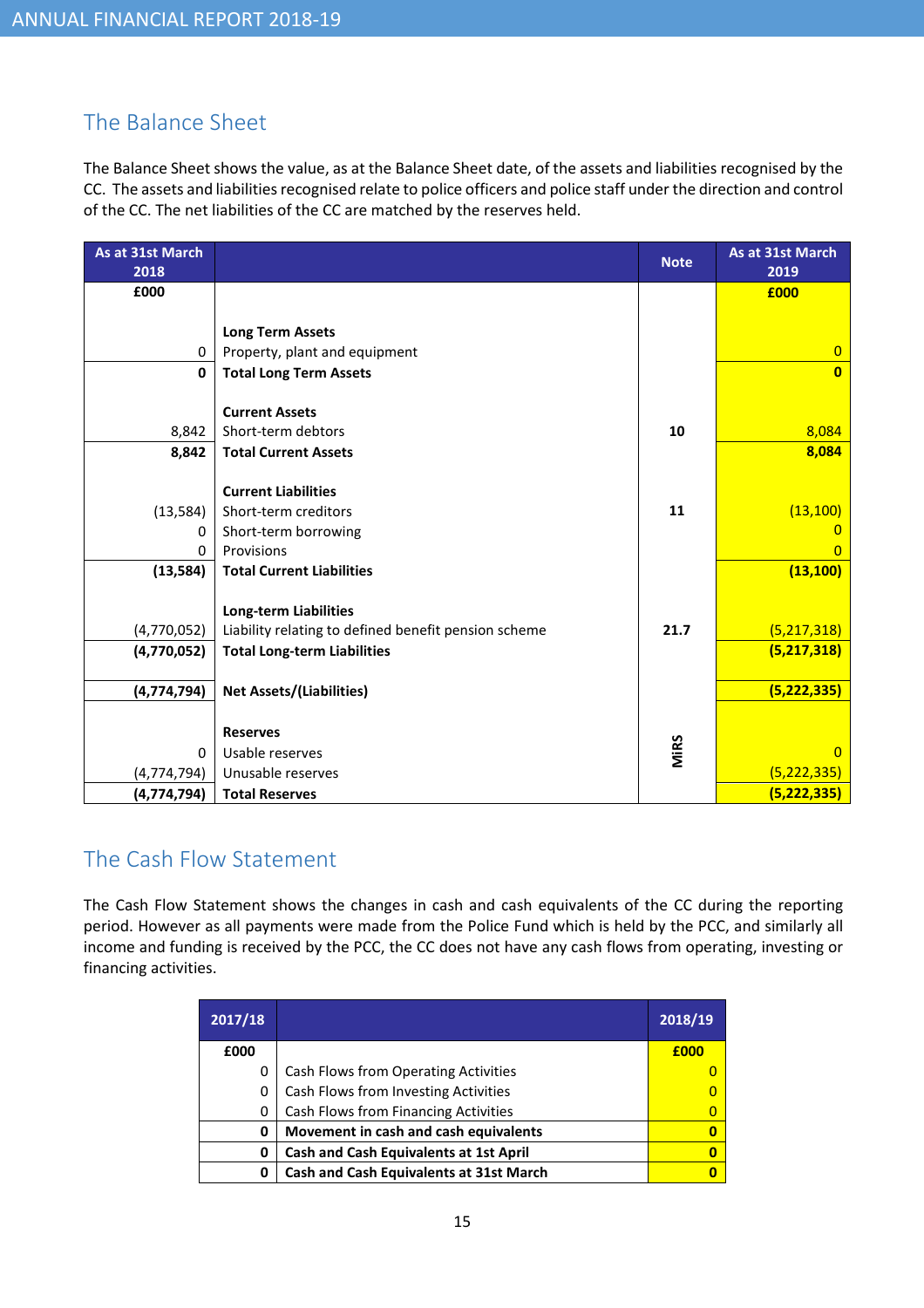# The Movement in Reserves Statement 2017/18 and 2018/19

 This statement shows the movement in the 2017/18 and 2018/19 financial years on the different reserves held by the CC, analysed into 'usable' reserves (i.e. those that can be used to fund expenditure or reduce local taxation) and 'usable' reserves. At present, the only transactions shown in this statement relate to the pensions reserve and the accumulated absences account (reflecting movements relating to police officers and police staff under the direction and control of the CC). All other reserves are managed by the PCC. The financial consequences of the operational activities undertaken by the CC can be seen in the CIES.

|                                                                                  |             | <b>Usable Reserves</b>                |                                   | <b>Unusable Reserves</b>                                |               |                                 |
|----------------------------------------------------------------------------------|-------------|---------------------------------------|-----------------------------------|---------------------------------------------------------|---------------|---------------------------------|
|                                                                                  | <b>Note</b> | <b>General Fund</b><br><b>Balance</b> | <b>Pensions</b><br><b>Reserve</b> | <b>Accumulated</b><br><b>Absences</b><br><b>Account</b> | <b>Total</b>  | <b>Total</b><br><b>Reserves</b> |
|                                                                                  |             | £000                                  | £000                              | £000                                                    | £000          | £000                            |
| <b>Balance as at 1st April 2017</b>                                              |             | $\overline{0}$                        | (4,805,541)                       | (5, 169)                                                | (4,810,710)   | (4,810,710)                     |
| Deficit on provision of services on an accounting basis                          |             | (164, 332)                            | <sup>0</sup>                      | 0                                                       | $\mathbf{0}$  | (164, 332)                      |
| Remeasurements of the net defined benefit liability                              |             | $\Omega$                              | 200,248                           | 0                                                       | 200,248       | 200,248                         |
| <b>Total Comprehensive Income and Expenditure</b>                                |             | (164, 332)                            | 200,248                           | $\mathbf{0}$                                            | 200,248       | 35,916                          |
|                                                                                  |             |                                       |                                   |                                                         |               |                                 |
| Actual amounts charged against the Pension Fund for the year                     |             | (50, 825)                             | 50,825                            | 0                                                       | 50,825        | n.                              |
| Difference in pension costs between accounting basis (IAS 19) and funding basis  |             | 215,584                               | (215, 584)                        |                                                         | (215, 584)    |                                 |
| Transfer of pension liabilities from PCC                                         |             |                                       | O                                 | O                                                       |               |                                 |
| Difference in employee remuneration costs (between accounting and funding basis) |             | (427)                                 |                                   | 427                                                     | 427           | 0                               |
| Adjustments between accounting basis and funding basis under regulations:        |             | 164,332                               | (164, 759)                        | 427                                                     | (164, 332)    | $\overline{0}$                  |
| Net increase or (decrease)                                                       |             | $\bf{0}$                              | 35,489                            | 427                                                     | 35,916        | 35,916                          |
|                                                                                  |             |                                       |                                   |                                                         |               |                                 |
| Balance as at 31st March 2018 and 1st April 2018                                 | 6           | $\overline{0}$                        | (4,770,052)                       | (4, 742)                                                | (4, 774, 794) | (4, 774, 794)                   |
| Deficit on provision of services on an accounting basis                          |             | (375,073)                             | $\Omega$                          | 0                                                       | $\mathbf{0}$  | (375,073)                       |
| Remeasurements of the net defined benefit liability                              |             | $\overline{0}$                        | (72, 467)                         | 0                                                       | (72, 467)     | (72, 467)                       |
| <b>Total Comprehensive Income and Expenditure</b>                                |             | (375, 073)                            | (72, 467)                         | $\bf{0}$                                                | (72, 467)     | (447, 540)                      |
|                                                                                  |             |                                       |                                   |                                                         |               |                                 |
| Actual amounts charged against the Pension Fund for the year                     |             | (51, 844)                             | 51,844                            | $\Omega$                                                | 51,844        | n                               |
| Difference in pension costs between accounting basis (IAS 19) and funding basis  |             | 426,643                               | (426, 643)                        | 0                                                       | (426, 643)    |                                 |
| Transfer of pension liabilities from PCC                                         |             |                                       | 0                                 |                                                         |               |                                 |
| Difference in employee remuneration costs (between accounting and funding basis) |             | 274                                   | O                                 | (274)                                                   | (274)         |                                 |
| Adjustments between accounting basis and funding basis under regulations:        |             | 375,073                               | (374, 799)                        | (274)                                                   | (375,073)     | $\overline{0}$                  |
| Net increase or (decrease)                                                       |             |                                       | (447, 266)                        | (274)                                                   | (447,540)     | (447, 540)                      |
| <b>Balance as at 31st March 2019</b>                                             | 6           | $\blacksquare$                        | (5,217,318)                       | (5,016)                                                 | (5, 222, 334) | (5, 222, 334)                   |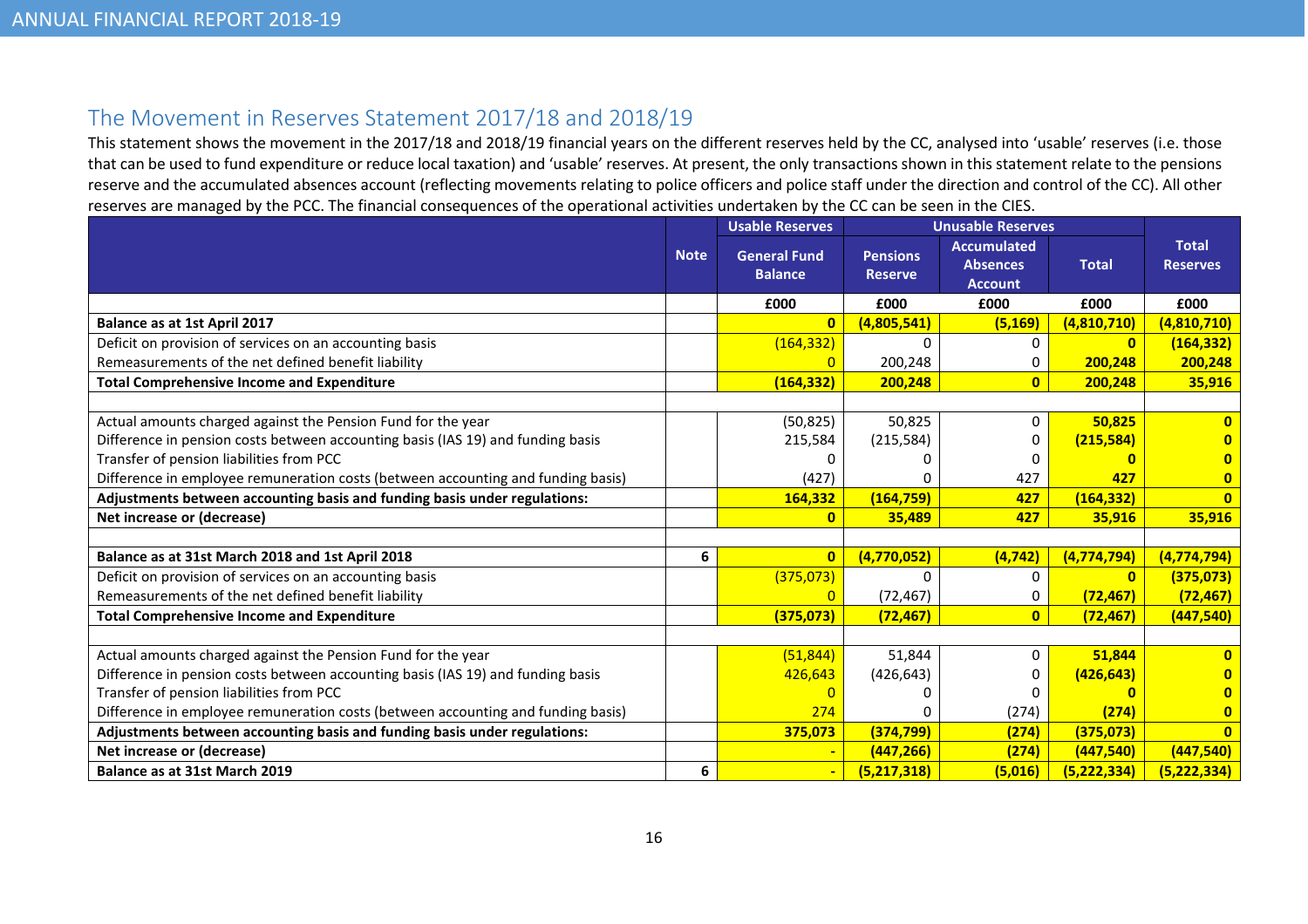# Notes to the Financial Statements

# 1 ACCOUNTING POLICIES

### 1.1 General Principles

Accounting policies are the principles applied to show the effect of transactions and events on the financial statements. The financial statements have been prepared in accordance with The Code of Practice on Local Authority Accounting in the UK 2018/19 (the Code) issued by the Chartered Institute of Public Finance and Accountancy (CIPFA), which is recognised by statute as representing proper accounting practice. This Code of Practice is based on International Financial Reporting Standards (IFRS) and also draws on approved accounting standards issued by the International Public Sector Accounting Standards Board and the UK Accounting Standards Board, where these provide additional guidance.

The accounting convention adopted is historical cost, modified by the revaluation of certain categories of property, plant and equipment.

Following the passing of the Police Reform and Social Responsibility Act 2011, Merseyside Police Authority was replaced on 22nd November 2012 with two 'corporation sole' bodies, the Police and Crime Commissioner for Merseyside (PCC) and the Chief Constable of Merseyside Police (CC). Both bodies are required to prepare separate Statements of Accounts.

The Financial Statements included here represent the accounts for the CC. The financial statements cover the 12 months to 31st March 2019. The identification of the PCC as the holding organisation and the requirements to produce Group accounts stems from the powers and responsibilities of the PCC under the Police Reform and Social Responsibility Act 2011.

The PCC Group and the CC have adopted consistent accounting policies, which are detailed below in alphabetical order.

### 1.2 Accruals of Income and Expenditure

The revenue accounts are maintained on an accruals basis, which means that the sums due to or from the CC during the year are included, whether or not the cash has actually been received or paid in the year. In particular:-

- Where income and expenditure has been recognised but cash has not yet been received or paid, a debtor or creditor for the relevant amount is included in the Balance Sheet;
- Supplies are recorded as expenditure when they are consumed. Supplies received but not yet consumed are held as inventories in the Balance Sheet;
- Fees, charges and rents due from customers are accounted for as income at the date the relevant goods or services are provided; and
- Interest payable on borrowings and receivable on investments is accounted for in the year to which it relates.

Whilst all expenditure is paid for by the PCC including the wages of police staff and officers, the actual recognition in the respective PCC and CC Financial Statements is based on economic benefit.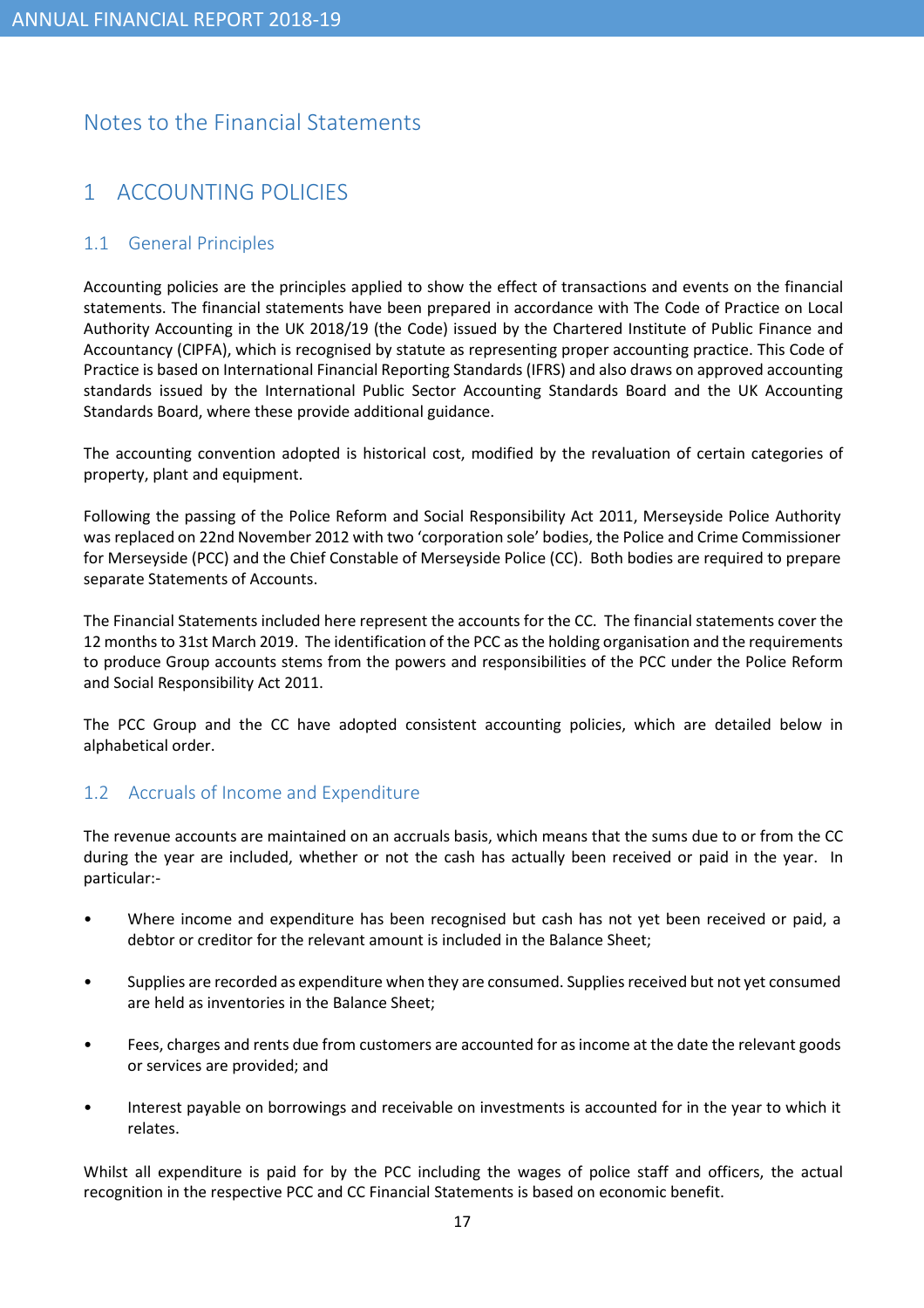### 1.3 Cost and Income Recognition

All expenditure is paid for by the PCC including the wages of police staff and officers and no cash transactions take place between the two entities. Costs are however recognised within the CC accounts to reflect the financial resources consumed at the request of CC and the economic benefit this brings about. For example an economic benefit is recognised to reflect the utilisation of the PCC assets which mirrors depreciation of property, plant and equipment, amortisation of intangible assets and impairment/revaluation losses. The PCC is the recipient of all funding related to police and crime reduction. The CC recognises the provision of funding and other resources from the PCC through the PCC funding in the Comprehensive Income and Expenditure Statement.

### 1.4 Employee Benefits

#### Benefits Payable During Employment

Short-term employee benefits are those due to be settled within 12 months of the year-end. They include such benefits as wages and salaries, paid annual leave and paid sick leave and non-monetary benefits (e.g. cars) for current employees. These benefits are recognised as an expense for services in the year in which the employee renders service to the CC. An accrual is made for the cost of holiday entitlements (or any form of leave, e.g. time off in lieu) earned by employees but not taken before the year-end which employees can carry forward into the next financial year. The accrual is charged to the Comprehensive Income and Expenditure Statement but then reversed out through the Movement in Reserves Statement so that holiday benefits are charged to revenue in the financial year in which the holiday absence occurs.

#### Termination Benefits

Termination benefits are amounts payable as a result of a decision by the CC to terminate an employee's employment before the normal retirement date or an employee's decision to accept voluntary redundancy. They are charged on an accruals basis to the appropriate service line in the Comprehensive Income and Expenditure Statement at the earlier of when the authority can no longer withdraw the offer of those benefits or when the authority recognises costs for a restructuring.

Where termination benefits involve the enhancement of pensions, statutory provisions require the General Fund balance to be charged with the amount payable to the pension fund or pensioner in the year, not the amount calculated according to the relevant accounting standards. In the Movement in Reserves Statement, appropriations are required to and from the Pensions Reserve to remove the notional debits and credits for pension enhancement termination benefits and replace them with debits for the cash paid to the pension fund and pensioners and any such amounts payable but unpaid at the year-end.

#### Post Employment Benefits (Pensions)

As part of the terms and conditions of employment the CC offers retirement benefits for Police Officers and Police Staff. The schemes provide members with defined benefits related to pay and service as follows:-

#### Police Officers

The original Police Pension Scheme (PPS) is governed by the Police Pensions Regulation 1987 (as amended) and related regulations that are made under the Police Pensions Act 1976. The new Police Pension Scheme (NPPS) is also governed by the Police Pensions Act 1976 (as amended by the Police Pension Regulations 2006).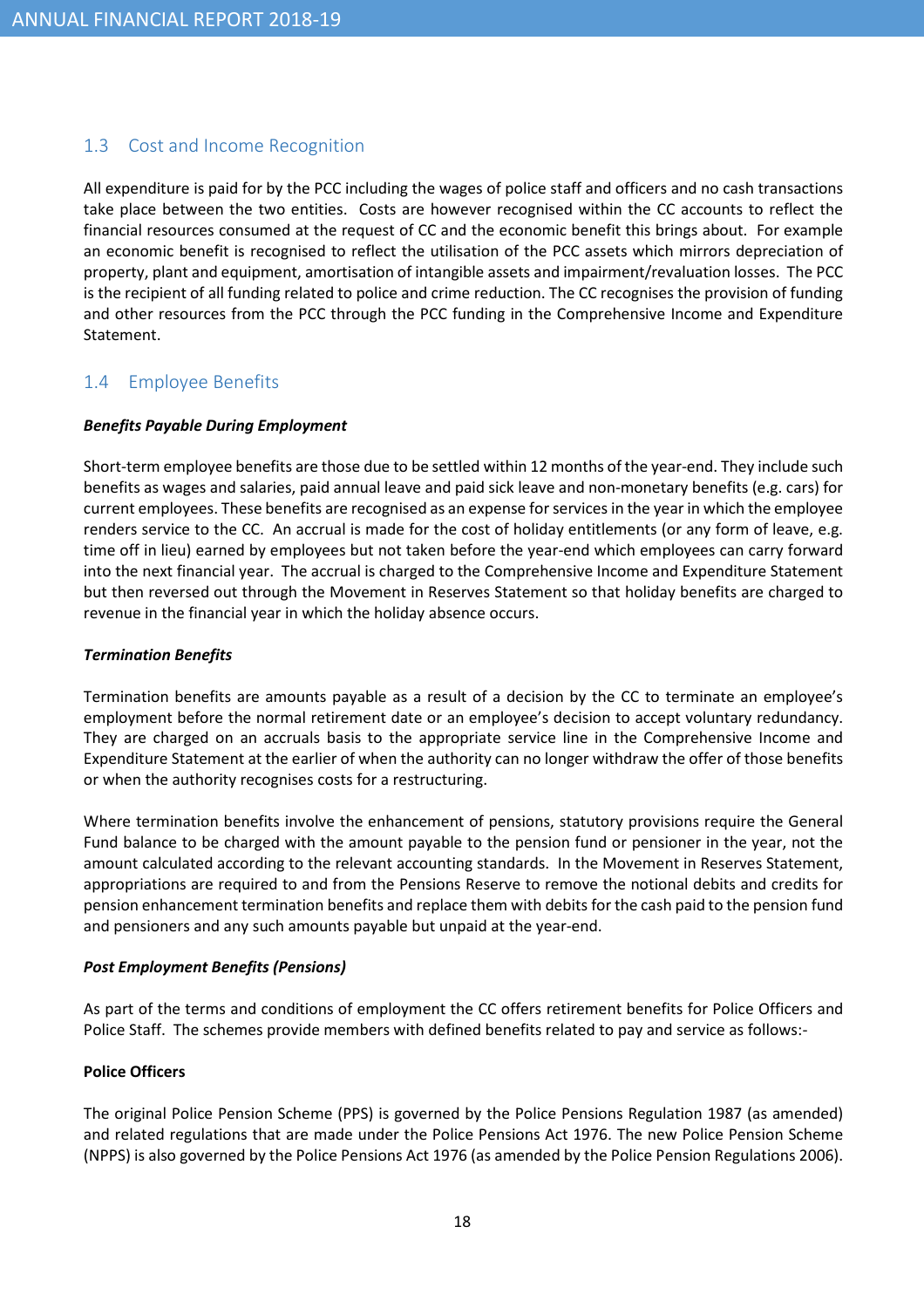The 1987, 2006 and 2015 Police Pension Schemes for police officers are unfunded schemes, which means that there are no investment assets built up to meet the pensions liabilities, and cash has to be generated to meet the actual payments as they fall due. The CC is required by legislation to operate a Pension Fund with the amounts that must be paid into or out of the Pension Fund being specified by regulation. The former Police Authority set up a Pension Fund on 1st April 2006 from which pensions payments are made and into which contributions from the PCC and employees are received. The PCC then receives a top-up grant from the Government equal to the sum by which the amount payable for pensions from the Pension Fund exceeds the amount receivable from the PCC into the Pension Fund. The Pension Fund is shown separately in the Accounts.

#### Police Staff

Police staff, subject to certain qualifying criteria, are eligible to join the Local Government Pension Scheme (LGPS), which is a funded defined benefit scheme. Pensions and other retirement benefits are paid from the fund and employers and employees make regular contributions into the fund so that the liabilities are paid for evenly, over the employment period. Actuarial valuations of the fund are undertaken every three years to determine the contribution rates needed to meet its liabilities, the last valuation having been at 31st March 2017. The Governance arrangements for the Merseyside Pension Fund (MPF) are contained within the MPF Governance Policy, which has been prepared in accordance with the requirements of the provisions of the Local Government Pension Scheme (England and Wales) (Amendment no. 2) Regulations 2005 and is available on the MPF website.

The above schemes provide defined benefits to members (retirement lump sums and pensions), earned during employee's periods of employment. The schemes are accounted for in accordance with International Accounting Standard (IAS) 19 "Employee Benefits" which is based on the principle that an organisation should account for retirement benefits when it is committed to give them, even though this may be many years in the future and will not be payable until employees retire.

Adoption of IAS 19 requires a pension asset or liability to be recognised in the Balance Sheet, made up of the net position of retirement liabilities and pension scheme assets.

The liabilities of the Merseyside Pension Fund attributable to Merseyside Police are included in the Balance Sheet on an actuarial basis using the projected unit method, i.e. an assessment of the future payments that will be made in relation to retirement benefits earned to date by employees, based on assumptions about mortality rates, employee turnover rates, etc., and estimates of projected earnings for current employees.

Pension scheme assets (LGPS only) attributable to the CC are included at their fair value. Plan assets of the Police Pension Scheme include employer and employee's contributions with an associated experience adjustment in the form of a remeasurement to bring net assets to zero at year-end. The CC currently has a net pensions liability and this is matched on the Balance Sheet by a Pensions Reserve.

The change in net pensions liability during the year is analysed into several components:-

- Current Service Cost the increase in liabilities as a result of service earned by employees in the current year. This is charged to cost of services within the Comprehensive Income and Expenditure Statement;
- Past Service Cost the increase in liabilities arising from current year decisions, the effect of which relate to service in earlier years. This is charged to non-distributed costs in the Comprehensive Income and Expenditure Statement in the period when an entity amends a benefit plan;
- Net Pensions Interest Cost replacing the interest cost and the expected return on assets (previously disclosed separately). The net interest expense or income on the net pension liability or asset represents the financing cost or income of deferring payment or pre paying employee services. It is calculated by multiplying the net pension liability or the net pension asset by the discount rate used to measure the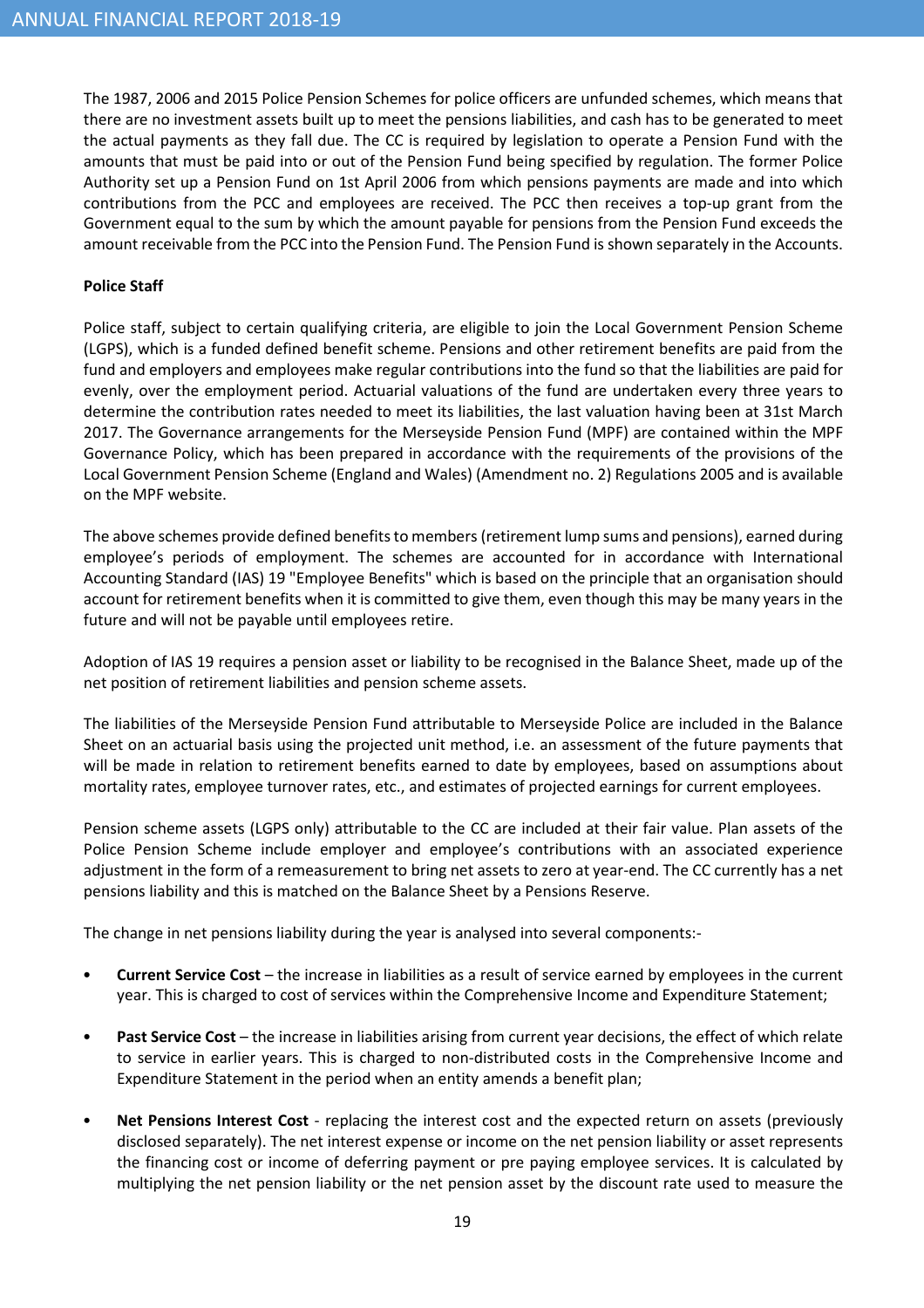pension liability. If the interest on the pension liability exceeds the interest on the plan assets, it will be net interest expense. If the interest on the plan assets exceeds the interest on the pension liability, it will be net interest income. Net interest income or expense will be presented in financing and investment income and expenditure;

- Remeasurements these are changes in the net pension liabilities that arise because events have not coincided with assumptions made at the last actuarial valuation or because actuaries have updated their assumptions. Remeasurements are made up of actuarial gains and losses on the defined benefit obligation, differences between actual investment returns and the return implied by the net interest cost, and the effect of the asset ceiling. Remeasurements are recognised in the Balance Sheet immediately, with a corresponding charge or credit to the Comprehensive Income and Expenditure Statement in the period in which they occur;
- Administration Costs and other Expenses administration costs are directly related to the management of plan assets and any tax payable by the plan itself, other than tax included in the actuarial assumptions used to measure the defined benefit obligation, are recognised as a reduction in the return on plan assets and recorded in other comprehensive income and expenditure. Other administration costs must not be deducted from the return on plan assets and are recognised in surplus or deficit on the provision of services.

Statutory provisions require that the amount charged to the General Fund Balance is the amount paid by the CC to pension funds rather than that calculated under IAS 19. This means that an appropriation to or from the Pensions Reserve is necessary within the Movement in Reserves Statement to replace the notional sums for retirement benefits with the actual pensions costs.

#### Long Term Employee Benefits

Long term employee benefits are paid for officers retiring on ill health grounds, and are termed as long term disability benefits paid out under the regulations contained in the Police (Injury Benefit) Regulations 2006. These injury awards are charged to the Comprehensive Income and Expenditure Statement along with any resulting the actuarial gains and losses (included in IAS19 remeasurements in other comprehensive income and expenditure).

Under Chapter 6.2 of the Code, long-term disability benefits are usually accounted for as 'other long-term benefits' because they are not seen to be subject to the same degree of uncertainty as the measurement of post-employment benefits. However, International Public Sector Accounting Standard 25 (IPSAS25) allows this presumption to be rebutted where the CC believes that there is significant volatility and/or materiality in the level of long-term disability payments. Where the CC rebutts the presumption the Code allows long-term disability payments to be treated in the same way as defined benefit post-employment benefits. Due to the materiality and significant volatility in the payment of injury pensions the CC rebutts the presumption above, and has accounted for those payments in the same way as other defined benefit post-employment benefits.

### 1.5 Events After the Balance Sheet Date

Events after the reporting period are those events, both favourable and unfavourable, that occur between the end of the reporting period and the date when the Statement of Accounts is authorised for issue. Two types of events can be identified:-

• Those that provide evidence of conditions that existed at the end of the reporting period – the Statement of Accounts is adjusted to reflect such events; and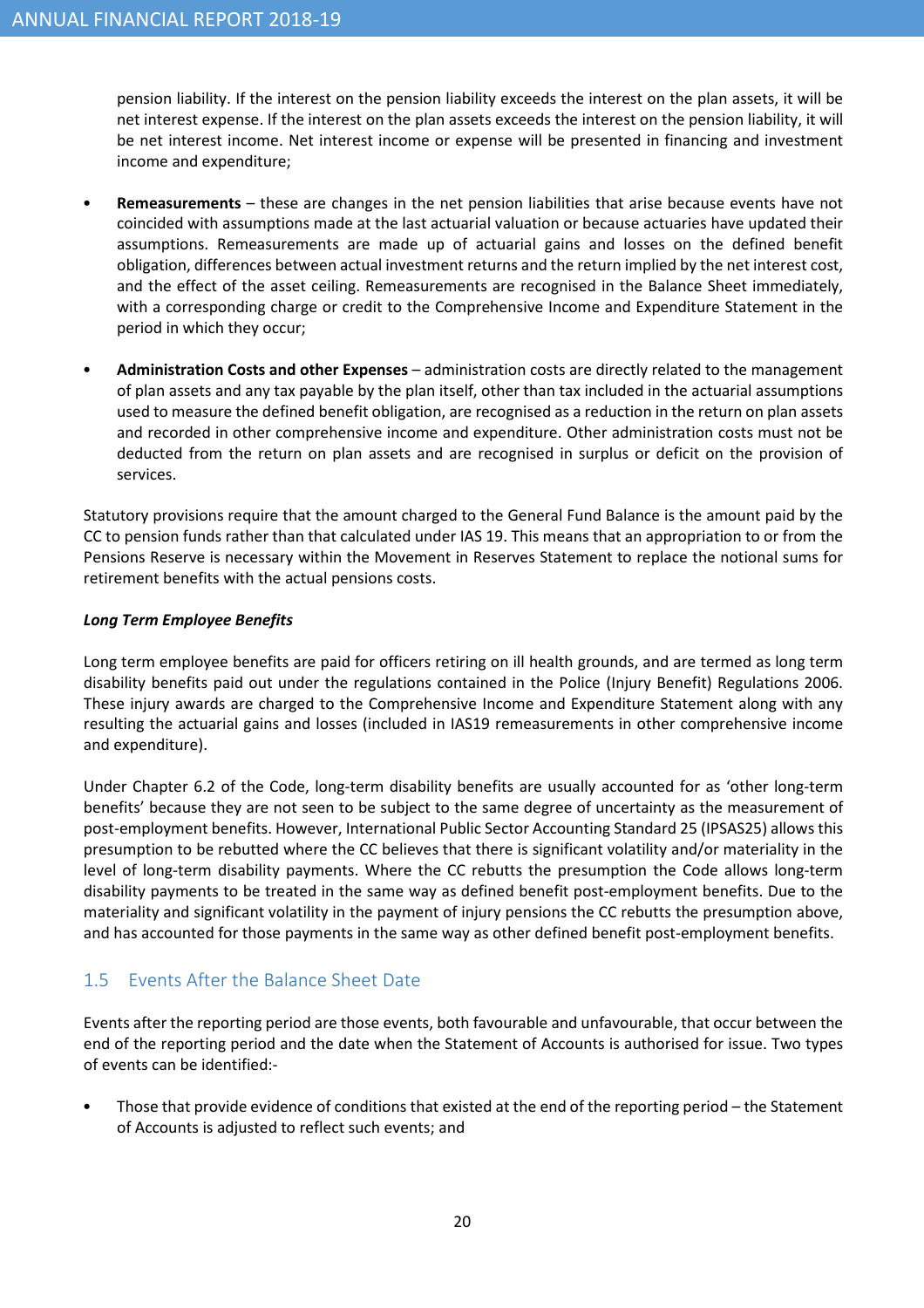• Those that are indicative of conditions that arose after the reporting period – the Statement of Accounts is not adjusted to reflect such events, but where a category of events would have a material effect disclosure is made in the notes of the nature of the events and their estimated financial effect.

Events taking place after the date of authorisation for issue are not reflected in the Statement of Accounts.

### 1.6 Exceptional Items

When items of income and expense are material, their nature and amount is disclosed separately, either on the face of the Comprehensive Income and Expenditure Statement or in the notes to the accounts, depending on how significant the items are to an understanding of the CC's financial performance.

### 1.7 Jointly Controlled Operations

Jointly controlled operations are joint arrangements in which the CC and other venturers have joint control of the operation. Joint control exists when the decisions about the relevant activities require the unanimous consent of the parties sharing control. The activities undertaken by the CC in conjunction with other venturers involve the use of the assets and resources of the venturers rather than the establishment of a separate entity. The parties that have joint control of the arrangement have rights to the assets, and obligations for the liabilities, relating to the arrangement.

The Comprehensive Income and Expenditure Statement (CIES) is debited with the CC's share of expenditure incurred. As the PCC receives all income and funding any income received from the structure of the arrangement will be credited to the CIES of the PCC. The PCC then credits the CC with an equivalent amount through the intra-group funding.

Assets and liabilities arising from the activities of the operation are held on the PCC's balance sheet.

### 1.8 Pension Top Up Grant

The police pension schemes are unfunded and have no investment assets. Benefits payable are funded by contributions from officers and the PCC. Any difference between benefits payable and contributions receivable is funded by an additional contribution from the PCC which is financed by a top-up grant from the Home Office. The top-up grant income is calculated on an accruals basis and is credited to the PCC and Group Comprehensive Income and Expenditure Statement.

### 1.9 PCC Funding of the Chief Constable's Expenditure

As the Chief Constable has no resources with which to fulfil his devolved responsibilities to provide a policing service, the expenditure is funded by the PCC. The PCC's funding of the CC's expenditure takes the form of 'intragroup funding' and is shown as income in the CC's CIES and expenditure in the PCC's CIES. The intragroup transactions are accounted for on an accruals basis and are eliminated on consolidation in the Group financial statements. There is no actual transfer of cash involved in this transaction as all the resources belong to the PCC.

### 1.10 Prior Period Adjustments, Changes in Accounting Policies and Estimates and Errors

Prior period adjustments may arise as a result of a change in accounting policies or to correct a material error. Changes in accounting estimates are accounted for prospectively, i.e. in the current and future years affected by the change and do not give rise to a prior period adjustment.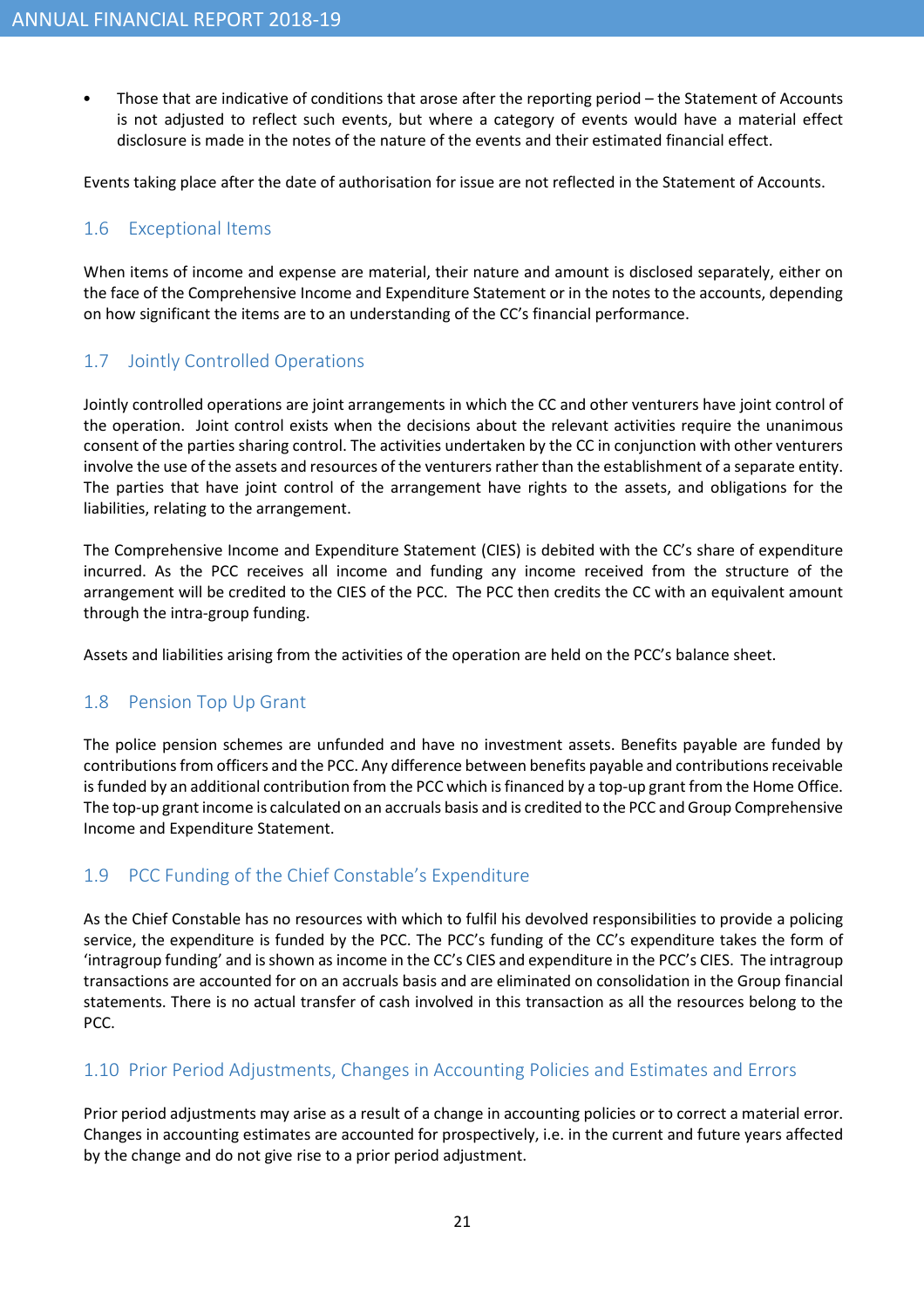Changes in accounting policies are only made when required by proper accounting practices or the change provides more reliable or relevant information about the effect of transactions, other events and conditions on the CC's financial position or financial performance. Where a change is made, it is applied retrospectively (unless stated otherwise) by adjusting opening balances and comparative amounts for the prior period as if the new policy had always been applied.

Material errors discovered in prior period figures are corrected retrospectively by amending opening balances and comparative amounts for the prior period.

### 1.11 Financial Assets and Liabilities

All financial instruments are included in the Balance Sheet at amortised cost. For borrowings this means that the amount presented in the Balance Sheet is the outstanding principal repayment, and the interest charged to the Comprehensive Income and Expenditure Statement is the amount payable in the year. Likewise investments are included in the Balance Sheet as the outstanding principal receivable, and the interest credited to the Comprehensive Income and Expenditure Statement is the amount receivable in the year.

### 1.12 Provisions, Contingent Liabilities and Contingent Assets

#### Provisions

Provisions are made where an event has taken place that gives the CC a legal or constructive obligation that probably requires settlement by a transfer of economic benefits or service potential, and a reliable estimate can be made of the amount of the obligation.

Provisions are charged as an expense in the Comprehensive Income and Expenditure Statement in the year that the CC becomes aware of the obligation, and are measured at the best estimate at the Balance Sheet date of the expenditure required to settle the obligation, taking into account relevant risks and uncertainties. The CC is funded for the provision through the intra-group funding from the PCC and the provisions are held on the PCC Balance Sheet.

Where it becomes less than probable that a transfer of economic benefits will now be required (or a lower settlement than anticipated is made), the provision is reversed in the Balance Sheet of the PCC and the CC will receive a credit back from the PCC (through the intra-group account) to the Comprehensive Income and Expenditure Statement.

#### Contingent Liabilities

A contingent liability arises where an event has taken place that gives the CC a possible obligation whose existence will only be confirmed by the occurrence or otherwise of uncertain future events not wholly within the control of the CC. Contingent liabilities also arise in circumstances where a provision would otherwise be made but either it is not probable that an outflow of resources will be required or the amount of the obligation cannot be measured reliably.

Contingent liabilities are not recognised in the Balance Sheet but disclosed in a note to the accounts.

#### Contingent Assets

A contingent asset is a possible asset that arises from past events and whose existence will be confirmed only by the occurrence or non-occurrence of one or more uncertain future events not wholly within the control of the CC. The CC does not recognise a contingent asset in the financial statements but discloses as a note to the accounts where an inflow of economic benefits or service potential is probable.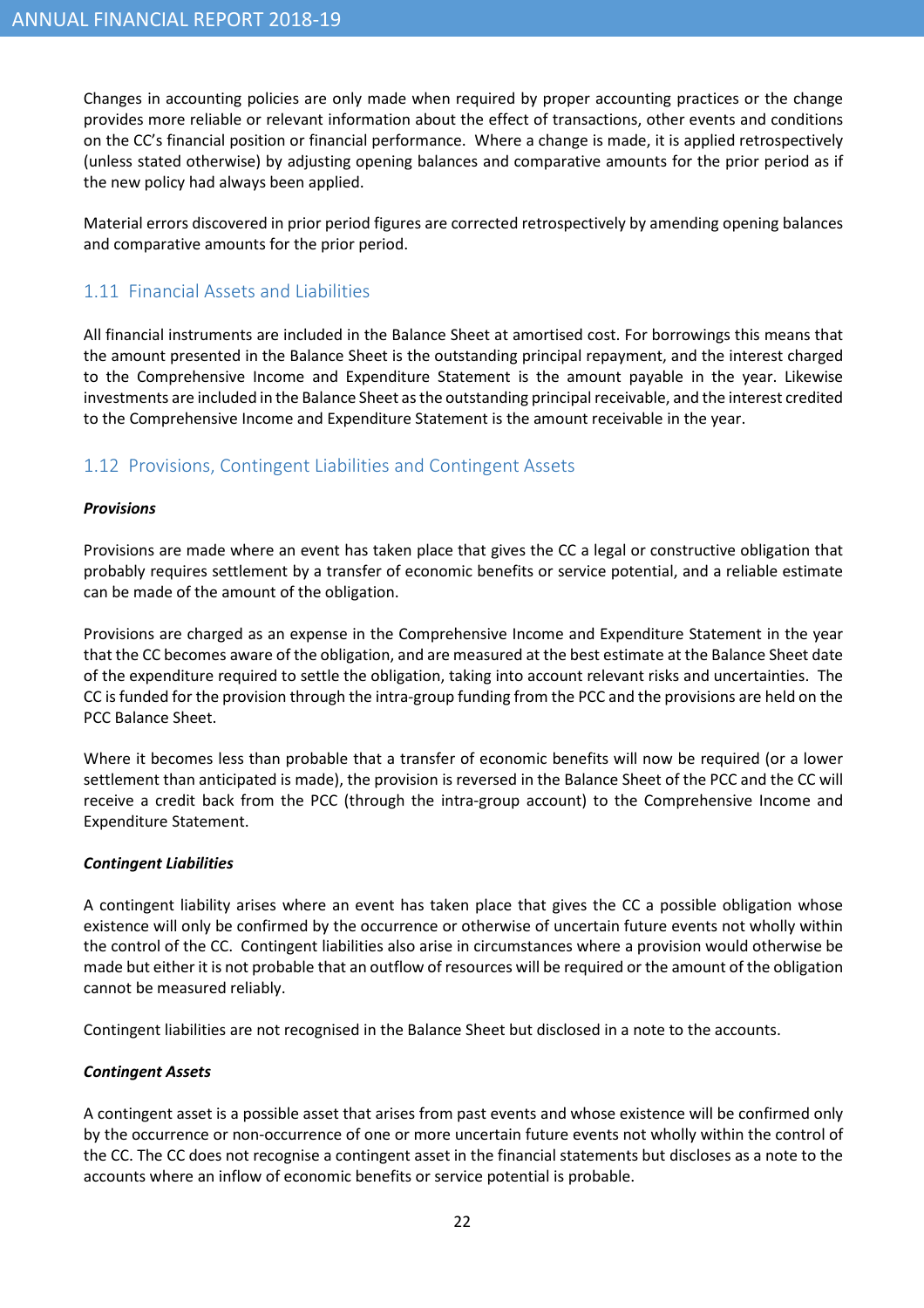### 1.13 VAT

The CC does not submit a VAT return and the PCC submits a single VAT return on behalf of the PCC Group. Income and expenditure excludes any amounts related to VAT, as all VAT collected is payable to HM Revenue and Customs and all VAT paid is recoverable from them.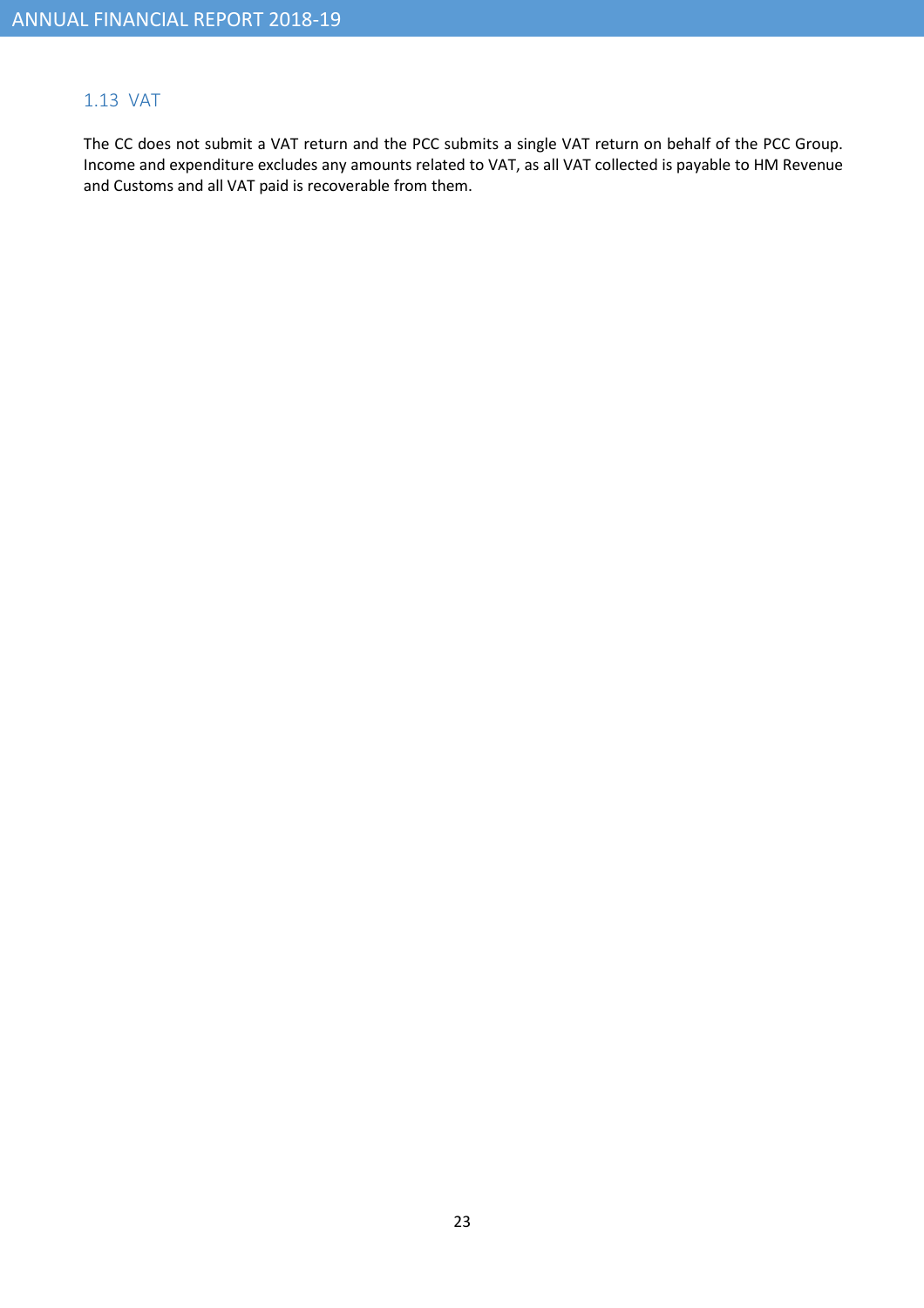# 2 ACCOUNTING STANDARDS ISSUED, NOT ADOPTED

The following sets out amendments to accounting standards or new accounting standards that have been issued on or before 1st January 2018 but will not be adopted by the Code until 2019/20.

### 2.1 Amendments to IAS 40 Investment Property: Transfers of Investment Property

IASB agreed to amend the paragraph to reinforce the principle for transfers into, or out of, investment property in IAS 40 to specify that such a transfer should only be made when there has been a change in use of the property. The proposals in the exposure draft published in November 2015 have now been finalised.

The impact of the amendment to this standard has been considered and it is not expected to have a significant impact on the accounts of the Chief Constable.

### 2.2 Annual Improvements to IFRS Standards 2014 – 2016 Cycle

Amendments to IFRS 3, IFRS 11, IAS 12 and IAS 23. The narrow scope amendments impact four standards.

- IFRS 3 was clarified that an acquirer should remeasure its previously held interest in a joint operation when it obtains control of the business.
- Conversely, IFRS 11 now explicitly explains that the investor should not remeasure its previously held interest when it obtains joint control of a joint operation, similarly to the existing requirements when an associate becomes a joint venture and vice versa.
- The amended IAS 12 explains that an entity recognises all income tax consequences of dividends where it has recognised the transactions or events that generated the related distributable profits, eg in profit or loss or in other comprehensive income. It is now clear that this requirement applies in all circumstances as long as payments on financial instruments classified as equity are distributions of profits, and not only in cases when the tax consequences are a result of different tax rates for distributed and undistributed profits.
- The revised IAS 23 now includes explicit guidance that the borrowings obtained specifically for funding a specified asset are excluded from the pool of general borrowings costs eligible for capitalisation only until the specific asset is substantially complete.

The impact of the amendment to this standard has been considered and it is not expected to have a significant impact on the accounts of the Chief Constable.

# 2.3 IFRIC 22 Foreign Currency Transactions and Advance Consideration

IFRIC 22 clarifies the accounting for transactions that include the receipt or payment of advance consideration in a foreign currency. Consensus is that the date of the transaction, for the purpose of determining the exchange rate, is the date of initial recognition of the non-monetary prepayment asset or deferred income liability; for multiple payments or receipts in advance, a date of transaction is established for each payment or receipt.

The impact of the amendment to this standard has been considered and it is not expected to have a significant impact on the accounts of the Chief Constable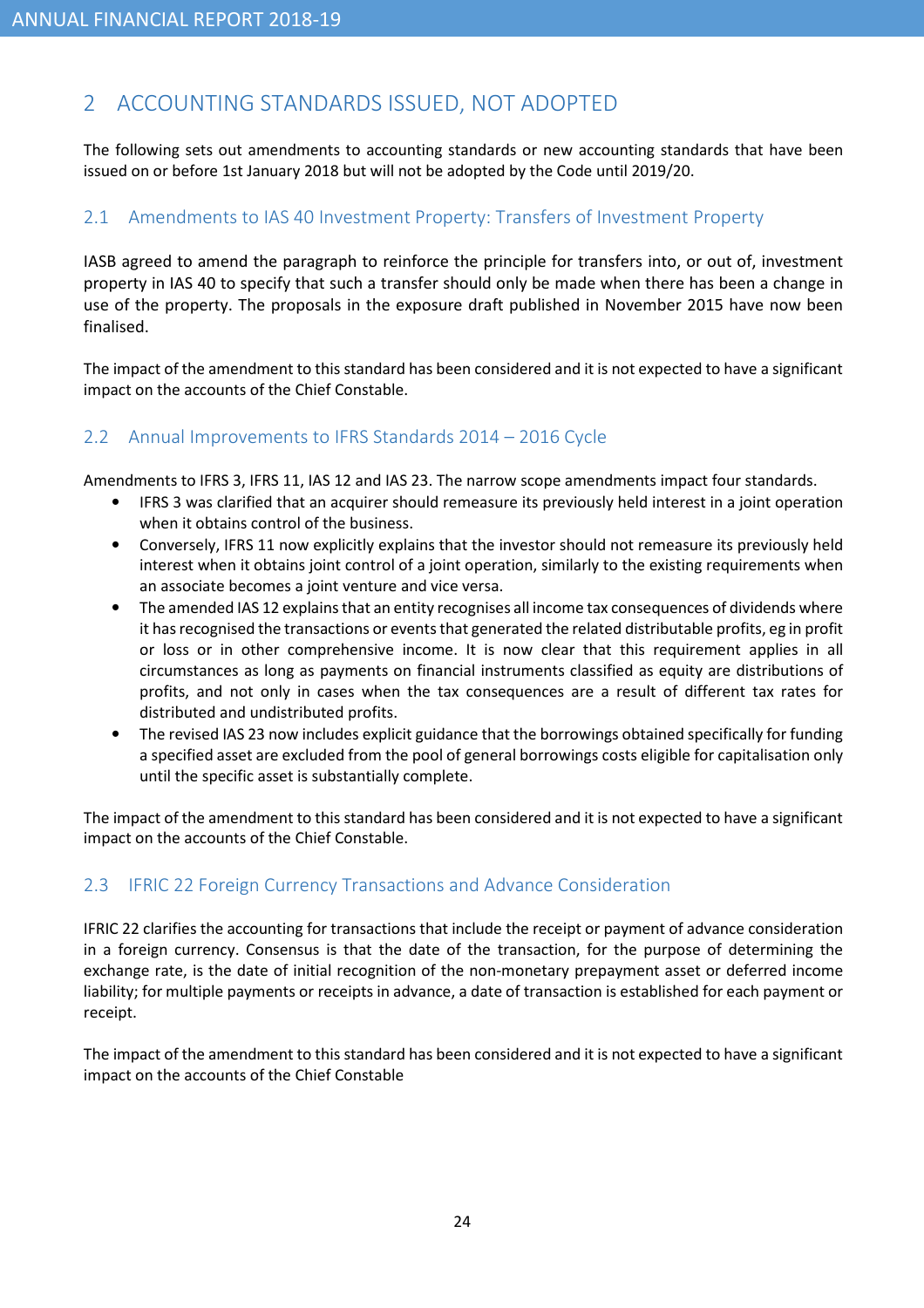## 2.4 IFRIC 23 Uncertainty over Income Tax Treatments

IFRIC 23 clarifies the accounting for uncertainties in income taxes. The interpretation is to be applied to the determination of taxable profit (tax loss), tax bases, unused tax losses, unused tax credits and tax rates, when there is uncertainty over income tax treatments under IAS 12.

The impact of the amendment to this standard has been considered and it is not expected to have a significant impact on the accounts of the Chief Constable.

# 2.5 Amendments to IFRS 9 Financial Instruments: Prepayment Features with Negative Compensation

The amendments enable measurement at amortised cost of certain loans and debt securities that can be prepaid at an amount below amortised cost, for example at fair value or at an amount that includes a reasonable compensation payable to the borrower equal to present value of an effect of increase in market interest rate over the remaining life of the instrument. In addition, the text added to the standard's basis for conclusion reconfirms existing guidance in IFRS 9 that modifications or exchanges of certain financial liabilities measured at amortised cost that do not result in the derecognition will result in an gain or loss in profit or loss. Reporting entities will thus in most cases not be able to revise effective interest rate for the remaining life of the loan in order to avoid an impact on profit or loss upon a loan modification.

The impact of the amendment to this standard has been considered and it is not expected to have a significant impact on the accounts of the Chief Constable.

#### 2.6 IFRS 16 Leases

.

The new standard sets out the principles for the recognition, measurement, presentation and disclosure of leases. All leases result in the lessee obtaining the right to use an asset at the start of the lease and, if lease payments are made over time, also obtaining financing. Accordingly, IFRS 16 eliminates the classification of leases as either operating leases or finance leases as is required by IAS 17 and, instead, introduces a single lessee accounting model. Lessees will be required to recognise: (a) assets and liabilities for all leases with a term of more than 12 months, unless the underlying asset is of low value; and (b) depreciation of lease assets separately from interest on lease liabilities in the statement of profit or loss and other comprehensive income. IFRS 16 substantially carries forward the lessor accounting requirements in IAS 17. Accordingly, a lessor continues to classify its leases as operating leases or finance leases, and to account for those two types of leases differently.

The impact of the amendment to this standard, and its impact upon the accounts of the Chief Constable is being considered.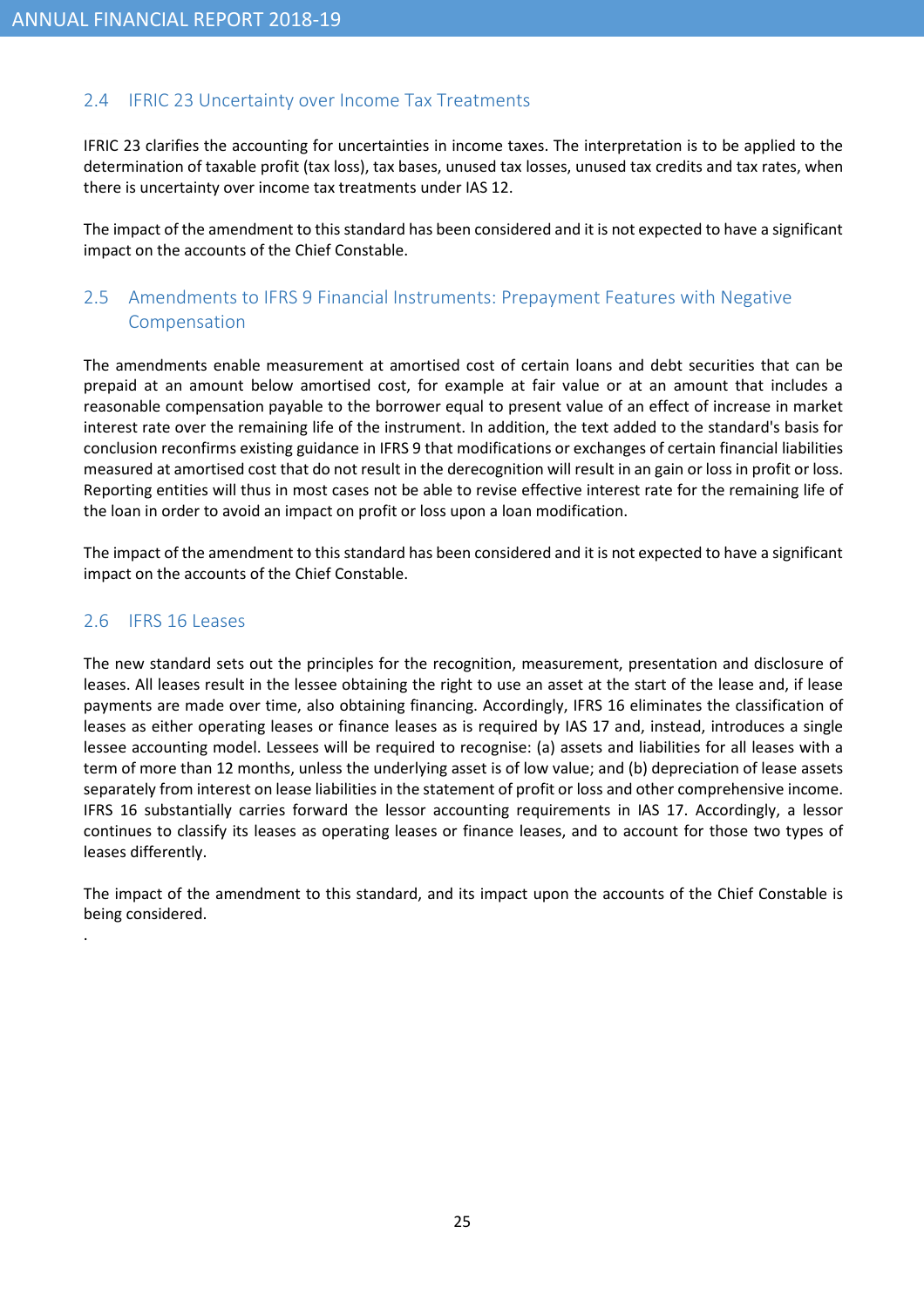# 3 CRITICAL JUDGEMENTS IN APPLYING ACCOUNTING POLICIES

In applying the accounting policies set out in Note 1, the CC has had to make certain judgements about complex transactions or those involving uncertainty about future events.

The critical judgements made in the Statement of Accounts are:-

#### Collaborations

The CC and PCC are involved in a widening range of ways of working to provide policing services and it has therefore been necessary to consider carefully the accounting implications of collaboration covering all circumstance where the Group is working co-operatively with other policing bodies and chief constables.

The PCC has carefully considered all collaborative activity. The judgements and accounting treatment of collaborative activity can be found in note 18 Joint Arrangements.

| <b>Comprehensive Income</b><br>and Expenditure<br><b>Statement (CIES)</b> | <b>Recognised</b><br>in PCC CIES                    | <b>Recognised</b><br>in CC CIES        | <b>Judgement</b>                                                                                                                                                                                                                                                                                                                                                                                                                                                                                                                                                                                                                                                                          |
|---------------------------------------------------------------------------|-----------------------------------------------------|----------------------------------------|-------------------------------------------------------------------------------------------------------------------------------------------------------------------------------------------------------------------------------------------------------------------------------------------------------------------------------------------------------------------------------------------------------------------------------------------------------------------------------------------------------------------------------------------------------------------------------------------------------------------------------------------------------------------------------------------|
| Income                                                                    | <b>YES</b>                                          | <b>YES</b>                             | The Financial Management Code of Practice (FMCP) for the<br>Police Service, issued by the Secretary of State, makes it<br>clear that the PCC is the recipient of funding relating to<br>policing and crime reduction, including government grants<br>and precepts and other sources of income. This is<br>supported in the PCC's Scheme of Corporate Governance<br>which states that 'all funding to the Chief Constable must<br>come via the Commissioner'. Therefore the PCC recognises<br>all income receivable in its single entity financial statements<br>and in turn provides funding to the CC to undertake day-to-<br>day policing and crime reduction services during the year. |
| Expenditure - employee<br>costs of police officers                        | <b>NO</b>                                           | <b>YES</b>                             | In recognising employee costs the PCC has considered the<br>requirements of IAS19. This does not use control of risks<br>and rewards in determining recognition but rather<br>considers which body is responsible for incurring employee<br>expenditure. In making this judgement however, the<br>underlying substance of who the employment is incurred<br>for has been considered and not just the legal form. Police<br>Officers are employees of the Crown and they represent the<br>most significant cost of operational policing which the CC is<br>solely responsible for. The full IAS19 costs of police officers<br>are therefore reflected in the CC's financial statements.    |
| Expenditure - employee<br>costs of civilian staff                         | YES (for staff<br>in Office of<br>PCC)              | YES (for all<br>other staff)           | The majority of police civilian staff are employed by the CC.<br>These staff are considered to be employed to support the<br>operational policing role of the CC and this expenditure is<br>recorded in the CC's financial statements. The employee<br>costs reported in the financial statements of the PCC relate<br>to staff employed in the Office of the PCC who support the<br>strategic role of the PCC.                                                                                                                                                                                                                                                                           |
| <b>Other Direct Expenditure</b>                                           | YES (for costs<br>relating to the<br>Office of PCC) | YES (for all<br>other direct<br>costs) | The majority of other direct expenditure is employee driven<br>(e.g. rent, rates, building maintenance, power, light, heat,<br>telephones, transport, etc). The costs are recognised in the<br>financial statements of the entity which recognises the<br>employee's costs.                                                                                                                                                                                                                                                                                                                                                                                                               |
| Interest payable/receivable                                               | YES                                                 | <b>NO</b>                              | The PCC holds all cash balances, loans and investments. The<br>CC does not hold a bank account and no cash transactions<br>take place between the two bodies.                                                                                                                                                                                                                                                                                                                                                                                                                                                                                                                             |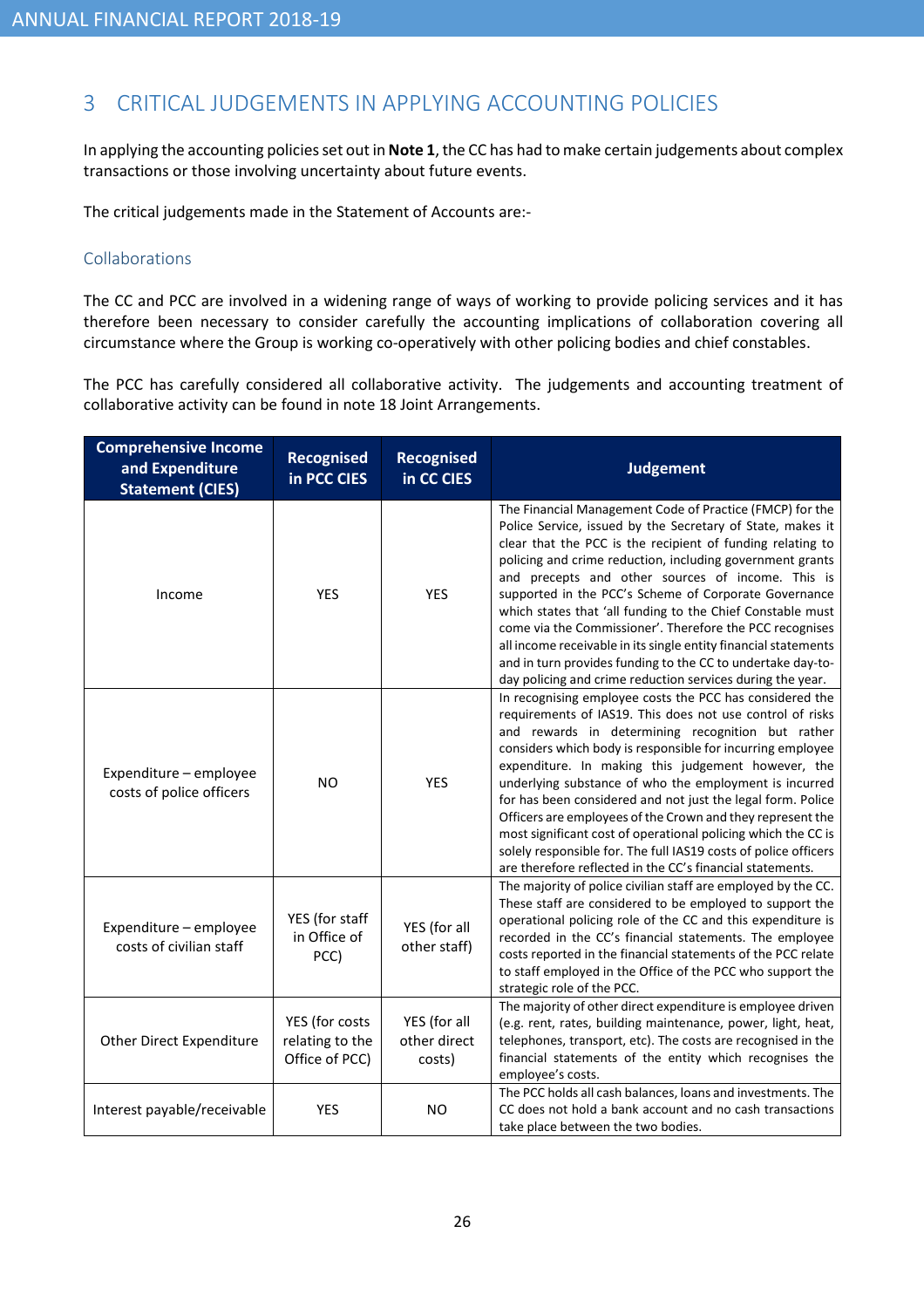| <b>Comprehensive Income</b><br>and Expenditure<br><b>Statement (CIES)</b> | Recognised<br>in PCC CIES | <b>Recognised</b><br>in CC CIES | <b>Judgement</b>                                                                                                                                                                                                                                                                                                                                                                                                                                                                                                                                                                                                                                                                                                                                                                                          |
|---------------------------------------------------------------------------|---------------------------|---------------------------------|-----------------------------------------------------------------------------------------------------------------------------------------------------------------------------------------------------------------------------------------------------------------------------------------------------------------------------------------------------------------------------------------------------------------------------------------------------------------------------------------------------------------------------------------------------------------------------------------------------------------------------------------------------------------------------------------------------------------------------------------------------------------------------------------------------------|
| Property Plant and<br>Equipment (including<br>assets held for sale)       | YES                       | NO.                             | The PCC has legal title to long term assets, the power to<br>determine whether the assets are sold and receives all the<br>sales proceeds. The PCC controls the services provided<br>through the long term assets, who they are provided to, and<br>controls the residual value at the end of the contractual<br>arrangement. It is therefore considered that the PCC will<br>receive the future benefits from the assets. The PCC<br>charges the CC a fair value for the assets which reflects<br>impairment/revaluation<br>depreciation<br>and<br>losses<br>chargeable to the CIES.                                                                                                                                                                                                                     |
| <b>Current Assets</b>                                                     | <b>YES</b>                | YES <sup>*</sup>                | The majority of current assets are recognised on the PCC's<br>balance sheet. Inventories are recognised on the PCC's<br>Balance Sheet as the PCC controls the services provided<br>through the assets. The majority of debtors are recognised<br>on the PCC's as the PCC is the recipient of all funding and is<br>therefore considered to receive the future benefits. Cash<br>and cash equivalents and short-term investments are<br>recognised on the PCC's balance sheet as the PCC is in<br>receipt of all income and funding and makes all payments.<br>The CC does not hold a bank account and no cash<br>transactions take place between the two bodies.                                                                                                                                          |
| <b>Current Liabilities</b>                                                | <b>YES</b>                | YES <sup>*</sup>                | The majority of the current liabilities are recognised on the<br>PCC's balance sheet. The PCC has responsibility for<br>managing financial relationships with third parties and has<br>legal responsibility for discharging the contractual terms<br>and conditions of suppliers. The deferred liabilities relate to<br>inherited debt which is a liability of the PCC. Provisions<br>relating to insurance risks are recognised in full on the PCC's<br>Balance Sheet. Whilst the PCC and the CC are jointly<br>responsible for approving risk management and strategy,<br>the PCC is ultimately responsible for financial liabilities<br>affecting the Police Fund. Provisions relating to officers and<br>staff under the direction and control of the CC are<br>recognised on the CC's Balance Sheet. |
| Long-term liabilities                                                     | <b>YES</b>                | YES <sup>*</sup>                | The PCC and CC each recognise pension liabilities relating to<br>staff under their direction and control. The treatment of<br>other long term liabilities and provisions is consistent with<br>the treatment of current liabilities outlined above.                                                                                                                                                                                                                                                                                                                                                                                                                                                                                                                                                       |
| <b>Usable Reserves</b>                                                    | YES                       | NO.                             | The PCC has the responsibility of deciding upon the level of<br>general balances and earmarked reserves. The CC must<br>present a business case to the PCC for one-off expenditure<br>items to be funded from earmarked reserves and/or<br>general balances.                                                                                                                                                                                                                                                                                                                                                                                                                                                                                                                                              |
| <b>Unusable Reserves</b>                                                  | YES                       | YES <sup>*</sup>                | The PCC and CC each recognise the pensions reserve and<br>accumulated absences account balances relating to staff<br>under their direction and control. The remaining unusable<br>reserves are held in relation to property, plant and<br>equipment and are therefore recorded on the balance<br>sheet of the PCC.                                                                                                                                                                                                                                                                                                                                                                                                                                                                                        |

\* Balances reported on the CC's balance sheet relate to assets/liabilities/reserves arising from officers/staff under the direction and control of the CC.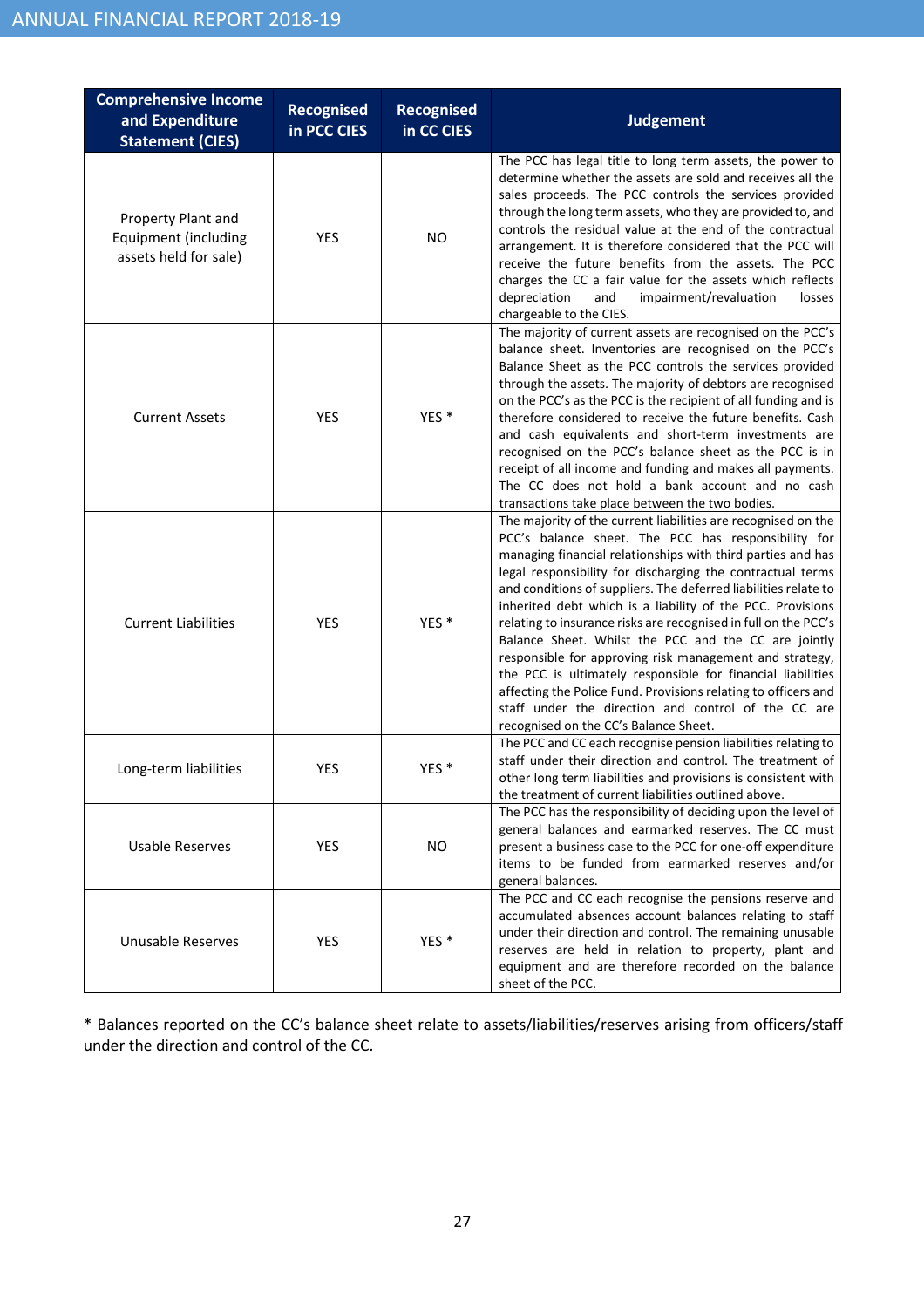# 4 ASSUMPTIONS MADE ABOUT THE FUTURE AND OTHER MAJOR SOURCES OF ESTIMATION UNCERTAINTY

The Statement of Accounts contains estimated figures that are based upon assumptions made by the CC about the future or that are otherwise uncertain. Estimations are made taking into account historical experience, current trends and other relevant factors. However, because balances cannot be determined with certainty, actual results could be materially different from the assumptions and estimates.

The pension liability is recognised on the CC and Group Balance Sheet. Estimation of the net liability to pay pensions depends on a number of complex judgements relating to the discount rate used, the rate at which salaries are projected to increase, changes in retirement ages, mortality and expected returns on pension fund assets. The CC and the Group use an independent firm of actuaries to assess the Local Government Pension Scheme assets and liabilities and the Government Actuaries Department to assess the Police Scheme liabilities.

The pensions' liability and the reserve will vary significantly should any of the assumptions prove to be inaccurate. For instance, a 0.1% increase in the discount rate would decrease the pension liability by £105m or a one year increase in life expectancy would increase the pension liability by £131m. The effects on the net pensions liability of changes in individual assumptions are shown in Note 21.9. The Group recognises the cost of retirement benefits in the cost of services when the benefits are eventually paid as pensions. However, the charge required to be made against the precept is based on the cash payable in the year, so the real cost of retirement benefits is reversed out in the Movement in Reserves Statement. Any revisions to the estimation of the net liability to pay pensions would not impact upon the Revenue Account of the Group.

# 5 EVENTS AFTER THE REPORTING PERIOD

The Draft Statement of Accounts was authorised for issue by Keith Dickinson, Director of Resources to the Chief Constable of Merseyside Police on 31st July 2019.

Events taking place after this date are not reflected in the financial statements or notes.

Where events have taken place on or before 31<sup>st</sup> July 2019 which provide information about conditions existing at 31st March 2019, the figures in the financial statements have been adjusted in all material respects to reflect the impact of this information.

The Statement of Accounts is not adjusted for events that have taken place between 1st April 2019 and 31st July 2019 which are indicative of conditions that arose after the reporting period.

# 6 ADJUSTMENTS BETWEEN ACCOUNTING BASIS AND FUNDING BASIS UNDER REGULATIONS

This note details the adjustments that are made to the total comprehensive income and expenditure recognised by the CC in the year in accordance with proper accounting practice to arrive at the resources that are specified by statutory provisions as being available to the CC to meet future capital and revenue expenditure. The following sets out a description of the reserves that the adjustments are made against.

### 6.1 General Fund Balance

The CC does not hold any General Fund Balances.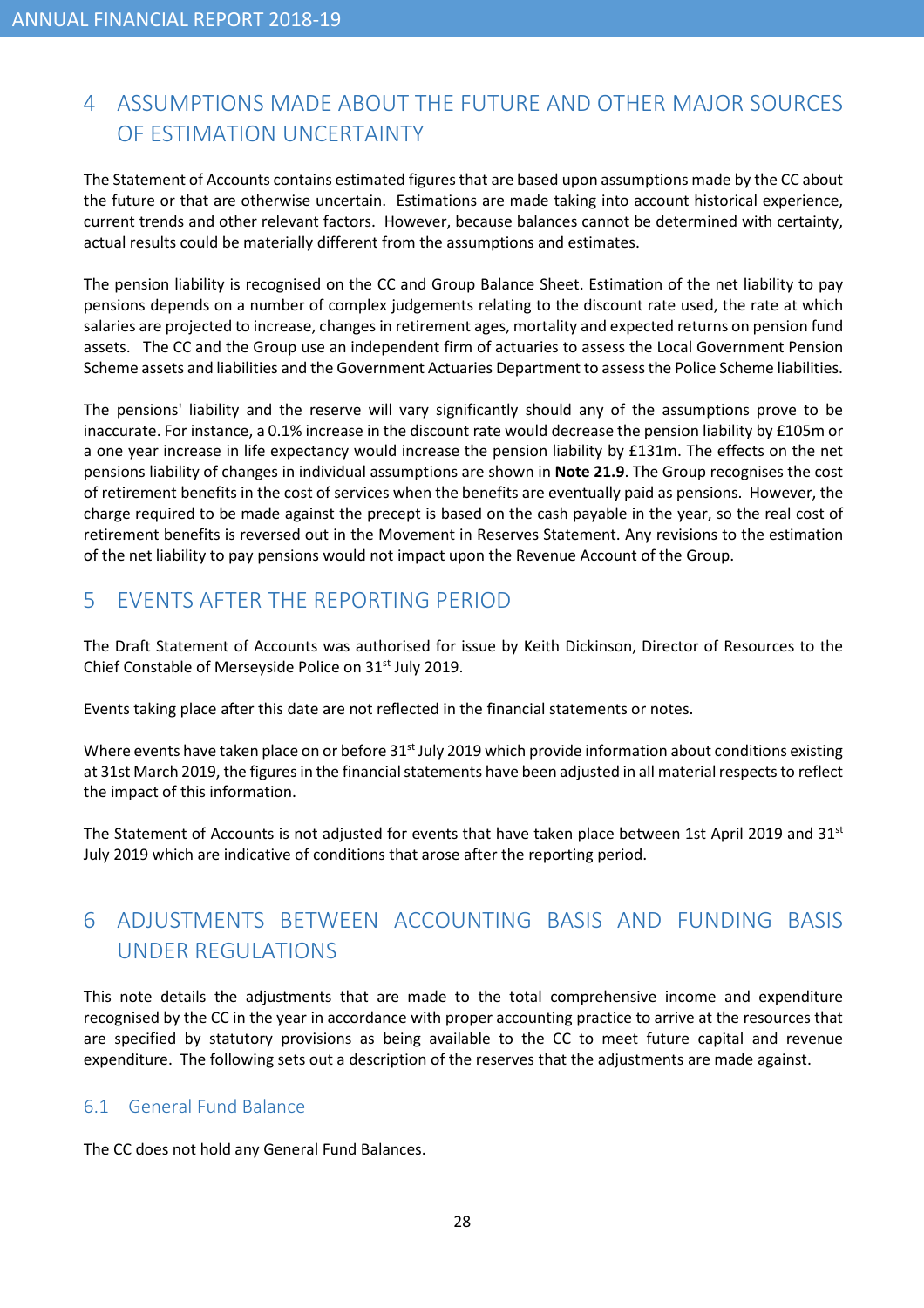# 6.2 The Pensions Reserve

The Pensions Reserve absorbs the timing differences arising from the different arrangements for accounting for post-employment benefits and for funding benefits in accordance with statutory provisions. Statutory provisions require the police fund to be charged with the amount payable to pension funds in the year, not the amount calculated according to the relevant standards. This adjustment means that the accounting entries do not impact on the requirement to raise council tax. In the Movement in Reserves Statement therefore there are appropriations to and from an unusable pensions reserve to remove the notional debits and credits for retirement benefits and replaces them with debits for the cash paid to the pension fund and pensioners and any such amounts payable but unpaid at the year-end.

The negative balance that arises on the pension reserve therefore measures the beneficial impact to the police fund of being required to account for retirement benefits on the basis of cash flows rather than as benefits are earned by employees. The negative balance also shows the substantial shortfall in the benefits earned by past and current employees and the resources set aside to meet them, and represents the Net Defined Benefit Obligation to the CC. The statutory arrangements will ensure that funding will have been set aside by the time the benefits come to be paid (see pensions notes for details).

| 2017/18     |                                                                                                                                                                                          | 2018/19          |
|-------------|------------------------------------------------------------------------------------------------------------------------------------------------------------------------------------------|------------------|
| £000        |                                                                                                                                                                                          | £000             |
| (4,805,541) | <b>Balance as at 1 April</b>                                                                                                                                                             | (4,770,052)      |
| 200,248     | Remeasurements of the net defined benefit liability                                                                                                                                      | (72, 467)        |
| (215, 584)  | Reversal of items relating to retirement benefits debited or credited to the<br>Surplus or Deficit on the Provision of Services in the Comprehensive Income<br>and Expenditure Statement | <u>(426,643)</u> |
| 50,825      | Employer's pension contributions and direct payments to pensioners payable<br>in the year                                                                                                | 51,844           |
| (4,770,052) | <b>Balance at 31st March</b>                                                                                                                                                             | (5,217,318)      |

# 6.3 The Accumulated Absences Account

The Accumulated Absences Account absorbs the differences that would otherwise arise on the General Fund Balance for accruing for compensated absences earned but not taken in the year (e.g. annual leave entitlement carried forward at 31st March 2019). Statutory arrangements require that the impact on the General Fund Balance is neutralised and this charge is reversed out through an unusable reserve in the Movement in Reserves Statement so that accounting entries would not impact on the requirement to raise council tax.

| 2017/18  |                                                                                                                                                                                                                                            | 2018/19  |
|----------|--------------------------------------------------------------------------------------------------------------------------------------------------------------------------------------------------------------------------------------------|----------|
| £000     |                                                                                                                                                                                                                                            | £000     |
| (5, 169) | <b>Balance as at 1st April</b>                                                                                                                                                                                                             | (4, 742) |
| 5,169    | Settlement or cancellation of accrual made at the end of the preceding year                                                                                                                                                                | 4,742    |
| 0        |                                                                                                                                                                                                                                            | 0        |
| (4, 742) | Amount by which staff and officer remuneration charged to the<br>Comprehensive Income and Expenditure Statement on an accruals basis is<br>different from remuneration chargeable in the year in accordance with<br>statutory requirements | (5,016)  |
| (4,742)  | <b>Balance at 31st March</b>                                                                                                                                                                                                               | (5,016)  |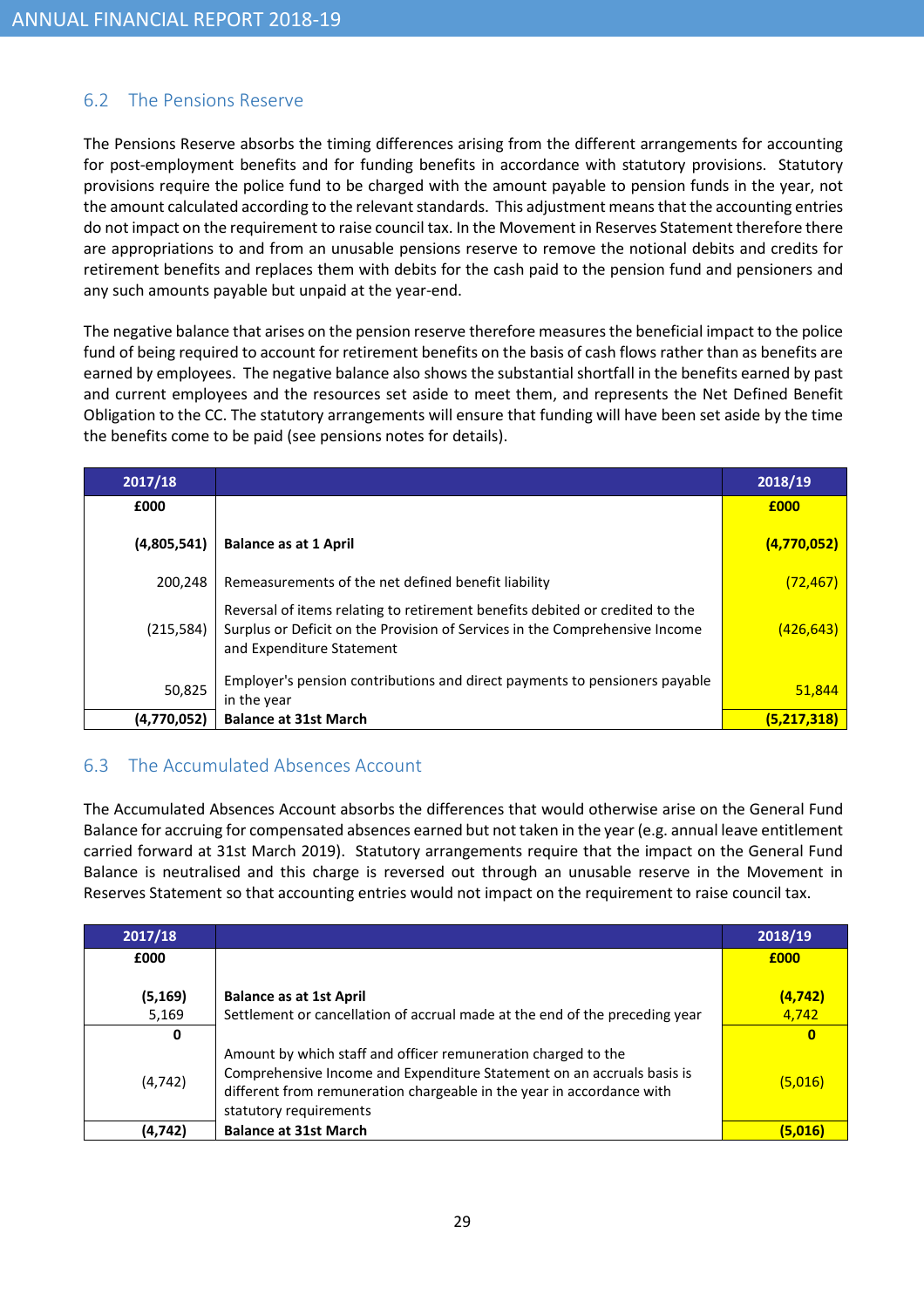# 7 OTHER OPERATING INCOME AND EXPENDITURE

| 2017/18 |                                 | 2018/19 |
|---------|---------------------------------|---------|
| £000    |                                 | £000    |
| 264     | Administrative expenses         | 284     |
| 83,260  | Amounts payable to pension fund | 86,340  |
| 83,524  |                                 | 86,624  |

# 8 FINANCING AND INVESTMENT INCOME AND EXPENDITURE

| 2017/18 |                            | 2018/19 |
|---------|----------------------------|---------|
| £000    |                            | £000    |
| 126,425 | Net pensions interest cost | 121,002 |
| 126,425 |                            | 121,002 |

# 9 FINANCIAL INSTRUMENTS

### 9.1 Categories of Financial Instruments

The definition of a financial instrument is 'any contract that gives rise to a financial asset of one entity and a financial liability, or equity instrument of another entity'. The term 'financial instrument' covers both financial assets and liabilities. The definition is broad and covers instruments used in treasury management including the borrowing and lending of money and making of investments. However it also extends to include such items as trade receivables (debtors) and trade payables (creditors). The following categories of financial instruments are carried in the Balance Sheets of the CC:-

| <b>31st March</b><br>2018 |                                         | <b>31st March</b><br>2019 |
|---------------------------|-----------------------------------------|---------------------------|
| £000                      |                                         | £000                      |
|                           |                                         |                           |
|                           | <b>Debtors</b>                          |                           |
| 228                       | Loans and Receivables                   | 329                       |
| 228                       | <b>Total Debtors</b>                    | 329                       |
|                           |                                         |                           |
|                           | <b>Creditors</b>                        |                           |
| (4, 972)                  | Financial liabilities at amortised cost | (5, 345)                  |
| (4, 972)                  | <b>Total Creditors</b>                  | (5, 345)                  |

Prepayments are also excluded because they are contractual rights to receive goods or services rather than to receive cash or another financial asset.

# 9.2 Financial Instruments Gains and Losses

The Comprehensive Income and Expenditure Statements of the Chief Constable recognise no gains and losses in relation to financial instrument.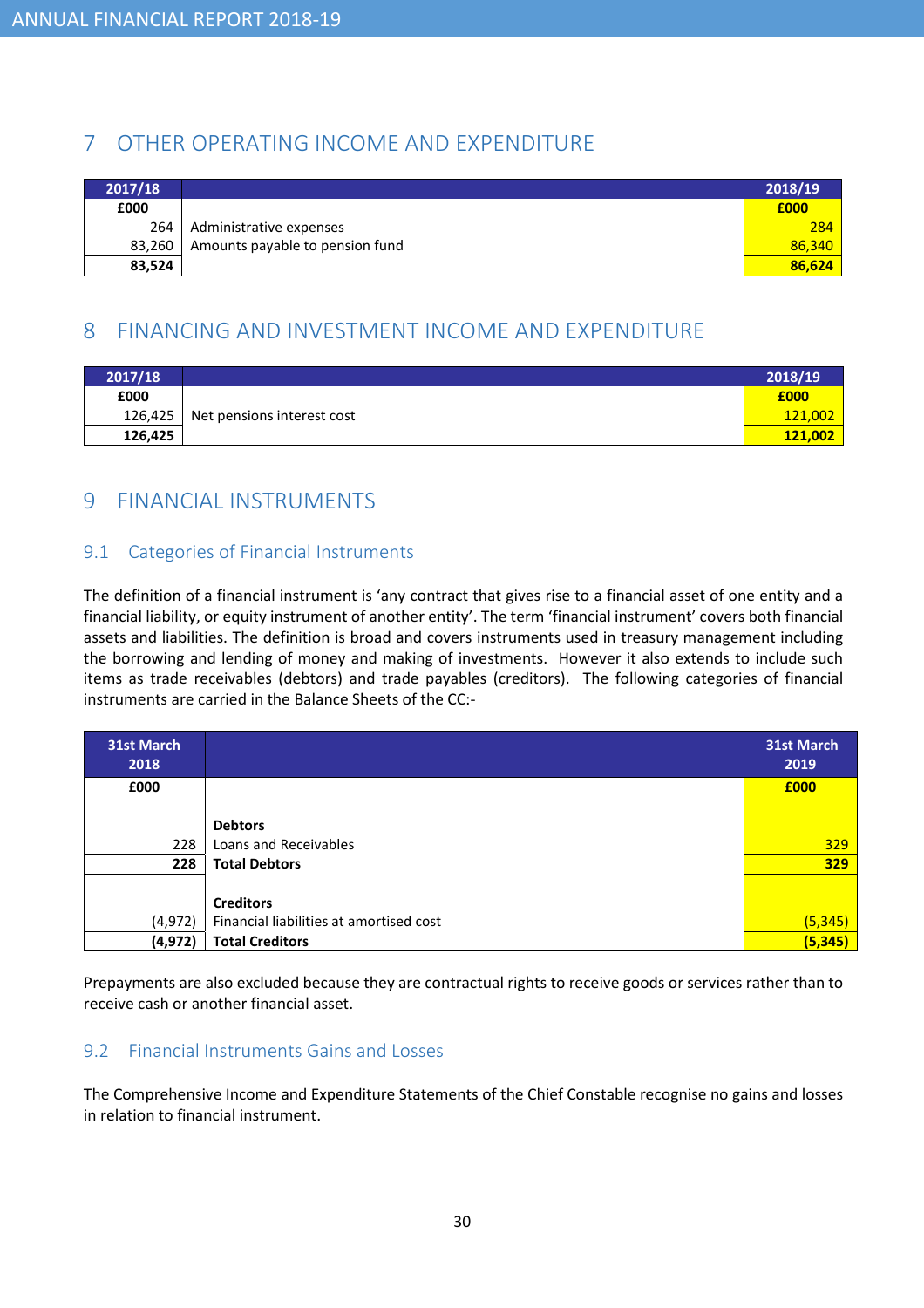## 9.3 Fair Value of Assets and Liabilities carried at Amortised Cost

Financial liabilities and financial assets represented by loans and receivables are included in the Balance Sheets at amortised cost. For borrowings this means that the amount presented in the Balance Sheet is the outstanding principal repayment and the interest charged to the Comprehensive Income and Expenditure Statement is the amount payable in the year.

Their fair value can be assessed by calculating the present value of the cash flows that will take place over the remaining term of the instruments under the following assumptions:-

- No early repayment or impairment is recognised;
- Where an instrument will mature in the next 12 months, the Balance Sheet carrying amount is assumed to approximate fair value;
- The fair value of trade receivables and payables are assumed to be the invoiced or billed amount; and
- There is no expected impairment of the instrument from perceived future events.

The carrying value of current financial assets and liabilities is deemed to be a reasonable approximation of fair value because of the relatively short period to maturity. The balances are shown in Note 9.1.

### 9.4 Financial Instruments – Nature and Extent of Risks Arising

#### Credit Risk

Due to the nature of the Chief Constables Financial Instruments there is no credit risk.

#### Liquidity Risk

Due to the nature of the Chief Constables Financial Instruments there is no liquidity risk.

#### Market Risk

Due to the nature of the Chief Constables Financial Instruments there is no market risk.

# 10 DEBTORS

| <b>31st March</b><br>2018 |                                 | <b>31st March</b><br>2019 |
|---------------------------|---------------------------------|---------------------------|
| £000                      |                                 | £000                      |
| 228 l                     | Short term accumulated absences | 329                       |
| 8,615                     | Intra-group account             | 7,755                     |
| 8,842                     | <b>Total</b>                    | 8,084                     |

# 11 CREDITORS

| <b>31st March</b><br>2018 |                                       | <b>31st March</b><br>2019 |
|---------------------------|---------------------------------------|---------------------------|
| £000                      |                                       | £000                      |
| (3,597)                   | Bodies external to general government | (2,528)                   |
| (5,016)                   | HM Revenue and Customs                | (5, 227)                  |
| (4,970)                   | Short term accumulating absences      | (5, 345)                  |
| (13, 584)                 | <b>Total</b>                          | (13, 100)                 |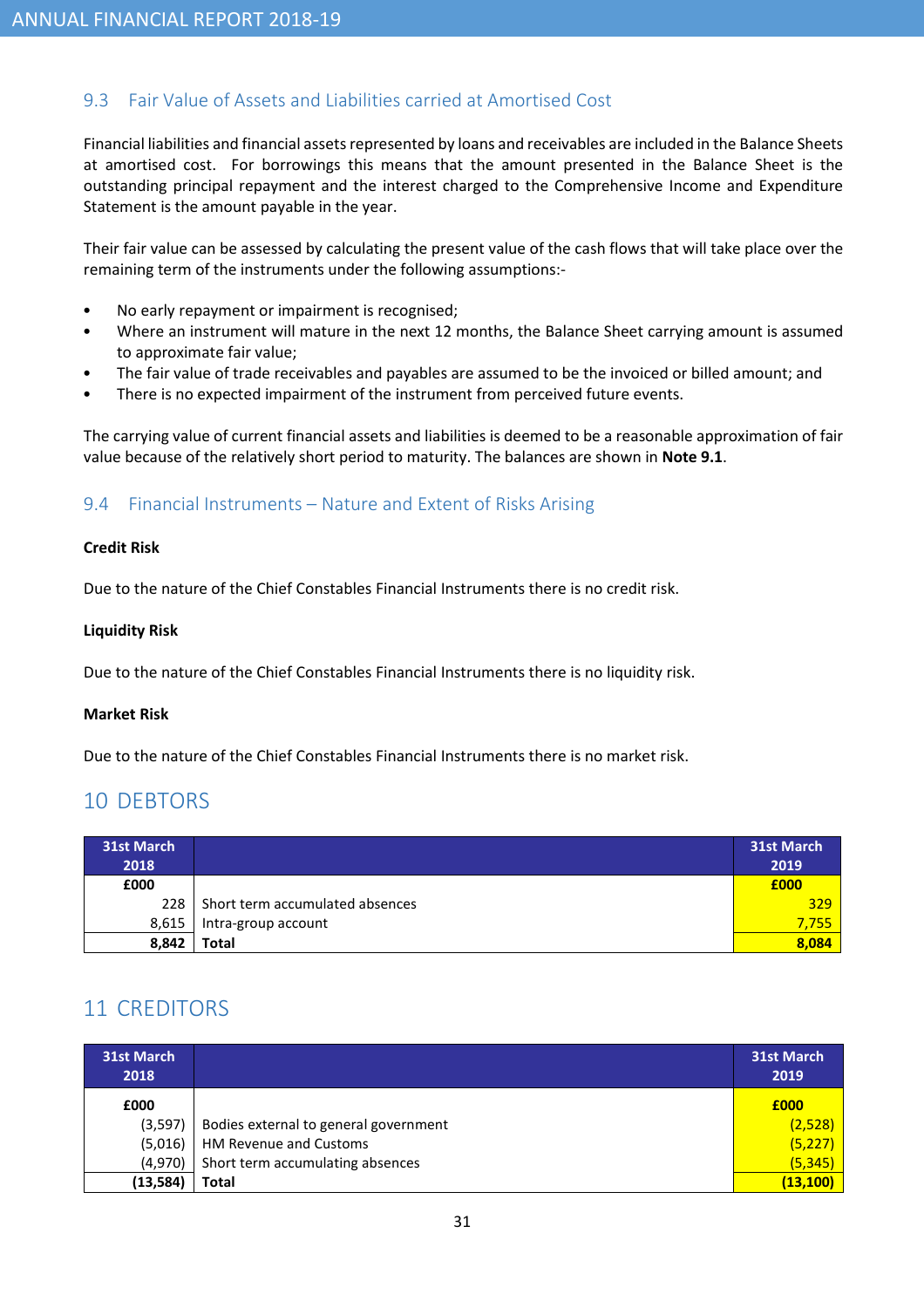# 12 PCC FUNDING FOR FINANCIAL RESOURCES CONSUMED

The Comprehensive Income and Expenditure Statement (CIES) summarises the resources that have been generated and consumed in providing policing and crime reduction services during the year. It includes all day to day expenses and related income on an accruals basis, as well as transactions measuring the value of property, plant and equipment assets actually consumed and the real projected value of retirement benefits earned by employees in the year.

The PCC provides funding to the CC for financial resources consumed. The funding provided covers the dayto-day expenses on an accruals basis as well as charges for operational assets consumed in the year. These transactions are reflected in the intra-group accounts of both entities.

The funding does not take account of:-

- Pension (IAS 19) charges/credits; or
- Compensated absences charges/credits.

These transactions, recorded in the Comprehensive Income and Expenditure Statement, are reversed in the Movement in Reserves Statement and charged/credited to the Pensions Reserve and Accumulated Absences Account in the Balance Sheet.

As the PCC funding does not take account of these charges or credits, the Comprehensive Income and Expenditure Statement has a deficit of £227.700m (2017/18: £35.916m surplus).

| 2017/18                                                  |            |                                                                                                                                                                                                    |                                                        | 2018/19          |
|----------------------------------------------------------|------------|----------------------------------------------------------------------------------------------------------------------------------------------------------------------------------------------------|--------------------------------------------------------|------------------|
| £000                                                     | £000       |                                                                                                                                                                                                    | £000                                                   | £000             |
|                                                          | 390,850    | <b>CIES Total Gross Expenditure</b>                                                                                                                                                                |                                                        | 877,608          |
|                                                          | (426, 765) | PCC funding                                                                                                                                                                                        |                                                        | <u>(430,068)</u> |
|                                                          | (35, 916)  | <b>CIES Total Comprehensive Income and Expenditure</b>                                                                                                                                             |                                                        | 447,540          |
| (50, 825)<br>84,602<br>3,713<br>264<br>580<br>(200, 248) |            | Pension (IAS 19) charges<br>Employers pensions contributions paid in year<br>Current service cost<br>Past service cost<br>Administrative expenses<br>Loss on curtailments<br>IAS 19 remeasurements | (51, 844)<br>86,483<br>218,354<br>284<br>520<br>72,467 |                  |
| 126,425                                                  | (35, 489)  | Pensions interest cost and expected return on plan assets<br>Compensated absences charges/(credits)                                                                                                | 121,002                                                | 447,266          |
| (316)                                                    |            | Decrease in creditor for short term accumulated absences                                                                                                                                           | 375                                                    |                  |
| (111)                                                    |            | Decrease in debtor for short term accumulated absences                                                                                                                                             | (101)                                                  |                  |
|                                                          | (427)      |                                                                                                                                                                                                    |                                                        | 274              |
|                                                          | (35, 916)  | <b>CIES Total Comprehensive Income and Expenditure</b>                                                                                                                                             |                                                        | 447,540          |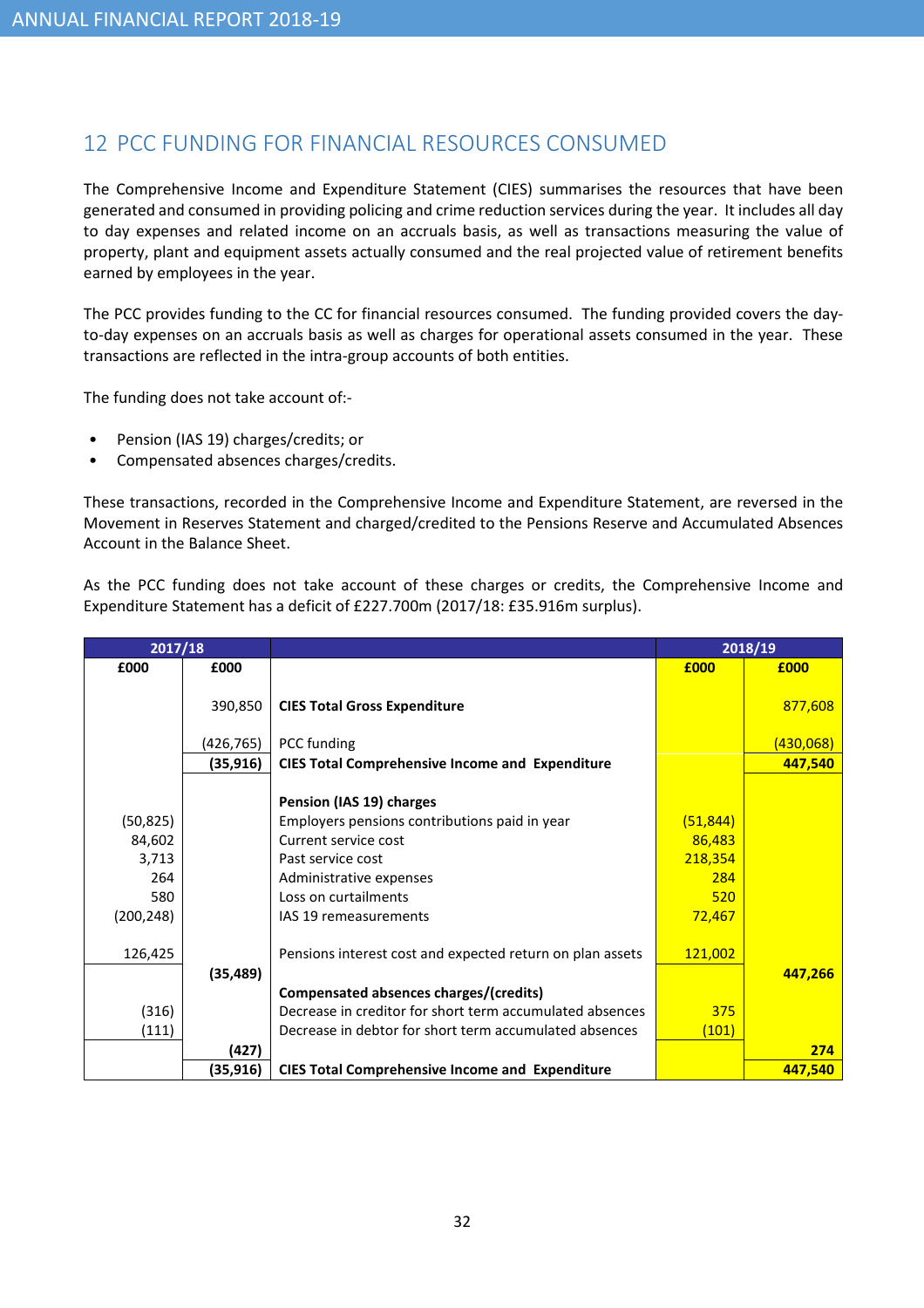# 13 OFFICERS' REMUNERATION

### 13.1 Remuneration Banding

The number of police officers and staff whose remuneration, excluding employer's pension contributions, was £50,000 or more in bands of £5,000 were:

| 2017/18        |          |          | 2018/19        |
|----------------|----------|----------|----------------|
| 249            | £50,000  | £55,000  | 263            |
| 146            | £55,001  | £60,000  | 154            |
| 34             | £60,001  | £65,000  | 42             |
| 13             | £65,001  | £70,000  | 9              |
| 10             | £70,001  | £75,000  | 10             |
| 11             | £75,001  | £80,000  | 11             |
| 12             | £80,001  | £85,000  | 10             |
| 7              | £85,001  | £90,000  | 3              |
| 4              | £90,001  | £95,000  | 10             |
| $\overline{2}$ | £95,001  | £100,000 | $\overline{1}$ |
| 0              | £100,001 | £105,000 | $\overline{1}$ |
| 1              | £105,001 | £110,000 | $\overline{0}$ |
| 3              | £110,001 | £115,000 | $\overline{0}$ |
| $\mathbf{1}$   | £115,001 | £120,000 | $\overline{0}$ |
| $\mathbf{1}$   | £120,001 | £125,000 | $\overline{2}$ |
| 0              | £130,001 | £135,000 | $\overline{1}$ |
| $\mathbf{1}$   | £135,001 | £140,000 | $\overline{0}$ |
| $\mathbf{1}$   | £145,001 | £150,000 | $\overline{0}$ |
| $\mathbf{1}$   | £160,001 | £165,000 | $\overline{0}$ |
| $\mathbf{1}$   | £185,001 | £190,000 | $\overline{0}$ |
| 0              | £190,001 | £195,000 | $\mathbf{1}$   |
| 498            |          |          | 518            |

Remuneration covers all amounts paid to, or receivable by, an employee and includes sums due by way of expenses allowance and the estimated money value of any other benefits received by an employee other than in cash. The table above also includes employees whose basic remuneration was below £50,000; however their total remuneration for the year exceeded £50,000 as a result of redundancy payments made.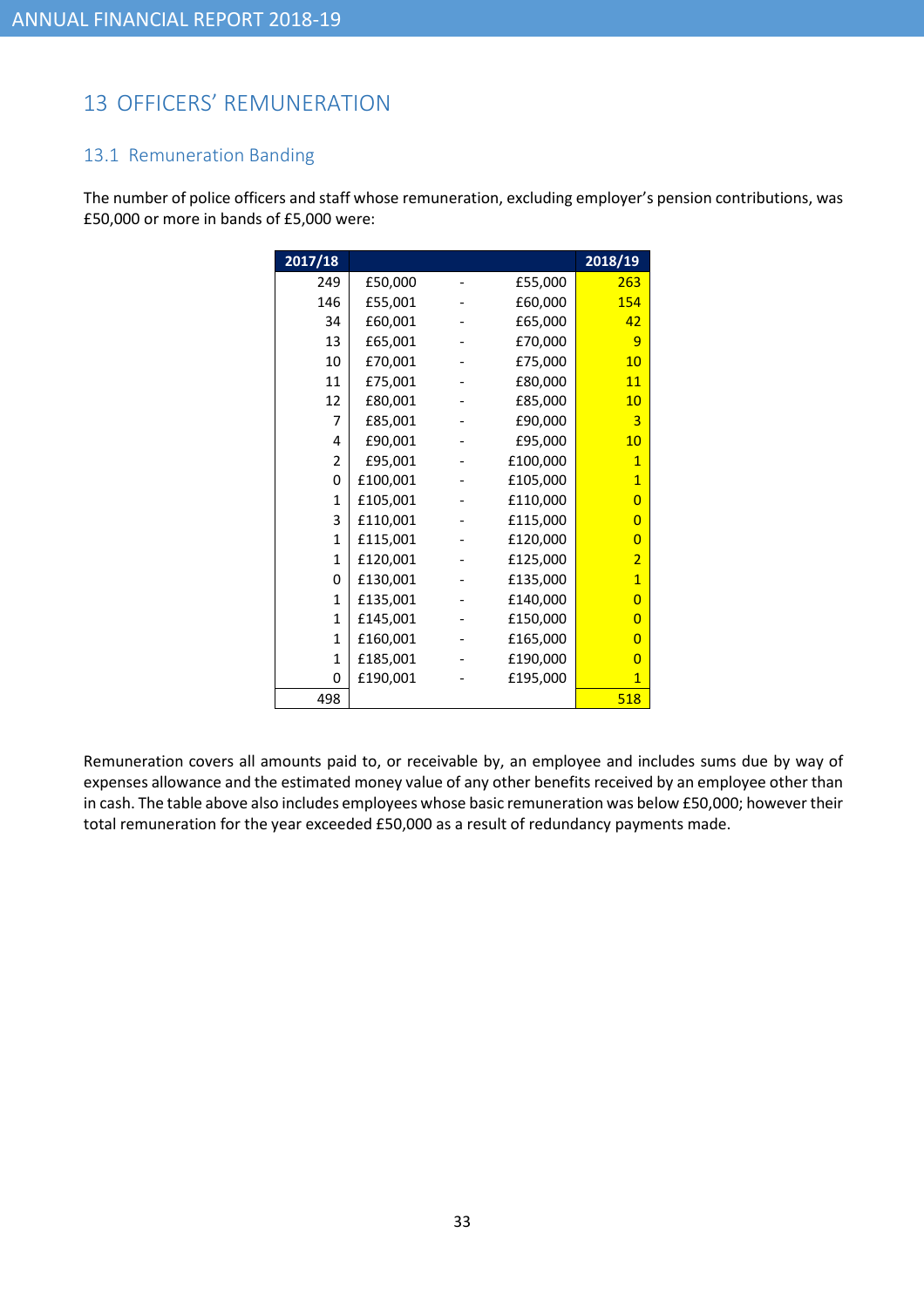# 13.2 Senior Officers Remuneration

The table below shows remuneration of defined senior and statutory officers for the years 2017/18 and 2018/19.

| <b>Post Holder information</b>   | <b>Notes</b> | <b>Salaries</b><br>(incl. Fees<br>and<br><b>Allowances</b> ) | <b>Expenses</b><br><b>Allowances</b> | <b>Benefits</b><br>in Kind | <b>Total</b><br><b>Remuneration</b><br>excluding<br><b>Pension</b><br><b>Contributions</b> | <b>Pension</b><br><b>Contribution</b> | <b>Total</b><br><b>Remuneration</b><br>including<br><b>Pension</b><br><b>Contributions</b> |
|----------------------------------|--------------|--------------------------------------------------------------|--------------------------------------|----------------------------|--------------------------------------------------------------------------------------------|---------------------------------------|--------------------------------------------------------------------------------------------|
| Chief Constable - A Cooke        | 1            | 171,621                                                      | 16,980                               |                            | 188,601                                                                                    | 39,833                                | 228,434                                                                                    |
| <b>Director of Resources</b>     |              | 99,714                                                       |                                      | 12,794                     | 112,508                                                                                    | 13,162                                | 125,671                                                                                    |
| Deputy Chief Constable           | 2            | 143,215                                                      | 12,267                               | 5,811                      | 161,293                                                                                    | 32,863                                | 194,157                                                                                    |
| <b>Assistant Chief Constable</b> | 3            | 131,239                                                      |                                      | 4,076                      | 135,315                                                                                    | 30,338                                | 165,653                                                                                    |
| <b>Assistant Chief Constable</b> |              | 104,627                                                      |                                      | 10,092                     | 114,719                                                                                    | 25,062                                | 139,781                                                                                    |
| <b>Assistant Chief Constable</b> |              | 106,390                                                      |                                      | 7,936                      | 114,326                                                                                    | 25,148                                | 139,474                                                                                    |
| <b>Assistant Chief Constable</b> | 4            | 88,205                                                       |                                      | 8,152                      | 96,357                                                                                     | 20,892                                | 117,249                                                                                    |
| <b>Assistant Chief Constable</b> | 5            | 117,271                                                      |                                      | 3,583                      | 120,854                                                                                    | 26,885                                | 147,739                                                                                    |
| <b>Total 2017/18</b>             |              | 962,283                                                      | 29,247                               | 52,444                     | 1,043,974                                                                                  | 214,183                               | 1,258,157                                                                                  |
| Chief Constable - A Cooke        | 1            | 174,557                                                      | 16,980                               |                            | 191,537                                                                                    | 13,333                                | 204,870                                                                                    |
| Deputy Chief Constable           | 6            | 121,285                                                      |                                      | 9,175                      | 130,460                                                                                    | 28,835                                | 159,295                                                                                    |
| Deputy Chief Constable           | 7            | 82,563                                                       |                                      | 3,268                      | 85,831                                                                                     | 19,734                                | 105,565                                                                                    |
| <b>Assistant Chief Constable</b> | 8            | 5,257                                                        |                                      |                            | 5,257                                                                                      | 931                                   | 6,189                                                                                      |
| <b>Assistant Chief Constable</b> |              | 112,708                                                      |                                      | 8,052                      | 120,760                                                                                    | 27,017                                | 147,777                                                                                    |
| <b>Assistant Chief Constable</b> | 9            | 114,550                                                      |                                      | 5,964                      | 120,514                                                                                    | 27,104                                | 147,618                                                                                    |
| <b>Assistant Chief Constable</b> | 10           | 94,808                                                       |                                      | 2,244                      | 97,052                                                                                     | 22,254                                | 119,306                                                                                    |
| <b>Assistant Chief Constable</b> | 11           | 87,736                                                       | 731                                  |                            | 88,467                                                                                     | 20,853                                | 109,321                                                                                    |
| <b>Assistant Chief Constable</b> | 12           | 92,396                                                       | 750                                  |                            | 93,146                                                                                     | 20,960                                | 114,106                                                                                    |
| <b>Assistant Chief Constable</b> | 13           | 90,637                                                       |                                      | 3,024                      | 93,661                                                                                     | 20,371                                | 114,032                                                                                    |
| <b>Director of Resources</b>     | 1,14         | 21,237                                                       | 1,682                                |                            | 22,919                                                                                     | 2,803                                 | 25,722                                                                                     |
| <b>Director of Resources</b>     | 15           | 82,485                                                       |                                      |                            | 82,485                                                                                     | 10,888                                | 93,373                                                                                     |
| Director of Resources            | 16           | 50,231                                                       |                                      | 4,345                      | 54,576                                                                                     | 6,631                                 | 61,207                                                                                     |
| Director of People               | 1,17         | 54,723                                                       | 4,268                                |                            | 58,991                                                                                     |                                       | 58,991                                                                                     |
| <b>Total 2018/19</b>             |              | 1,185,173                                                    | 24,411                               | 36,072                     | 1,245,656                                                                                  | 221,715                               | 1,467,371                                                                                  |

| <b>Note</b> | <b>Detail</b>                                                                                                                      |
|-------------|------------------------------------------------------------------------------------------------------------------------------------|
|             | The expenses allowance paid to the Chief Constable, indicated Assistant Chief Constables and Director of Resources and Director of |
|             | People is a car allowance                                                                                                          |
|             | The expenses allowance paid to the Deputy Chief Constable is a relocation allowance                                                |
| 3           | Assistant Chief Constable Seconded to The National Crime Agency 3rd April 2017 - costs fully recharged to NCA from this date       |
| 4           | Assistant Chief Constable joined the Force from 15th May 2017                                                                      |
| 5           | Assistant Chief Constable joined the Force from 15th May 2017 as Regional Collaboration Lead - costs fully recharged*              |
| 6           | Deputy Chief Constable promoted from the post of Assistant Chief Constable 05/11/2018 - full years' remuneration included          |
| 7           | Deputy Chief Constable resigned from the Force 04/11/2018                                                                          |
| 8           | Assistant Chief Constable Seconded to The National Crime Agency retired from the Force 11/04/2018 - costs fully recharged          |
| 9           | Assistant Chief Constable Seconded to Cheshire Constabulary from 26/02/2019, all costs for this period fully recovered             |
| 10          | Assistant Chief Constable promoted from 05/11/2018                                                                                 |
| 11          | Assistant Chief Constable promoted temporarily from Force 26/02/2019                                                               |
| 12          | Assistant Chief Constable promoted temporarily from Force 01/01/2019 as Regional Collaboration Lead - costs fully recharged*       |
| 13          | Assistant Chief Constable retired from the Force 31/12/2018 as Regional Collaboration Lead - costs fully recharged*                |
| 14          | Director of Resources joined the Force 15/01/2019                                                                                  |
| 15          | Director of Resources temporarily promoted from Force for period 01/10/2018 to 14/01/2019 - full years' remuneration included      |
| 16          | Director of Resources retired 30/09/2018                                                                                           |
| 17          | Director of People joined the Force 17/09/2018                                                                                     |

\* Costs fully recharged across six Regional Forces (Merseyside, GMP, Cheshire, Cumbria, North Wales and Lancashire)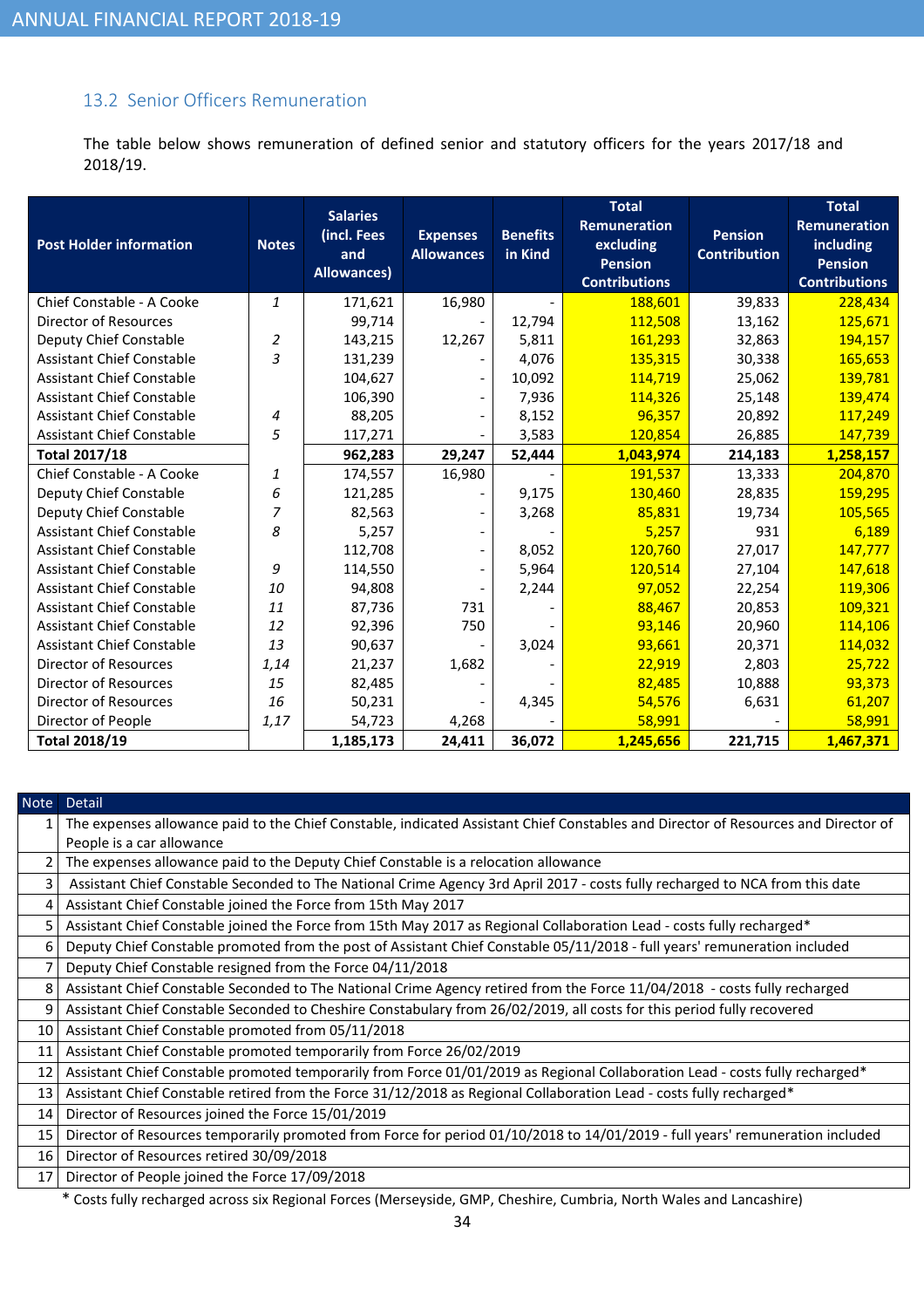# 14 TERMINATION BENEFITS

The CC terminated the contracts of a number of employees in 2018/19 and the total number of exit packages, with total cost per band and total cost of the compulsory and other redundancies, are set out in the table below.

| <b>Exit Package cost</b><br>band (including<br>special payments) |         | <b>Number of</b><br>compulsory<br><b>redundancies</b> | Number of other<br>departures agreed |                | <b>TOTAL number of</b><br>exit packages by<br>cost band |                | <b>TOTAL cost of exit</b><br>packages in each band |                |
|------------------------------------------------------------------|---------|-------------------------------------------------------|--------------------------------------|----------------|---------------------------------------------------------|----------------|----------------------------------------------------|----------------|
|                                                                  | 2017/18 | 2018/19                                               | 2017/18                              | 2018/19        | 2017/18                                                 | 2018/19        | 2017/18                                            | 2018/19        |
|                                                                  |         |                                                       |                                      |                |                                                         |                |                                                    | Ł              |
| Less than £20,000                                                | 0       | $\overline{0}$                                        | 6                                    | $\overline{2}$ | 6                                                       | $\overline{2}$ | 51,722                                             | 27,492         |
| $£20,001 - £40,000$                                              | 0       | $\overline{0}$                                        | 3                                    | $\overline{4}$ | 3                                                       | 4              | 76,090                                             | 97,912         |
| $£40.001 - £60.000$                                              | 0       | $\overline{0}$                                        |                                      | $\overline{2}$ |                                                         | $\overline{2}$ | 99,136                                             | 108,281        |
| $£60,001 - £80,000$                                              | 0       | $\overline{0}$                                        |                                      | $\overline{1}$ |                                                         | $\overline{1}$ | 63,672                                             | 69,966         |
| £80,001 - £100,000                                               | 0       | $\overline{0}$                                        | 3                                    | $\overline{0}$ | 3                                                       | $\overline{0}$ | 256,620                                            | $\Omega$       |
| £100,001 - £150,000                                              | 0       | $\overline{0}$                                        |                                      | $\overline{0}$ |                                                         | $\overline{0}$ | 119,336                                            | $\overline{0}$ |
| £150,001 - £200,000                                              | 0       | $\overline{0}$                                        | $\Omega$                             | $\overline{0}$ | 0                                                       | $\overline{0}$ | 0                                                  | $\overline{0}$ |
| Total                                                            | 0       | $\overline{\mathbf{0}}$                               | 16                                   | 9              | 16                                                      | 9              | 666,576                                            | 303,650        |

The total cost of £0.304m (£0.667m 2017/18) in the table above represents the charge for exit packages that have been agreed, accrued for, and charged to the Comprehensive Income and Expenditure Statement for the current year. Accrued costs for 2018/19 included above are £0.096m and are based on the estimated cost to the CC.

# 15 AUDIT COSTS

| 2017/18 |                                                                              | 2018/19 |
|---------|------------------------------------------------------------------------------|---------|
| £000    |                                                                              | £000    |
| 19      | Fees payable to Grant Thornton UK LLP with regard to external audit services | 14      |
| 19      | Total                                                                        | 14      |

The members of the Joint Audit Committee claimed expenses of £6,182 in 2018/19 (£5,278 in 2017/18) these costs are charged to the PCC.

# 16 RELATED PARTIES

The CC is required to disclose material transactions with related parties – bodies or individuals that have the potential to control or influence the CC or to be controlled or influenced by the CC. Disclosure of these transactions allows readers to assess the extent to which the CC might have been constrained in his ability to operate independently or might have secured the ability to limit another party's ability to bargain freely with the CC.

#### Police and Crime Commissioner

The PCC has direct control over the Group's finances, including responsibility for funding of all pensions' liabilities, and is responsible for setting the Police and Crime Plan. The Chief Constable retains operational independence and operates within the budget set by the PCC, to deliver the aims and objectives set out in the Police and Crime Plan. Section 28 of the Police Reform and Social Responsibility Act 2011 requires that the local authorities covered by the police area must establish a Police and Crime Panel (PCP) for that area. The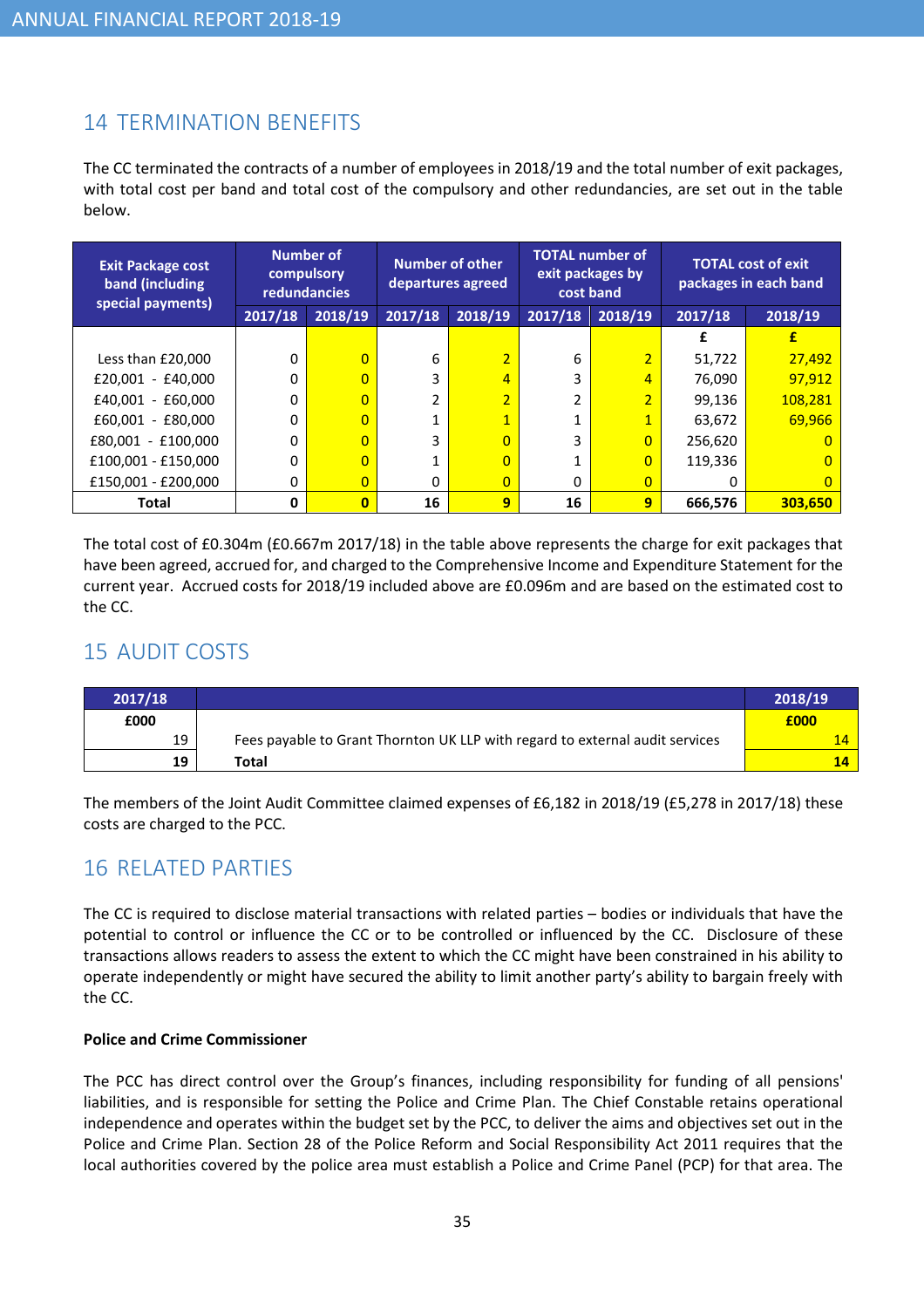PCP scrutinises the decisions of the PCC, reviews the Police and Crime Plan and has a right of veto over the precept.

#### Central Government

Central Government has significant influence over the general operations of the CC. It is responsible for providing the statutory framework within which the CC operates and provides the majority of funding in the form of grants to the PCC. Grants received from government departments are set out in the PCC Group and the PCC Statement of Accounts 2018/19.

#### Local Authorities

Funding from Local Authorities in the Merseyside area is set out in the PCC Group and the PCC Statement of Accounts 2018/19.

#### **Officers**

The CC has considered transactions with senior officers of the Force and has concluded that there are no material transactions to disclose.

# 17 CHARGE TO CC FOR ASSETS CONSUMED IN THE YEAR

The PCC charges the CC for operational assets consumed in the year. This charge is made at fair value. The annual depreciation charge, impairments and upward and downward valuations chargeable to the PCC's Comprehensive Income and Expenditure Statement are considered to be a reasonable proxy for fair value. The following charges have been made:-

| 2017/18 |                                           | 2018/19 |
|---------|-------------------------------------------|---------|
| £000    |                                           | £000    |
| 9,816   | Depreciation                              | 11,171  |
| 2,671   | Impairment and upward/downward valuations | (2,029) |
| 1,300   | Amortisation                              | 1,482   |
| 13,787  |                                           | 10,624  |

# 18 JOINT ARRANGEMENTS

The CC is party to a number of joint arrangements. The 2017/18 Code adopts IFRS 11 'Joint Arrangements', which outlines the accounting requirements of entities that jointly control an arrangement. For the preparation of the 2018/19 financial statements all joint arrangements have been reviewed to ensure that the accounting treatment is in accordance with IFRS 11.

In 2018/19 the arrangements detailed below have been accounted for as joint operations. Jointly controlled operations are joint arrangements in which the CC and other venturers have joint control. Joint control exists when the decisions about the relevant activities require the unanimous consent of the parties sharing control. The activities undertaken by the CC in conjunction with other venturers involve the use of the assets and resources of the venturers rather than the establishment of a separate entity. The parties that have joint control of the arrangement have rights to the assets, and obligations for the liabilities, relating to the arrangement.

The Comprehensive Income and Expenditure Statement is debited with the CC's share of expenditure incurred. As the PCC receives all income and funding, the income receivable from the structure of the arrangement will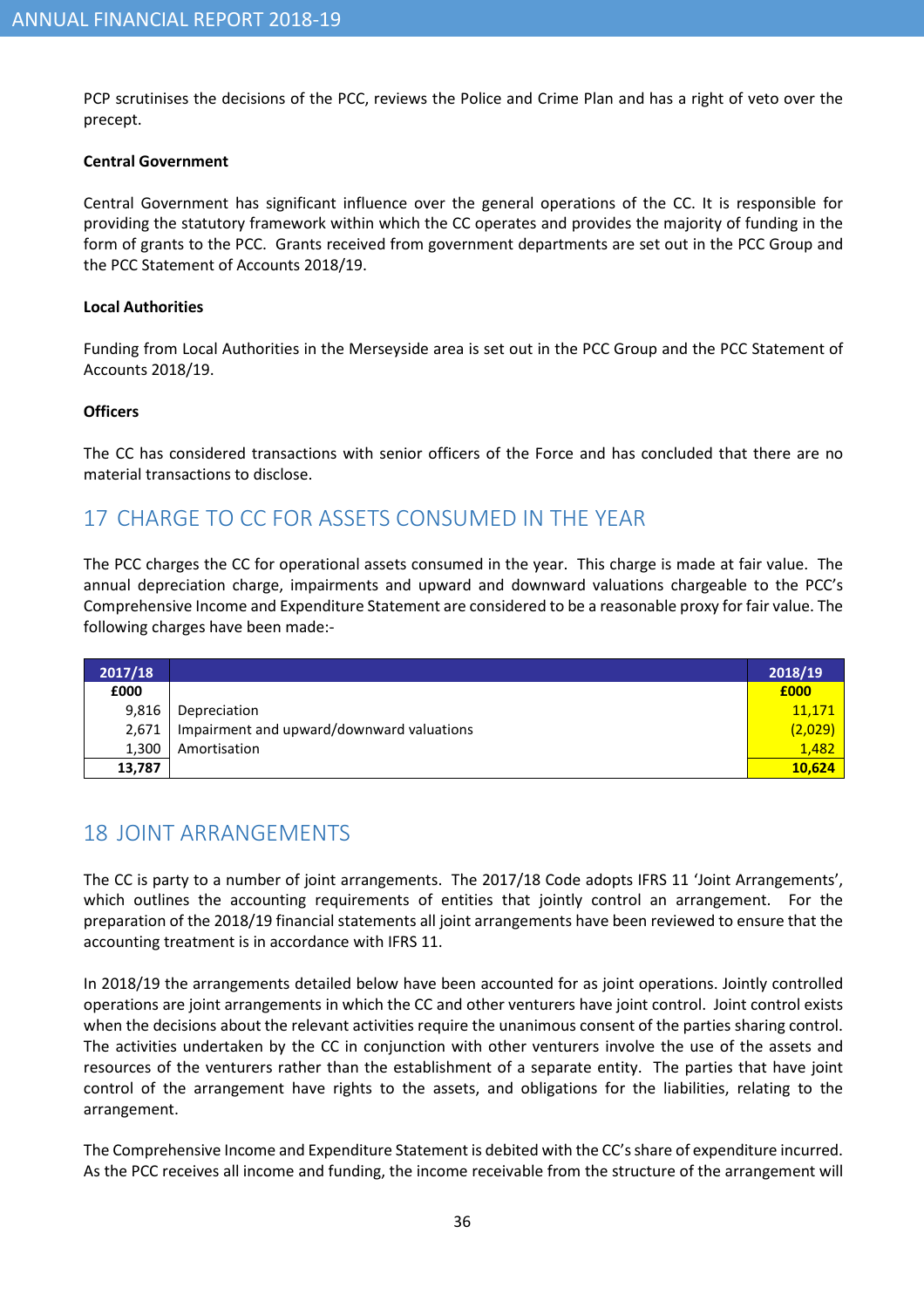be credited to the Comprehensive Income and Expenditure Statement of the PCC. The PCC credits the CC with an equivalent amount through the intra-group funding.

Assets and liabilities arising from the activities of the operation are held on the PCC's balance sheet.

#### NWROCU (Formerly TITAN)

The policing bodies and Chief Constables of Cheshire, Cumbria, Greater Manchester, Lancashire, Merseyside and North Wales have agreed to collaborate in the provision of a shared Regional Organised Crime Unit. The objective of this unit is to protect the communities of the North West of England and North Wales from serious organised crime. The shared service delivered through these collaborative arrangements is known as NWROCU. Merseyside is the lead Force for this arrangement.

The unit is staffed by police officers and support staff from the six constituent forces with the overall expenditure being met by those commissioners. For 2018/19 the total revenue costs of NWROCU were £22.063m. The unit received Home Office funding of £5.445m and the total net cost of the collaboration was £16.618m.

At the balance sheet date the unit held plant and equipment of £1.616m, cash balance of £0.013m, debtors of £5.576m, creditors of £2.897m, usable reserves of £1.654m and unusable reserves of £2.655m. The Groups net revenue contribution to Titan for 2018/19 was £4.132m. The share of the NWROCU balance sheet balances and the revenue contribution are not considered to be individually material to any of the participating forces. These balances are accounted for within the Group and the PCC Balance Sheet.

#### The Underwater Search Unit

This unit serves the areas of Cheshire, Greater Manchester, Merseyside, Lancashire, Cumbria and North Wales and is staffed by police officers from the six constituent Police and Crime Commissioners with the overall expenditure being met by those Commissioners. The expenditure is apportioned on the basis of the 2018/19 police grant allocations.

#### The North West Police Motorway Group (NWPMG)

This collaboration between Merseyside, Cheshire, Lancashire, and the Highways agency commenced in October 2008. The network covered by the Group consists of 552 carriageway miles, 13% of which are in Merseyside. The collaboration was instigated to ensure a co-ordinated approach to tackle key priorities.

#### The North West Regional Firearms Collaboration

This collaboration between Merseyside, Cheshire, Lancashire, Cumbria, GMP and North Wales achieves a collaborative approach to the provision of police firearms training and response in the North West Region.

#### Joint Control Centre (JCC)

The PCC has developed a Joint Control Centre (JCC), which is shared by Merseyside Police and Merseyside Fire and Rescue Service. This project has involved refurbishing existing buildings as well as a new build. The PCC leases the building from Merseyside Fire and Rescue Service (MFRS) for a term of 40 years. Further detail regarding this collaboration can be found in the PCC and Group Statement of Accounts.

#### National Police Air Service (NPAS)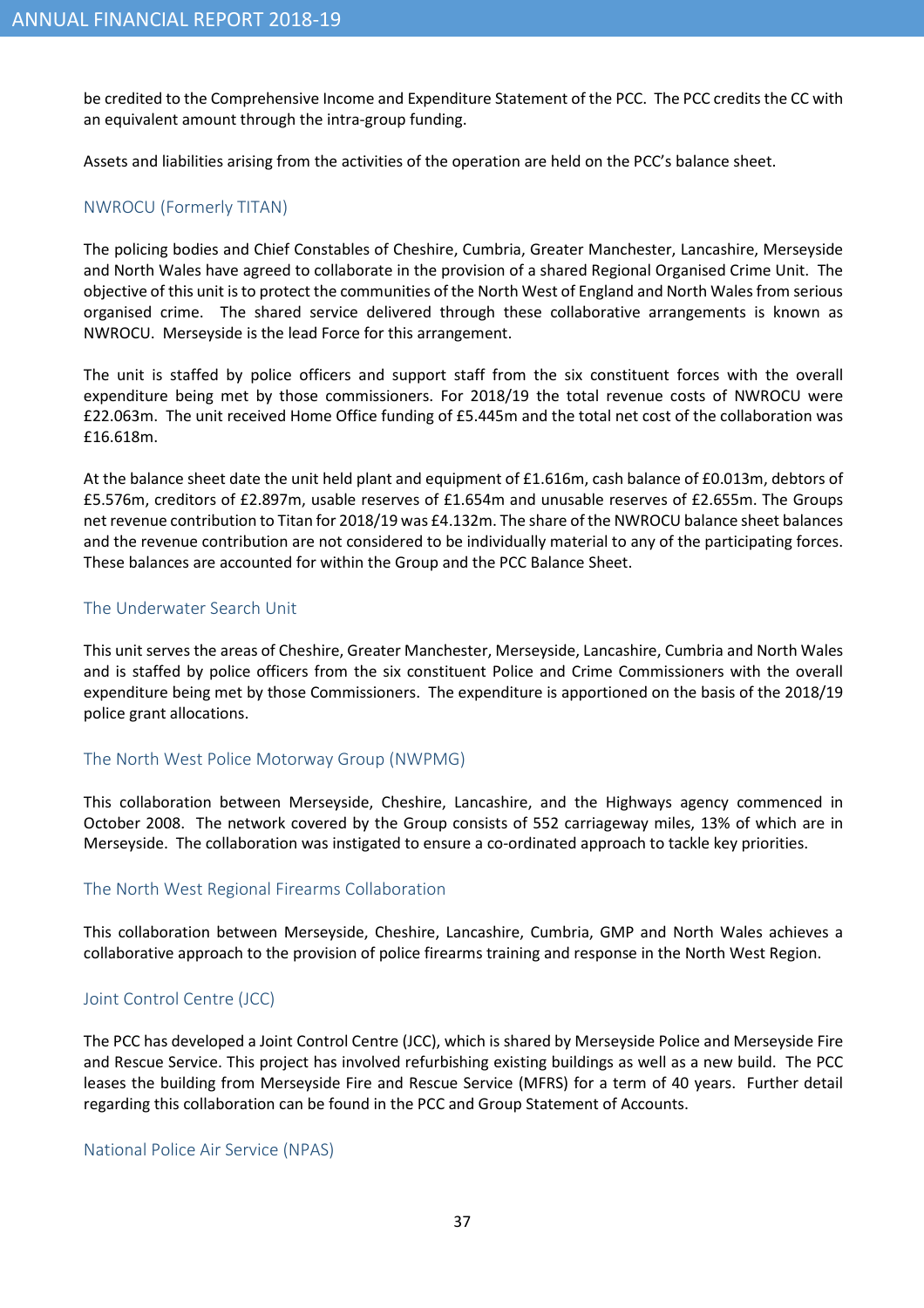NPAS provides air support throughout England and Wales and has operated in the Merseyside area since January 2013. West Yorkshire police are the lead force. The PCC has not accounted for this collaboration as a joint arrangement because the PCC considers that there is no joint control of the arrangement. The Group recognises the cost of this service in the Comprehensive Income and Expenditure Statement.

#### Tri-Force Niche Enabled Collaboration

On the 8 January 2016, the Chief Constables and Police and Crime Commissioners of Cheshire, Merseyside and North Wales agreed to jointly fund the development of a single Niche RMS platform for the three forces. The single platform will allow standardised processes and enable significant working benefits, with Merseyside initially hosting the system followed by the development of a timeline for a move to a managed service. The agreed cost apportionment methodology is based upon Niche License numbers (Cheshire 27.3%, Merseyside 52.6% and North Wales 20.1%). The Niche Programme was successful with a Police Innovation Fund bid and achieved £2.24m in funding over two financial years (2016/17 – 2017/18) which was a significant proportion of the costings moving to a single Niche platform. The Police and Crime Commissioner for Merseyside is the lead force. From February 2019 a single Niche platform is operating across the three forces. As lead Force Merseyside Police have recognised a Fixed Asset of £3.581m in their accounts at 31<sup>st</sup> March 2019. For 2018/19 the total cost of the Tri Force Niche Collaboration was £0.564m shared between Merseyside, North Wales and Cheshire Police forces of which Merseyside's share of costs amounted to £0.297m.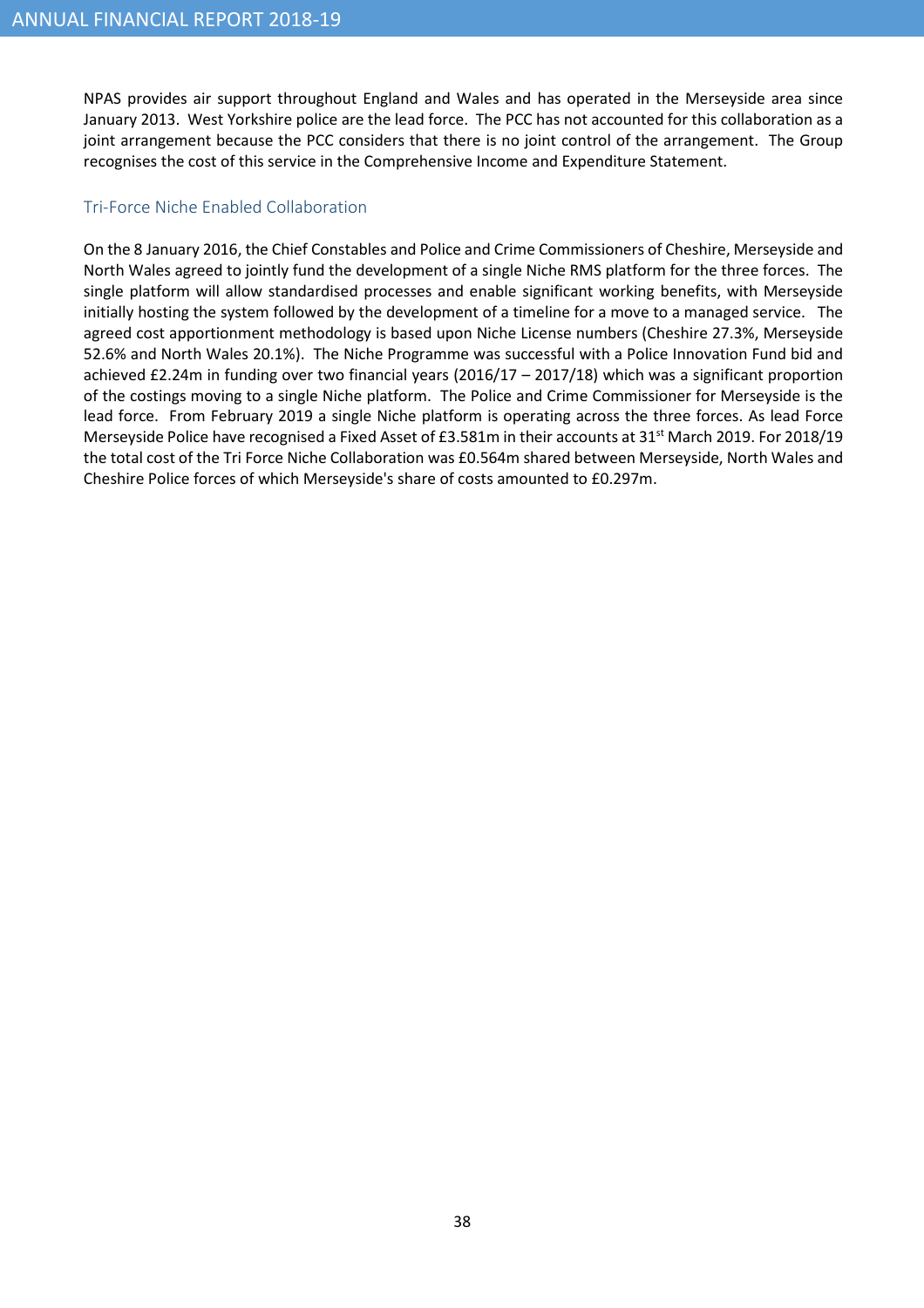# 19 THE EXPENDITURE AND FUNDING ANALYSIS (EFA)

This analysis takes the net expenditure that is chargeable to taxation and rents and reconciles it to the Comprehensive Income and Expenditure Statement. The Expenditure and Funding Analysis analysis shows how annual expenditure is used and funded from by the CC in comparison with those resources consumed or earned by the CC in accordance with generally accepted accounting practices. Income and expenditure accounted for under generally accepted accounting practices is presented more fully in the Comprehensive Income and Expenditure Statement.

|                                                           | 2017/18                             |                                                              |                   |                          |                                                                                       |                                                                          |                                                  |                                                              |                                               | 2018/19                                |                      |                          |                                                                             |
|-----------------------------------------------------------|-------------------------------------|--------------------------------------------------------------|-------------------|--------------------------|---------------------------------------------------------------------------------------|--------------------------------------------------------------------------|--------------------------------------------------|--------------------------------------------------------------|-----------------------------------------------|----------------------------------------|----------------------|--------------------------|-----------------------------------------------------------------------------|
|                                                           |                                     | Adjustments between funding and accounting basis             |                   |                          |                                                                                       |                                                                          | Adjustments between funding and accounting basis |                                                              |                                               |                                        |                      |                          |                                                                             |
| Net Expenditure Chargeable to<br>the General Fund Balance | Adjustments for Capital<br>Purposes | Pensions<br>Adjustments<br>change for <b>F</b><br><b>Det</b> | Other differences | <b>Total Adjustments</b> | Comprehensive Income and<br><b>Expenditure Statement</b><br>in the<br>Net Expenditure |                                                                          | <b>Note</b>                                      | Chargeable to<br>the General Fund Balance<br>Net Expenditure | Capital<br>Adjustments for<br><b>Purposes</b> | Net change for Pensions<br>Adjustments | differences<br>Other | <b>Total Adjustments</b> | Comprehensive Income and<br>Expenditure Statement<br>Net Expenditure in the |
| £000                                                      | £000                                | £000                                                         | £000              | £000                     | £000                                                                                  |                                                                          |                                                  | £000                                                         | £000                                          | £000                                   | £000                 | £000                     | £000                                                                        |
| 5,635                                                     | 0                                   | (50, 825)                                                    | (427)             | (51, 252)                | (45, 616)                                                                             | <b>Police Services</b>                                                   |                                                  | 219,017                                                      | $\overline{0}$                                | (51, 844)                              | 274                  | (51, 570)                | 167,447                                                                     |
| 5,635                                                     | 0                                   | (50, 825)                                                    | (427)             | (51, 252)                | (45, 616)                                                                             | <b>Net Cost of Services</b>                                              |                                                  | 219,017                                                      | $\mathbf{0}$                                  | (51, 844)                              | 274                  | (51, 570)                | 167,447                                                                     |
| (5, 635)                                                  | 0                                   | 215,584                                                      | 0                 | 215,584                  | 209,949                                                                               | Other Income and expenditure                                             |                                                  | (219, 017)                                                   | $\overline{0}$                                | 426,643                                | $\overline{0}$       | 426,643                  | 207,626                                                                     |
| 0                                                         | 0                                   | 164,759                                                      | (427)             | 164,332                  | 164,332                                                                               | <b>Surplus or Deficit</b>                                                |                                                  | $\mathbf{0}$                                                 | $\mathbf{0}$                                  | 374,799                                | 274                  | 375,073                  | 375,073                                                                     |
| 0                                                         |                                     |                                                              |                   |                          |                                                                                       | <b>Opening General Fund Balance</b><br>Surplus/(Deficit) on General Fund |                                                  | $\mathbf{0}$                                                 |                                               |                                        |                      |                          |                                                                             |
| 0                                                         |                                     |                                                              |                   |                          |                                                                                       | <b>Balance</b><br>Transfers to / (from) Earmarked                        | 7                                                | $\overline{0}$                                               |                                               |                                        |                      |                          |                                                                             |
| 0                                                         |                                     |                                                              |                   |                          |                                                                                       | Reserves                                                                 |                                                  | $\overline{0}$                                               |                                               |                                        |                      |                          |                                                                             |
| 0                                                         |                                     |                                                              |                   |                          |                                                                                       | <b>Closing General Fund Balance</b>                                      |                                                  | $\mathbf{0}$                                                 |                                               |                                        |                      |                          |                                                                             |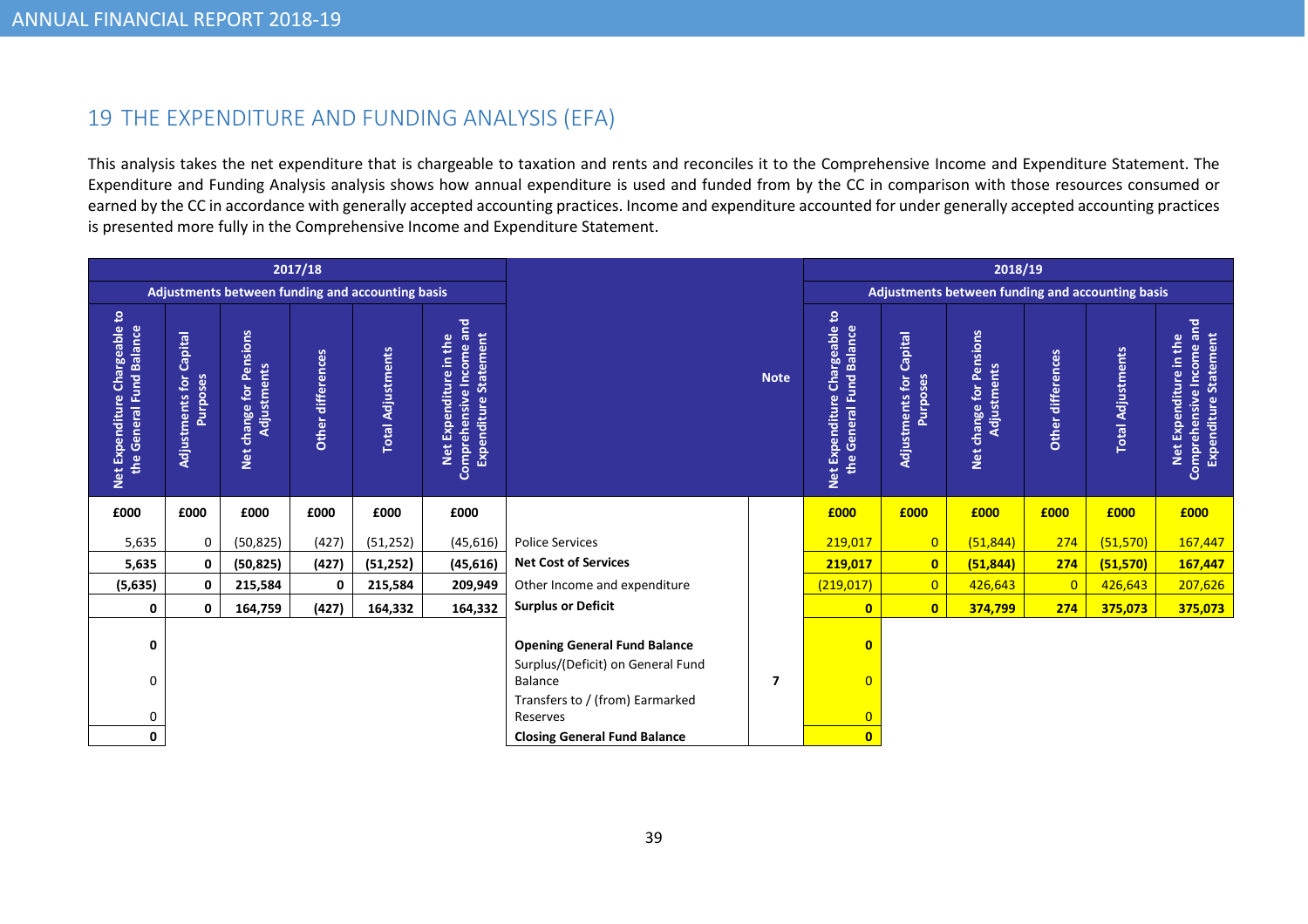# 20 EXPENDITURE AND INCOME ANALYSED BY NATURE

This note takes the expenditure and income reported for the year in the Comprehensive Income and Expenditure Statement for the CC, and further analyses it by nature.

| 2017/18    |                                              | 2018/19   |
|------------|----------------------------------------------|-----------|
| £000       |                                              | £000      |
|            |                                              |           |
| 318,067    | <b>Employees</b>                             | 535,400   |
| 9,917      | Premises                                     | 10,557    |
| 5,451      | Transport                                    | 6,062     |
| 15,636     | Supplies & Services                          | 15,977    |
| 13,787     | Charges for Assets consumed                  | 10,625    |
| 18,290     | <b>Other Services Expenses</b>               | 18,894    |
| 381,149    |                                              | 597,515   |
|            |                                              |           |
| (426, 765) | Funding from the PCC                         | (430,068) |
| (45, 616)  | <b>Net Cost of Service</b>                   | 167,447   |
|            |                                              |           |
| 126,425    | IAS 19 Pension Net Interest                  | 121,002   |
| 83,260     | Pension Top Up Grant                         | 86,340    |
| 264        | IAS 19 Admin Fees                            | 284       |
| 209,949    |                                              | 207,626   |
|            |                                              |           |
| 164,332    | Deficit / (Surplus) on Provision of Services | 375,073   |

# 21 DEFINED BENEFIT PENSION SCHEMES

# 21.1 The Police Pension Scheme (Police Officers)

The Pension Fund Account records all the items of income and expenditure that is specified by regulations released on 1st August 2007. These regulations relate to police officer pensions. Police staff have a separate scheme which is described below.

The Police Pension Scheme is a defined benefit scheme, governed by the Police Pensions Regulations 1987 and related regulations. It is an unfunded scheme meaning that there are no investment assets built up to meet the pension liabilities. Following the introduction of the new financial arrangements for police officer payments, a top up grant is received from the Home Office to meet the costs of pensions. The amounts remaining to be paid from the police grant are the notional employer contributions, charges for ill health retirements and injury awards.

The police officers make a contribution of between 11.00% and 15.05% of their salary (depending on which scheme they are in and their annual earnings). In total £16.651m (2017/18: £16.950m) of contributions have been netted off against retirement benefits payable to pensioners. The cost to the CC of employer's contributions for police officers was £39.971m in 2018/19 (2017/18: £39.285m) Note 21.11.

The fund is drawn up in accordance with the policies in the statement of accounting policies. The fund's financial statements do not take into account liabilities to pay pensions and other benefits after the period end. The weighted average duration of the defined benefit obligation is estimated at around 18 years for the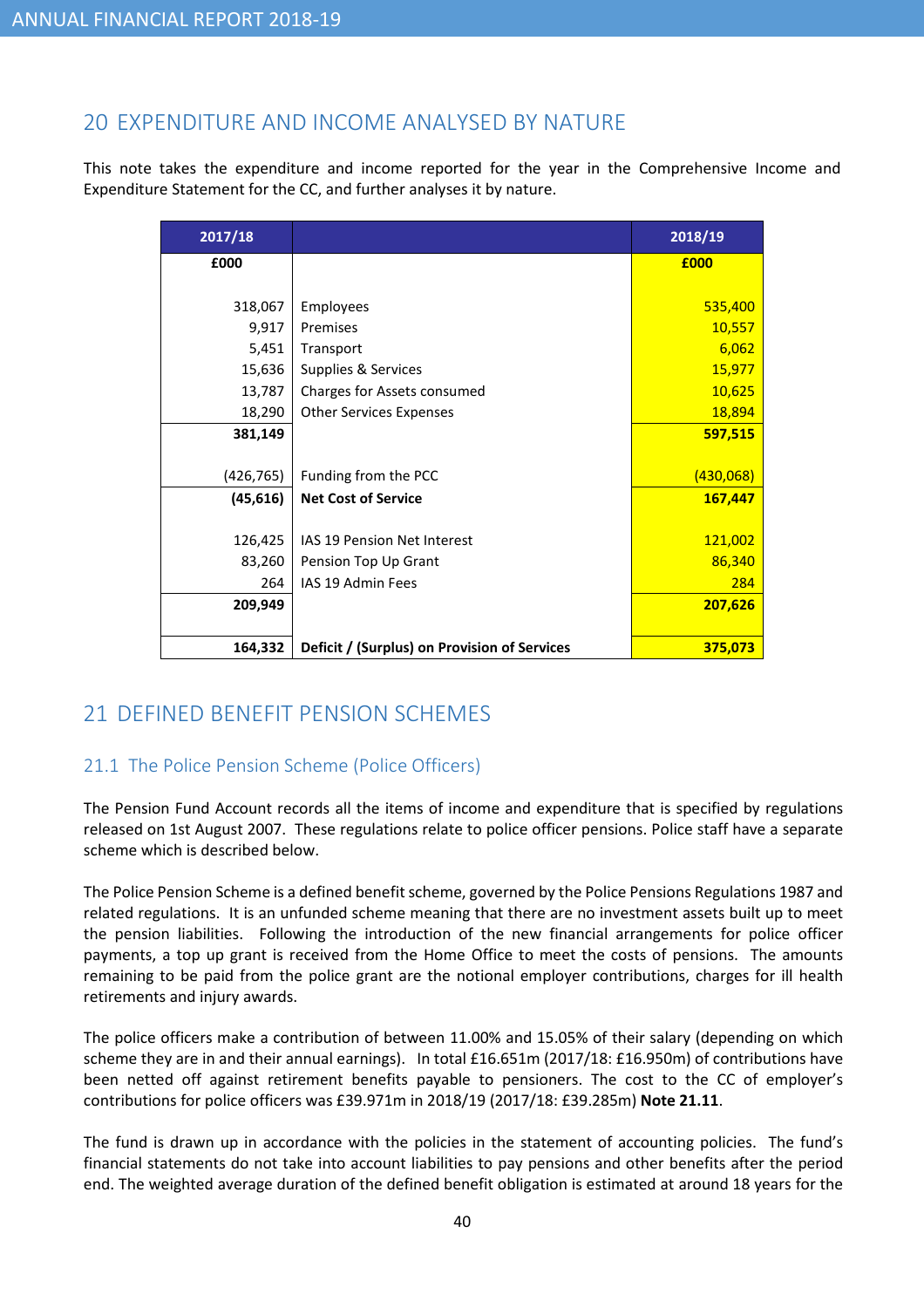Old 1987 Police Pension Scheme, at around 33 years for the 2006 Police Pension Scheme and at around 33 years for the 2015 Police Pension Scheme.

As part of the terms and conditions of employment of its officers and other employees, the CC offers retirement benefits. Although these benefits will not actually be payable until employees retire, the CC has a commitment to make the payments which need to be disclosed at the time that the employees earn their future entitlement. Details of liabilities for police officers are shown at Note 21.7.

### 21.2 Police Staff Pensions

The Local Government Pension Scheme for police staff is administered by Merseyside Superannuation Fund. This is a defined benefit scheme which is funded by a dedicated portfolio of assets to fund any liabilities of the scheme. The CC and employees pay contributions into a fund, calculated at a level intended to balance the pension liability with investment assets. In addition, the CC has made arrangements for the payment of added years to certain retired employees outside the provision of the scheme. The cost of employer's contributions for police staff was £11.873m (2017/18: £11.540m) Note 21.11. Details of liabilities for police staff are shown at Note 21.7.

The duration of the defined benefit obligation for the Police Staff Pension Scheme is estimated at 21 years for the CC.

### 21.3 Sensitivity Analysis of Actuarial Assumptions

A sensitivity analysis has been included showing the possible impact on the net defined benefit obligation of changes in the actuarial assumptions (see **Note 21.8**). The sensitivity analysis has been calculated by assessing changes in the actuarial assumptions, including projected income and expenditure figures for the following year. No assessment has been allowed for the effects of changes in the yields on corporate bonds, as this would have an immaterial effect on the figures. It is important to note that all figures provided are approximate only and would be expected to change were the figures fully recalculated.

## 21.4 Pensions Risk – Police Staff Pensions Scheme

Wirral Borough Council is the administering authority for Merseyside Pension Fund (MPF) (a Local Government Pension Scheme – LGPS) and has delegated responsibility and accountability for overseeing the fund to the Pensions Committee who have identified the following risks:

#### Financial Risks

- Investment markets failing to perform in line with expectations;
- Market yields move at variance with assumptions;
- Investment Fund Managers fail to achieve targets; and
- Pay and price inflation is significantly more or less than anticipated.

#### Demographic Risks

- Longevity horizons continue to expand; and
- Deteriorating pattern of early retirements.

#### Regulatory Risks

- Changes to regulations; and
- Changes to national pension requirements and/or HMRC rules.

These risks are managed through the MPF Pensions Committee which meet 4 or 5 times a year and has set up an Investment Monitoring Working Party which meets at least 6 times a year to monitor investment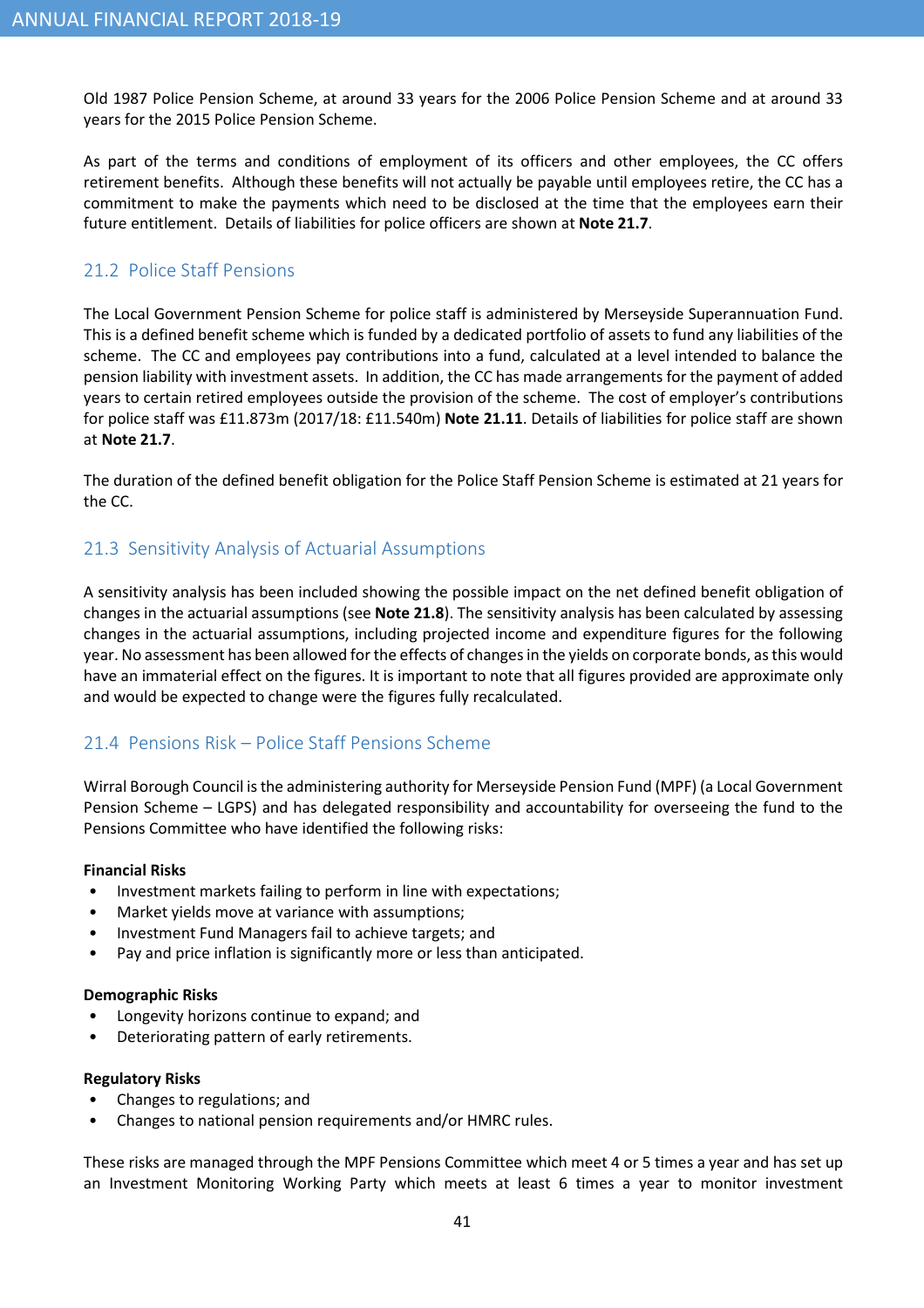performance and developments. The Committee has delegated powers to the Director of Finance of MPF for the day to day running of the fund.

Risks are actively monitored between the full triennial actuarial valuations and the funding strategy is reviewed between valuations if there are significant movements such as significant change in market conditions and/or deviation in the progress of the funding strategy, if there are significant changes to the Fund membership, or LGPS benefits, or other changes of circumstances.

### 21.5 Pensions Risk – Police Pensions Scheme

This situation is different for the Police Pension Scheme for which all future pensions obligations are effectively under-written in full by legislation in the form of the Police Pension Fund Regulations 2007, which commits the Government to funding all ongoing liabilities of the Police Pension Schemes 1987, 2006 and 2015 (through the reimbursement mechanism of the police top up grant).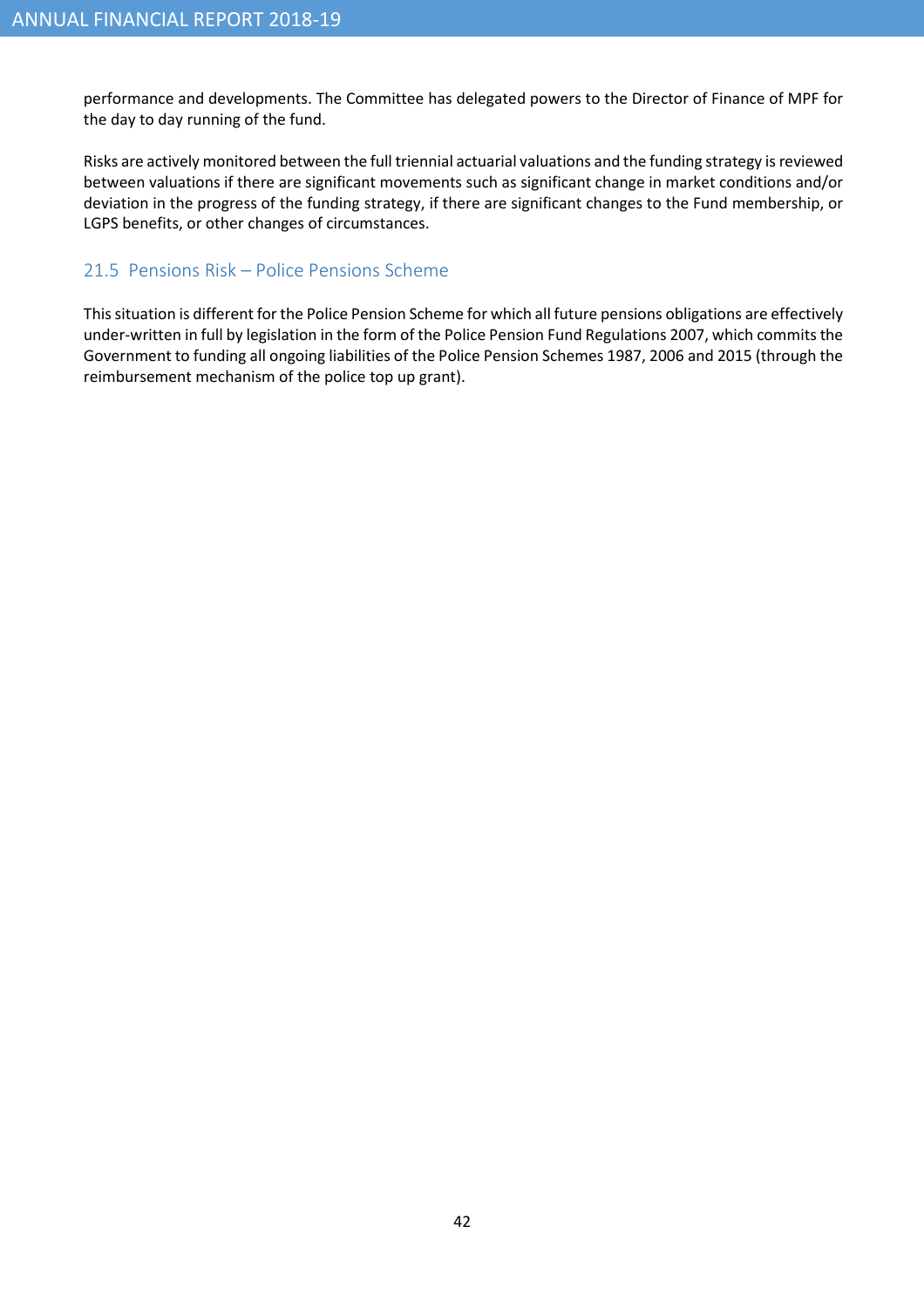# 21.6 Pension Costs

The CC recognises the cost of retirement benefits in the cost of services when employees earn them rather than when they are eventually paid as pensions. The following transactions have been made during the year:

|                                                                                                                                     | <b>Pension Scheme</b> | <b>Local Government</b> |               |               |               |              | <b>Police Pension Scheme</b> |                |                |              | <b>TOTAL</b> |
|-------------------------------------------------------------------------------------------------------------------------------------|-----------------------|-------------------------|---------------|---------------|---------------|--------------|------------------------------|----------------|----------------|--------------|--------------|
|                                                                                                                                     | 2017/18               | 2018/19                 | 2017/18       | 2017/18       | 2017/18       | 2017/18      | 2018/19                      | 2018/19        | 2018/19        | 2018/19      | 2018/19      |
|                                                                                                                                     |                       |                         | 1987          | 2006          | 2015          |              | 1987                         | 2006           | 2015           |              | <b>GRAND</b> |
|                                                                                                                                     |                       |                         | <b>SCHEME</b> | <b>SCHEME</b> | <b>SCHEME</b> | <b>TOTAL</b> | <b>SCHEME</b>                | <b>SCHEME</b>  | <b>SCHEME</b>  | <b>TOTAL</b> | <b>TOTAL</b> |
|                                                                                                                                     | £000                  | £000                    | £000          | £000          | £000          | £000         | £000                         | £000           | £000           | £000         | £000         |
| <b>Net Cost of Services</b>                                                                                                         |                       |                         |               |               |               |              |                              |                |                |              |              |
| Current service cost                                                                                                                | 16,692                | 16,933                  | 26,380        | 740           | 40,790        | 67,910       | 24,130                       | 680            | 44,740         | 69.550       | 86,483       |
| Past service cost                                                                                                                   | 23                    | 7,424                   | 3,190         | $\mathbf{0}$  | 500           | 3,690        | 180,720                      | 29,770         | 440            | 210,930      | 218,354      |
| <b>Administrative Expenses</b>                                                                                                      | 264                   | 284                     | 0             | $\Omega$      | $\Omega$      | 0            | $\Omega$                     | $\Omega$       | $\Omega$       | $\mathbf{0}$ | 284          |
| <b>Net Operating Expenditure</b>                                                                                                    |                       |                         |               |               |               |              |                              |                |                |              |              |
| Interest cost                                                                                                                       | 15,354                | 15,834                  | 112,580       | 5,620         | 3,200         | 121,400      | 106,320                      | 5,650          | 4,350          | 116,320      | 132,154      |
| Expected return on assets                                                                                                           | (10, 329)             | (11, 152)               | 0             | 0             | 0             | 0            | $\overline{0}$               | $\overline{0}$ | $\overline{0}$ |              | (11, 152)    |
| Loss on curtailments                                                                                                                | 580                   | 520                     | 0             | 0             | 0             | 0            | $\overline{0}$               | $\overline{0}$ | $\overline{0}$ | $\mathbf{0}$ | 520          |
| Net charge to the Comprehensive Income<br>and Expenditure Statement                                                                 | 22,584                | 29,843                  | 142,150       | 6,360         | 44,490        | 193,000      | 311,170                      | 36,100         | 49,530         | 396,800      | 426,643      |
| <b>Movement in Reserves Statement</b><br>Reversal of net charges made for<br>retirement benefits in accordance with<br><b>IAS19</b> | (22, 584)             | (29, 843)               | (142, 150)    | (6, 360)      | (44, 490)     | (193,000)    | (311.170)                    | (36, 100)      | (49,530)       | (396, 800)   | (426, 643)   |
| Actual amount charged against revenue:                                                                                              |                       |                         |               |               |               |              |                              |                |                |              |              |
| Employers contributions and direct<br>payments to pensioners payable in the<br>year                                                 | 11,540                | 11,873                  | 18,325        | 459           | 20,501        | 39,285       | 16,846                       | 363            | 22,762         | 39,971       | 51,844       |
| IAS 19 Remeasurements charged<br>against Other Comprehensive Income<br>and Expenditure                                              | 28,743                | (27, 446)               | 199,595       | (3,299)       | (24, 791)     | 171,505      | 8,644                        | (7, 013)       | (46, 652)      | (45, 021)    | (72, 467)    |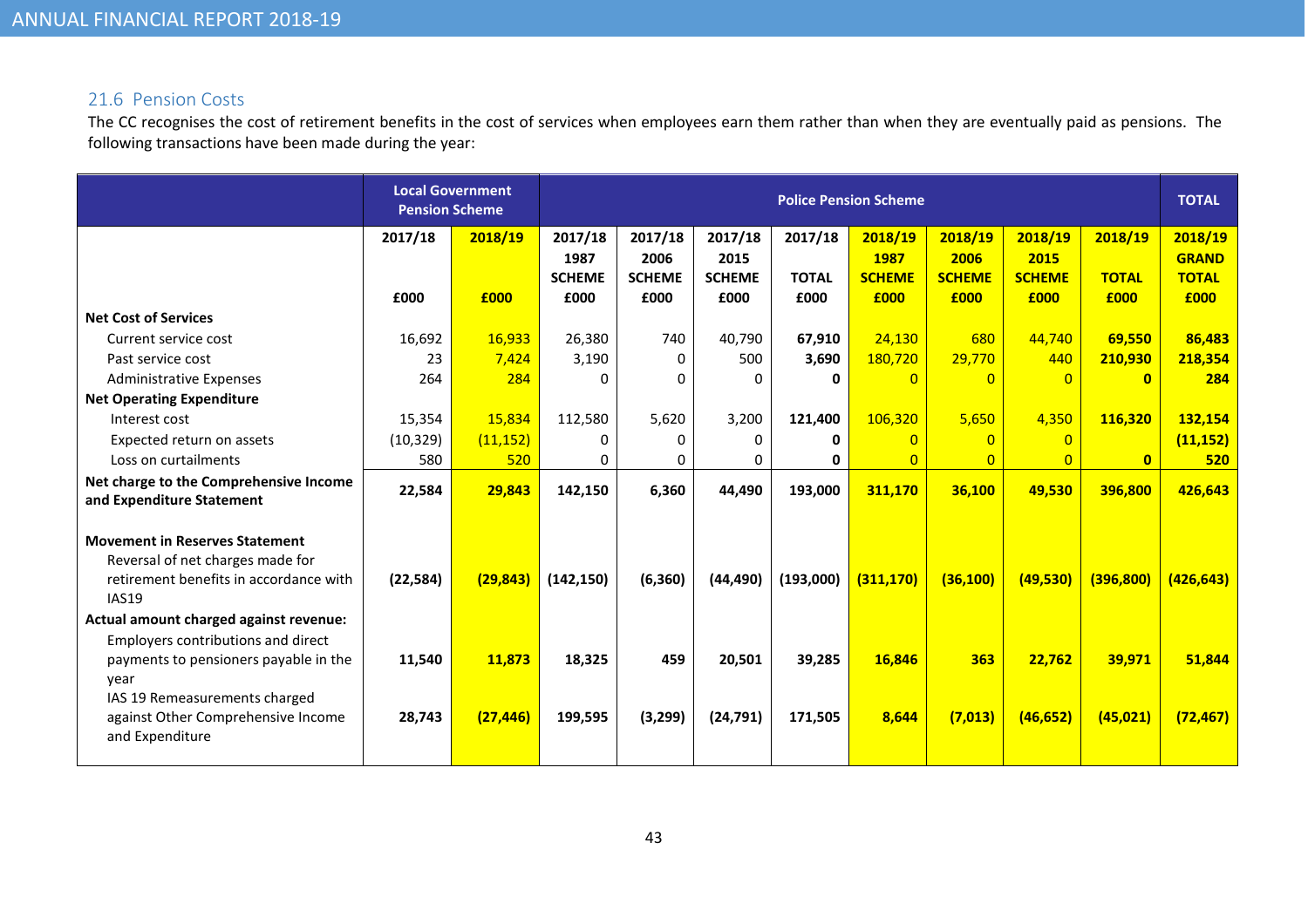# 21.7 Pension Assets and Liabilities Recognised in the Balance Sheet

The underlying assets and liabilities for retirement benefits attributable to the CC are as follows:

|                                       | Local Government<br><b>Pension Scheme</b> |                              |                               |                                     |                                     |                      | <b>Police Pension Scheme</b>         |                                     |                                     |                      |                                      | <b>Total</b>                         |
|---------------------------------------|-------------------------------------------|------------------------------|-------------------------------|-------------------------------------|-------------------------------------|----------------------|--------------------------------------|-------------------------------------|-------------------------------------|----------------------|--------------------------------------|--------------------------------------|
|                                       | 31st<br><b>March</b><br>2018              | 31st<br><b>March</b><br>2019 | <b>31st March</b><br>2018     | <b>31st</b><br><b>March</b><br>2018 | <b>31st</b><br><b>March</b><br>2018 | 31st March<br>2018   | 31st March<br>2019                   | <b>31st</b><br><b>March</b><br>2019 | <b>31st</b><br><b>March</b><br>2019 | 31st March<br>2019   | <b>31st March</b><br>2018            | 31st March<br>2019                   |
|                                       | £000                                      | £000                         | 1987<br><b>SCHEME</b><br>£000 | 2006<br><b>SCHEME</b><br>£000       | 2015<br><b>SCHEME</b><br>£000       | <b>TOTAL</b><br>£000 | <b>1987</b><br><b>SCHEME</b><br>£000 | 2006<br><b>SCHEME</b><br>£000       | 2015<br><b>SCHEME</b><br>£000       | <b>TOTAL</b><br>£000 | <b>GRAND</b><br><b>TOTAL</b><br>£000 | <b>GRAND</b><br><b>TOTAL</b><br>£000 |
| Estimated<br>liabilities in<br>scheme | (590, 257)                                | (663, 452)                   | (4,223,450)                   | (221,680)                           | (143, 570)                          | (4,588,700)          | (4,509,130)                          | (264, 430)                          | (216,990)                           | (4,990,550)          | (5, 178, 957)                        | (5,654,002)                          |
| Estimated<br>assets in<br>scheme      | 408,905                                   | 436,684                      | 0                             | 0                                   | 0                                   | 0                    | $\overline{0}$                       | $\overline{0}$                      | $\overline{0}$                      | $\mathbf{0}$         | 408,905                              | 436,684                              |
| <b>Net liability</b>                  | (181, 352)                                | (226, 768)                   | (4,223,450)                   | (221, 680)                          | (143,570)                           | (4,588,700)          | (4,509,130)                          | (264, 430)                          | (216,990)                           | (4,990,550)          | 4,770,052)                           | (5,217,318)                          |

The liabilities show the underlying commitments that the CC has in the long run to pay retirement benefits. The total net liability of £4,998m has a substantial impact on the net worth of the CC as recorded in the Balance Sheet, resulting in a net liability of £5,002m. However, statutory arrangements for funding the deficit means that the financial position of the CC remains healthy:-

- • The deficit on the Local Government Scheme will be made good by increased contributions over the remaining working life of employees, as assessed by the scheme actuary; and
- •From 1st April 2006 the payments made in the year for police pensions are partly funded from a Home Office grant under new funding arrangements.

Liabilities have been assessed on an actuarial basis using the projected unit method, an estimate of the pensions that will be payable in future years dependent on assumptions about mortality rates, salary levels etc. The Local Government Scheme liabilities have been assessed by Mercer Ltd, an independent firm of actuaries. Estimates for the Local Government Scheme are based on the latest full valuation of the scheme as at 31st March 2017. The Police Scheme liabilities have been assessed by the Government Actuaries Department using data provided by the Group.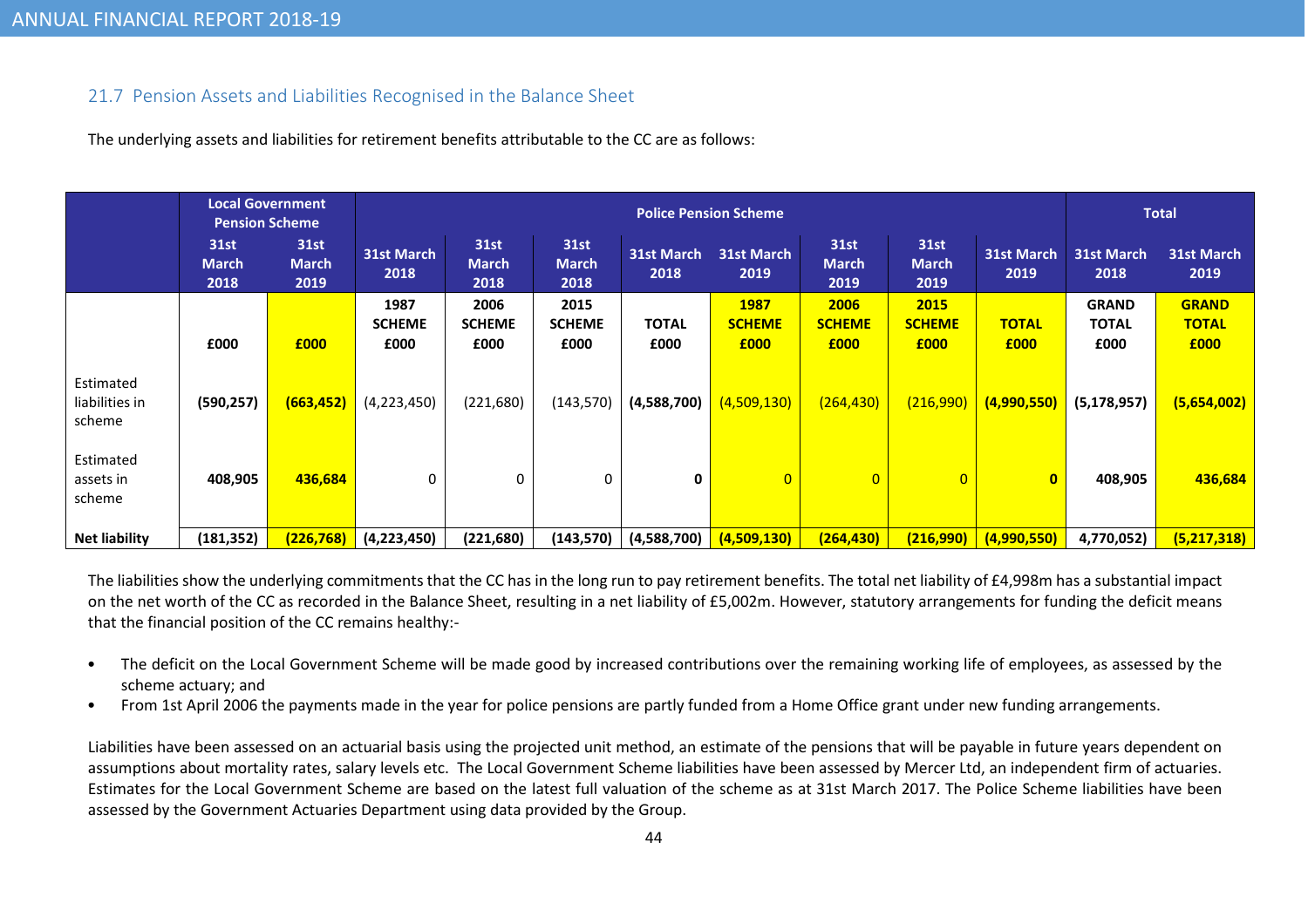# 21.8 Actuarial Assumptions

The main assumptions used in the calculations have been:-

|                                                |                           | <b>Local Government</b><br><b>Pension Scheme</b> |                           | <b>Police</b><br><b>Pension Scheme</b> |  |
|------------------------------------------------|---------------------------|--------------------------------------------------|---------------------------|----------------------------------------|--|
|                                                | <b>31st March</b><br>2018 | <b>31st March</b><br>2019                        | <b>31st March</b><br>2018 | <b>31st March</b><br>2019              |  |
|                                                |                           |                                                  |                           |                                        |  |
| Rate of inflation                              | 2.1%                      | 2.2%                                             | 2.3%                      | 2.4%                                   |  |
| Short term rate of increase in salaries        | 3.6%                      | 3.7%                                             | 4.3%                      | 4.4%                                   |  |
| Long term rate of increase in salaries         | n/a                       | n/a                                              | 4.3%                      | 4.4%                                   |  |
| Rate of increase in pensions                   | 2.2%                      | 2.3%                                             | 2.3%                      | 2.4%                                   |  |
| Rate for discounting scheme liabilities        | 2.7%                      | 2.5%                                             | 2.6%                      | 2.7%                                   |  |
| Mortality Rates (in years)                     |                           |                                                  |                           |                                        |  |
| Longevity at 65 for future pensioners (Men)    | 25.0                      | 25.2                                             | 22.6                      | 24.6                                   |  |
| Longevity at 65 for future pensioners (Women)  | 27.8                      | 27.9                                             | 24.2                      | 26.2                                   |  |
| Longevity at 65 for current pensioners (Men)   | 22.0                      | 22.2                                             | 24.5                      | 22.7                                   |  |
| Longevity at 65 for current pensioners (Women) | 24.8                      | 25.0                                             | 26.1                      | 24.3                                   |  |

# 21.9 Actuarial Assumptions – Sensitivity Analysis

|                                       | 2018/19                                              |                       |                              |                       |              |  |  |  |  |  |
|---------------------------------------|------------------------------------------------------|-----------------------|------------------------------|-----------------------|--------------|--|--|--|--|--|
| <b>Change in Actuarial Assumption</b> | <b>Local Govt</b><br><b>Pension</b><br><b>Scheme</b> |                       | <b>Police Pension Scheme</b> |                       | <b>TOTAL</b> |  |  |  |  |  |
|                                       |                                                      | 1987<br><b>SCHEME</b> | 2006<br><b>SCHEME</b>        | 2015<br><b>SCHEME</b> |              |  |  |  |  |  |
|                                       | £000                                                 | £000                  | £000                         | £000                  | £000         |  |  |  |  |  |
| Unadjusted deficit                    | (226, 768)                                           | (4,509,130)           | (264, 430)                   | (216,990)             | (5,217,318)  |  |  |  |  |  |
| +0.1% change in discount rate         | 13,823                                               | 75,400                | 8,400                        | 7,600                 | 105,223      |  |  |  |  |  |
| +0.1% change in pay growth (salaries) | (3,073)                                              | (4,200)               | (4,000)                      | 0                     | (11, 273)    |  |  |  |  |  |
| +0.1% change in inflation (pensions)  | (14, 117)                                            | (62, 400)             | (4,400)                      | (8,200)               | (89, 117)    |  |  |  |  |  |
| +1 year increase in life expectancy   | (12, 663)                                            | (106,000)             | (6,000)                      | (6,000)               | (130, 663)   |  |  |  |  |  |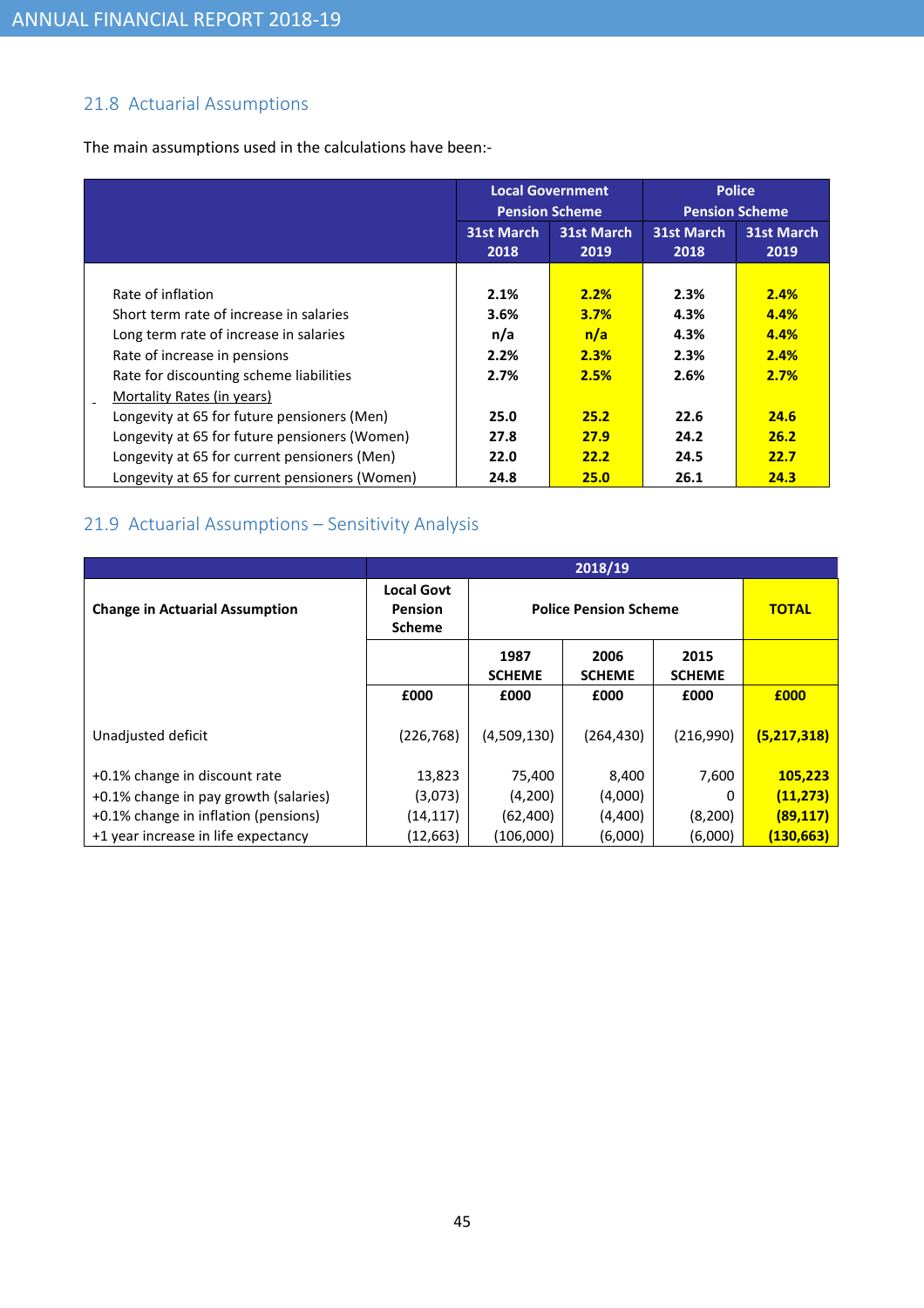# 21.10 Reconciliation of Present Value of Scheme Liabilities

|                                  |            | <b>LGPS Funded Liabilities</b> |                       |                       |                       | <b>Police Pension Scheme Unfunded Liabilities</b> |                       |                       |                       |              | <b>TOTAL</b>                 |
|----------------------------------|------------|--------------------------------|-----------------------|-----------------------|-----------------------|---------------------------------------------------|-----------------------|-----------------------|-----------------------|--------------|------------------------------|
|                                  | 2017/18    | 2018/19                        |                       | 2017/18               |                       |                                                   |                       |                       |                       |              |                              |
|                                  |            |                                | 1987<br><b>SCHEME</b> | 2006<br><b>SCHEME</b> | 2015<br><b>SCHEME</b> | <b>TOTAL</b>                                      | 1987<br><b>SCHEME</b> | 2006<br><b>SCHEME</b> | 2015<br><b>SCHEME</b> | <b>TOTAL</b> | <b>GRAND</b><br><b>TOTAL</b> |
|                                  | £000       | £000                           | £000                  | £000                  | £000                  | £000                                              | £000                  | £000                  | £000                  | £000         | £000                         |
| As at 1st April                  | (594,396)  | (590, 257)                     | (4,299,220)           | (212, 480)            | (94, 790)             | (4,606,490)                                       | (4, 223, 450)         | (221, 680)            | (143, 570)            | (4,588,700)  | (5, 178, 957)                |
| Transfer of liabilities from PCC | 0          |                                | 0                     |                       |                       |                                                   |                       |                       |                       |              | $\mathbf{0}$                 |
| Current service costs            | (16, 692)  | (16, 933)                      | (26, 380)             | (740)                 | (40, 790)             | (67, 910)                                         | (24, 130)             | (680)                 | (44, 740)             | (69, 550)    | (86, 483)                    |
| Interest costs                   | (15, 354)  | (15, 834)                      | (112,580)             | (5,620)               | (3,200)               | (121, 400)                                        | (106, 320)            | (5,650)               | (4,350)               | (116, 320)   | (132, 154)                   |
| Members contributions            | (3, 433)   | (3,684)                        | (5,570)               | (180)                 | (11,200)              | (16,950)                                          | (4, 380)              | (150)                 | (12, 190)             | (16, 720)    | (20, 404)                    |
| IAS 19 remeasurements            | 29,121     | (40, 124)                      | 85,770                | (4,480)               | 6,660                 | 87,950                                            | (107,900)             | (7,590)               | <u>(14,340)</u>       | (129, 830)   | (169, 954)                   |
| Benefits paid                    | 11,100     | 11,324                         | 137,720               | 1,820                 | 250                   | 139,790                                           | 137,770               | 1,090                 | 2,640                 | 141,500      | 152,824                      |
| Past service costs               | (23)       | (7, 424)                       | (3, 190)              |                       | (500)                 | (3,690)                                           | (180, 720)            | <u>(29,770)</u>       | (440)                 | (210,930)    | (218, 354)                   |
| Loss on curtailments             | (580)      | (520)                          |                       |                       |                       |                                                   |                       |                       |                       |              | (520)                        |
| As at 31st March                 | (590, 257) | (663, 452)                     | (4,223,450)           | (221, 680)            | (143,570)             | (4,588,700)                                       | (4,509,130)           | (264, 430)            | (216,990)             | (4,990,550)  | (5,654,002)                  |

# 21.11 Reconciliation of Present Value of Scheme Assets

|                                | <b>LGPS Funded Assets</b> |           |                       | <b>Police Pension Scheme Unfunded Assets</b> |                       |              |                       |                       |                       |              |                              |  |
|--------------------------------|---------------------------|-----------|-----------------------|----------------------------------------------|-----------------------|--------------|-----------------------|-----------------------|-----------------------|--------------|------------------------------|--|
|                                | 2017/18                   | 2018/19   |                       |                                              | 2017/18               |              |                       |                       |                       |              |                              |  |
|                                |                           |           | 1987<br><b>SCHEME</b> | 2006<br><b>SCHEME</b>                        | 2015<br><b>SCHEME</b> | <b>TOTAL</b> | 1987<br><b>SCHEME</b> | 2006<br><b>SCHEME</b> | 2015<br><b>SCHEME</b> | <b>TOTAL</b> | <b>GRAND</b><br><b>TOTAL</b> |  |
|                                | £000                      | £000      | £000                  | £000                                         | £000                  | £000         | £000                  | £000                  | £000                  | £000         | £000                         |  |
| As at 1st April                | 395,345                   | 408,905   | 0                     | 0                                            |                       |              |                       |                       |                       | $\bf{0}$     | 408,905                      |  |
| Transfer of assets from PCC    | 0                         |           | 0                     |                                              |                       |              |                       | $\overline{0}$        |                       |              | $\mathbf{0}$                 |  |
| Expected return on assets      | 10,329                    | 11,152    | 0                     |                                              |                       |              |                       | $\overline{0}$        |                       | $\bf{0}$     | 11,152                       |  |
| Administrative expenses        | (264)                     | (284)     | U                     | 0                                            |                       |              |                       | $\overline{0}$        |                       |              | (284)                        |  |
| IAS 19 remeasurements          | (378)                     | 12,678    | 113,825               | 1,181                                        | (31, 451)             | 83,555       | 116,544               | 577                   | (32, 312)             | 84,809       | 97,487                       |  |
| <b>Employers contributions</b> | 11,540                    | 11,873    | 18,325                | 459                                          | 20,501                | 39,285       | 16,846                | 363                   | 22.762                | 39,971       | 51,844                       |  |
| Members contributions          | 3,433                     | 3,684     | 5,570                 | 180                                          | 11,200                | 16,950       | 4,380                 | <b>150</b>            | 12,190                | 16,720       | 20,404                       |  |
| Benefits paid                  | (11, 100)                 | (11, 324) | (137,720)             | (1,820)                                      | (250)                 | (139,790)    | (137, 770)            | (1,090)               | (2,640)               | (141,500)    | (152, 824)                   |  |
| As at 31st March               | 408,905                   | 436,684   | 0                     | 0                                            |                       |              |                       |                       |                       |              | 436,684                      |  |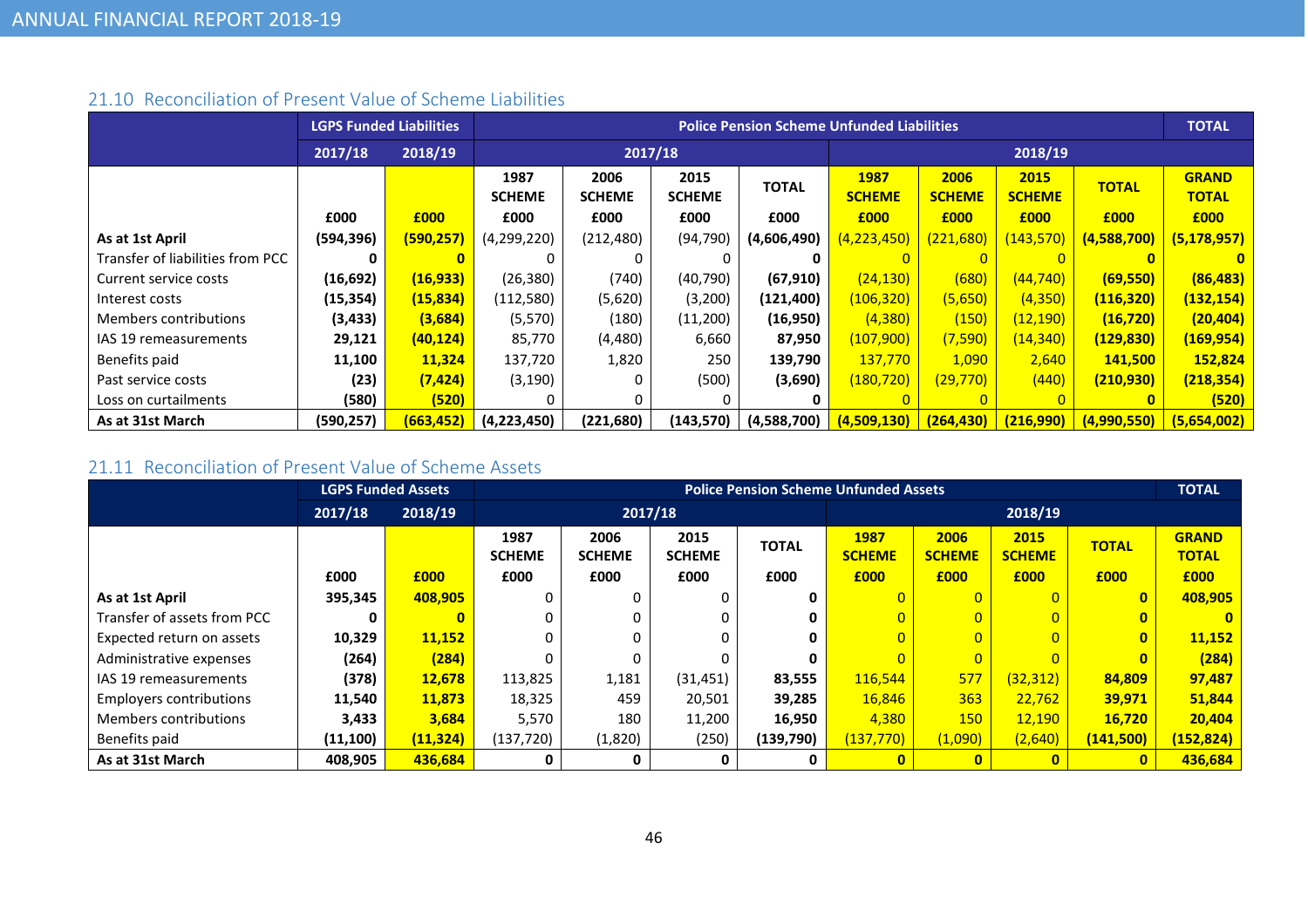### 21.12 Fair Value of Plan Assets

The Police Pension Scheme has no investment assets to cover its liabilities. Assets in the Local Government Pension Scheme are valued at fair value – principally market value for investments, and consist of the following categories by proportion of the total asset:

|                    | <b>Assets as at 31st March</b><br>2018 |        | <b>Assets as at 31st March</b><br>2019 |        |  |  |
|--------------------|----------------------------------------|--------|----------------------------------------|--------|--|--|
|                    | £000                                   | %      | £000                                   | %      |  |  |
| Equity investments | 215,575                                | 52.7%  | 214,441                                | 49.1%  |  |  |
| Government bonds   | 14,680                                 | 3.6%   | 15,830                                 | 3.6%   |  |  |
| Other bonds        | 50,868                                 | 12.4%  | 53,429                                 | 12.2%  |  |  |
| Property           | 36,433                                 | 8.9%   | 41,689                                 | 9.5%   |  |  |
| Cash/liquidity     | 10,918                                 | 2.7%   | 12,725                                 | 2.9%   |  |  |
| Other              | 80,431                                 | 19.7%  | 98,570                                 | 22.6%  |  |  |
| <b>Total</b>       | 408,905                                | 100.0% | 436,684                                | 100.0% |  |  |

The asset values in the Local Government Pension Scheme were calculated as at 31st March 2019. A deduction of 0.25% in respect of expenses is made in calculating the expected return for the year.

The expected return on assets represents the allowance made, calculated at the start of the accounting year for the anticipated investment return to be earned on assets during the year.

### 21.13 Scheme History

|                                            | 2014/15     | 2015/16       | 2016/17     | 2017/18       | 2018/19     |
|--------------------------------------------|-------------|---------------|-------------|---------------|-------------|
|                                            | £000        | £000          | £000        | £000          | £000        |
| <b>Present Value of Scheme Liabilities</b> |             |               |             |               |             |
| Local Government Pension Scheme            | (480, 229)  | (471, 864)    | (594, 396)  | (590, 257)    | (663, 452)  |
| <b>Police Pension Scheme</b>               | (4,219,820) | (3,768,310)   | (4,606,490) | (4,588,700)   | (4,990,550) |
|                                            | (4,700,049) | (4, 240, 174) | (5,200,886) | (5, 178, 957) | (5,654,002) |
| <b>Fair Value of Assets (LGPS)</b>         |             |               |             |               |             |
| <b>Local Government Pension Scheme</b>     | 314,715     | 322,489       | 395,345     | 408,905       | 436,684     |
|                                            |             |               |             |               |             |
| <b>Deficit in Scheme</b>                   |             |               |             |               |             |
| Local Government Pension Scheme            | (165, 514)  | (149, 375)    | (199, 051)  | (181, 352)    | (226, 768)  |
| Police Pension Scheme                      | (4,219,820) | (3,768,310)   | (4,606,490) | (4,588,700)   | (4,990,550) |
|                                            | (4,385,334) | (3,917,685)   | (4,805,541) | (4,770,052)   | (5,217,318) |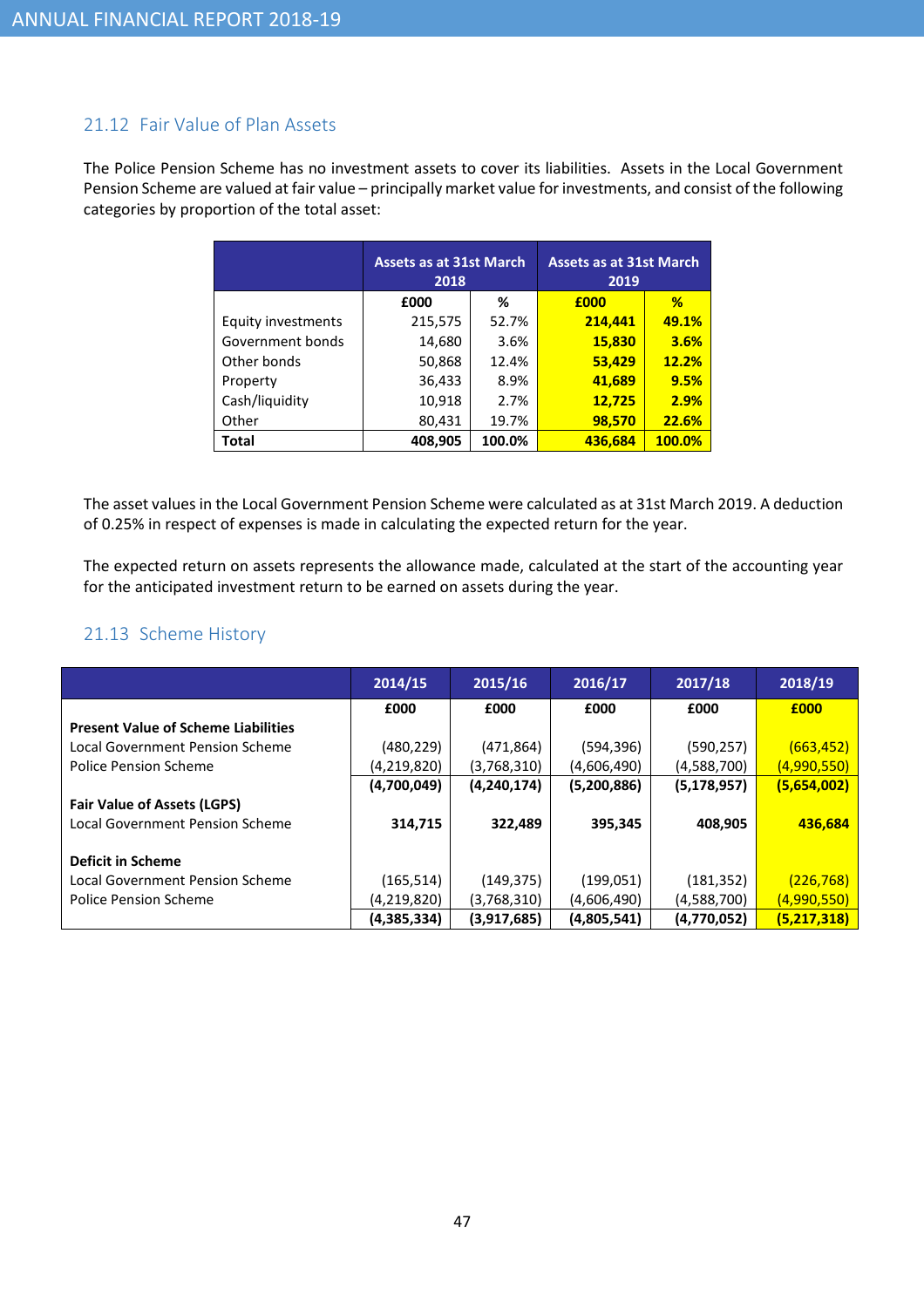# 21.14 Remeasurements of the Net Defined Benefit Liability

|            |      |          |       |              |        |              |       | 2018/19        |                  |
|------------|------|----------|-------|--------------|--------|--------------|-------|----------------|------------------|
| £000       | %    | £000     | %     | £000         | %      | £000         | %     | £000           | %                |
| 21,193     | 6.8  | (8, 878) | (2.8) | 55,726       | 14.1   | (378)        | (0.1) | 12,678         | 2.9              |
| U          |      | ŋ        |       | 0            |        | 0            |       |                |                  |
| (86, 823)  | 27.7 | 32,379   | 6.9   | (99, 423)    | (16.7) | 29,121       | 4.9   | (40,124)       | (6.0)            |
| (65, 630)  |      | 23,501   |       | (43, 697)    |        | 28,743       |       | (27, 446)      |                  |
|            |      |          |       |              |        |              |       |                |                  |
| U          |      | O        |       | $\mathbf{0}$ |        | <sup>0</sup> |       | $\overline{0}$ |                  |
| 131,322    | 2.8  | 76,674   | 2.0   | 77,826       | 1.7    | 83,555       | 1.8   | 84,809         | 1.7 <sub>2</sub> |
| (462,040)  | 9.8  | 520,850  | 13.8  | (774, 580)   | (16.8) | 87,950       | 1.9   | (129, 830)     | (2.6)            |
| (330, 718) |      | 597,524  |       | (696, 754)   |        | 171,505      |       | (45, 021)      |                  |
| (396, 348) |      | 621,025  |       | (740, 451)   |        | 200,248      |       | (72, 467)      |                  |
|            |      | 2014/15  |       | 2015/16      |        | 2016/17      |       | 2017/18        |                  |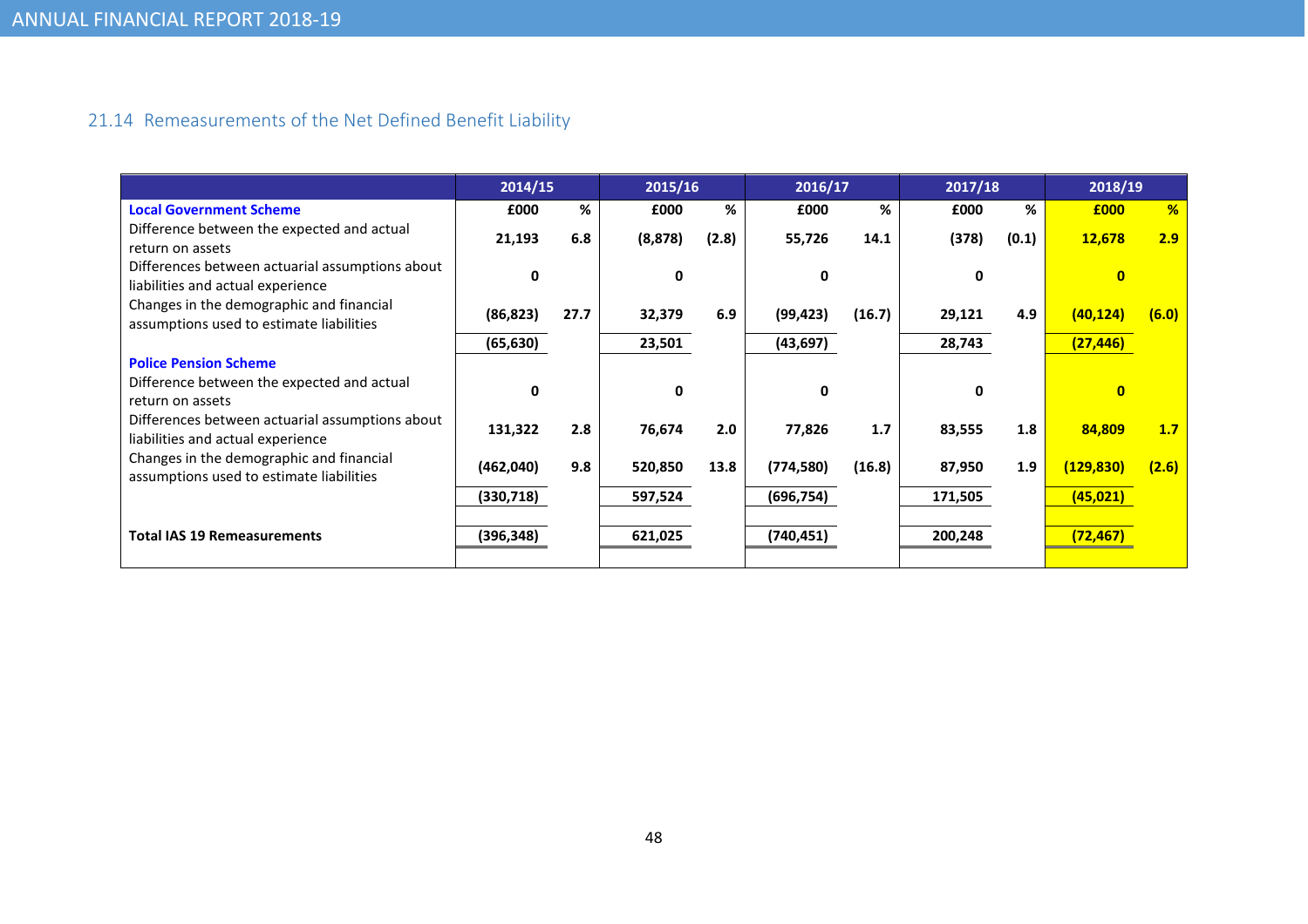### 21.15 Plan Asset Fair Value Disaggregation

|                                |                               | 2017/18                                 |              |                                         | 2018/19                                    |              |
|--------------------------------|-------------------------------|-----------------------------------------|--------------|-----------------------------------------|--------------------------------------------|--------------|
|                                | £000                          | £000                                    | £000         | £000                                    | £000                                       | £000         |
| <b>Asset Classification</b>    | Quoted<br><b>Market price</b> | <b>No Quoted</b><br><b>Market price</b> | <b>TOTAL</b> | <b>Quoted</b><br><b>Market</b><br>price | <b>No Quoted</b><br><b>Market</b><br>price | <b>TOTAL</b> |
| <b>Equities</b>                |                               |                                         |              |                                         |                                            |              |
| UK                             | 86,157                        | $\pmb{0}$                               | 86,157       | 67,033                                  | 11,532                                     | 78,565       |
| Global                         | 129,418                       | 0                                       | 129,418      | 91,198                                  | 44,678                                     | 135,876      |
|                                | 215,575                       | $\mathbf 0$                             | 215,575      | 158,231                                 | 56,210                                     | 214,441      |
| <b>Bonds</b>                   |                               |                                         |              |                                         |                                            |              |
| <b>UK Government</b>           | 14,680                        | 0                                       | 14,680       | 15,830                                  | $\overline{0}$                             | 15,830       |
| <b>UK Corporate</b>            | 17,706                        | 0                                       | 17,706       | 18,820                                  | $\overline{0}$                             | 18,820       |
| UK Index Linked                | 33,162                        | $\pmb{0}$                               | 33,162       | 34,609                                  | $\overline{0}$                             | 34,609       |
|                                | 65,548                        | $\mathbf 0$                             | 65,548       | 69,259                                  | $\overline{0}$                             | 69,259       |
| Property                       |                               |                                         |              |                                         |                                            |              |
| <b>UK Direct Property</b>      | $\mathbf 0$                   | 23,757                                  | 23,757       | $\overline{0}$                          | 26,656                                     | 26,656       |
| <b>UK Property Managed</b>     | 777                           | 6,174                                   | 6,951        | 864                                     | 7,956                                      | 8,820        |
| <b>Global Property Managed</b> | $\mathbf 0$                   | 5,725                                   | 5,725        | $\overline{0}$                          | 6,213                                      | 6,213        |
|                                | 777                           | 35,656                                  | 36,433       | 864                                     | 40,825                                     | 41,689       |
| <b>Other</b>                   |                               |                                         |              |                                         |                                            |              |
| <b>UK Private Equity</b>       | 41                            | 13,453                                  | 13,494       | $\mathbf{1}$                            | 13,870                                     | 13,871       |
| <b>Global Private Equity</b>   | $\Omega$                      | 12,799                                  | 12,799       | $\overline{0}$                          | 15,483                                     | 15,483       |
| <b>UK Hedge Funds</b>          | $\mathbf 0$                   | 2,085                                   | 2,085        | 379                                     | 1,787                                      | 2,166        |
| Global Hedge Funds             | $\Omega$                      | 10,713                                  | 10,713       | $\overline{0}$                          | 11,041                                     | 11,041       |
| Global Infrastructure          | 0                             | 8,055                                   | 8,055        | $\overline{0}$                          | 10,651                                     | 10,651       |
| <b>UK Infrastructure</b>       | 450                           | 9,650                                   | 10,100       | 758                                     | 16,106                                     | 16,864       |
| <b>UK Opportunities</b>        | 5,479                         | 10,386                                  | 15,865       | 4,023                                   | 13,397                                     | 17,420       |
| <b>Global Opportunities</b>    | 2,331                         | 4,989                                   | 7,320        | 3,794                                   | 7,280                                      | 11,074       |
|                                | 8,301                         | 72,130                                  | 80,431       | 8,955                                   | 89,615                                     | 98,570       |
| Cash                           |                               |                                         |              |                                         |                                            |              |
| Cash Instruments               | 10,918                        | 0                                       | 10,918       | 12,725                                  | $\overline{\mathbf{0}}$                    | 12,725       |
|                                | 301,119                       | 107,786                                 | 408,905      | 250,034                                 | 186,650                                    | 436,684      |

### 21.16 Claims Arising from the Transitional Provisions in the Police Pension Regulations 2015

The Chief Constable of Merseyside, along with other Chief Constables and the Home Office, currently has 410 claims lodged against them with the Central London Employment Tribunal. The claims are in respect of alleged unlawful discrimination arising from the Transitional Provisions in the Police Pension Regulations 2015.

Claims of unlawful discrimination have also been made in relation to the changes to the Judiciary and Firefighters Pension regulations and in December 2018 the Court of Appeal (McCloud / Sargeant) ruled that the 'transitional protection' offered to some members as part of the reform to public sector pensions amounts to unlawful discrimination. On 27th June 2019 the Supreme Court refused leave to appeal on the McCloud case. In light of this it is envisaged that the Court will require changes to arrangements for employees who were transferred to the new schemes potentially including Police Pension Scheme members. This would to lead to an increase in Police Pension Scheme liabilities and our actuaries (The Government Actuary Department (GAD)) using specific assumptions and applying these across the Police scheme as a whole have estimated the potential increase in scheme liabilities for Merseyside to be approximately 4.4% or £210.3m of pension scheme liabilities. This increase is reflected in the present value of the defined benefit obligation, as reported in the net defined benefit liability line of the Balance Sheet, with the increase presented as a past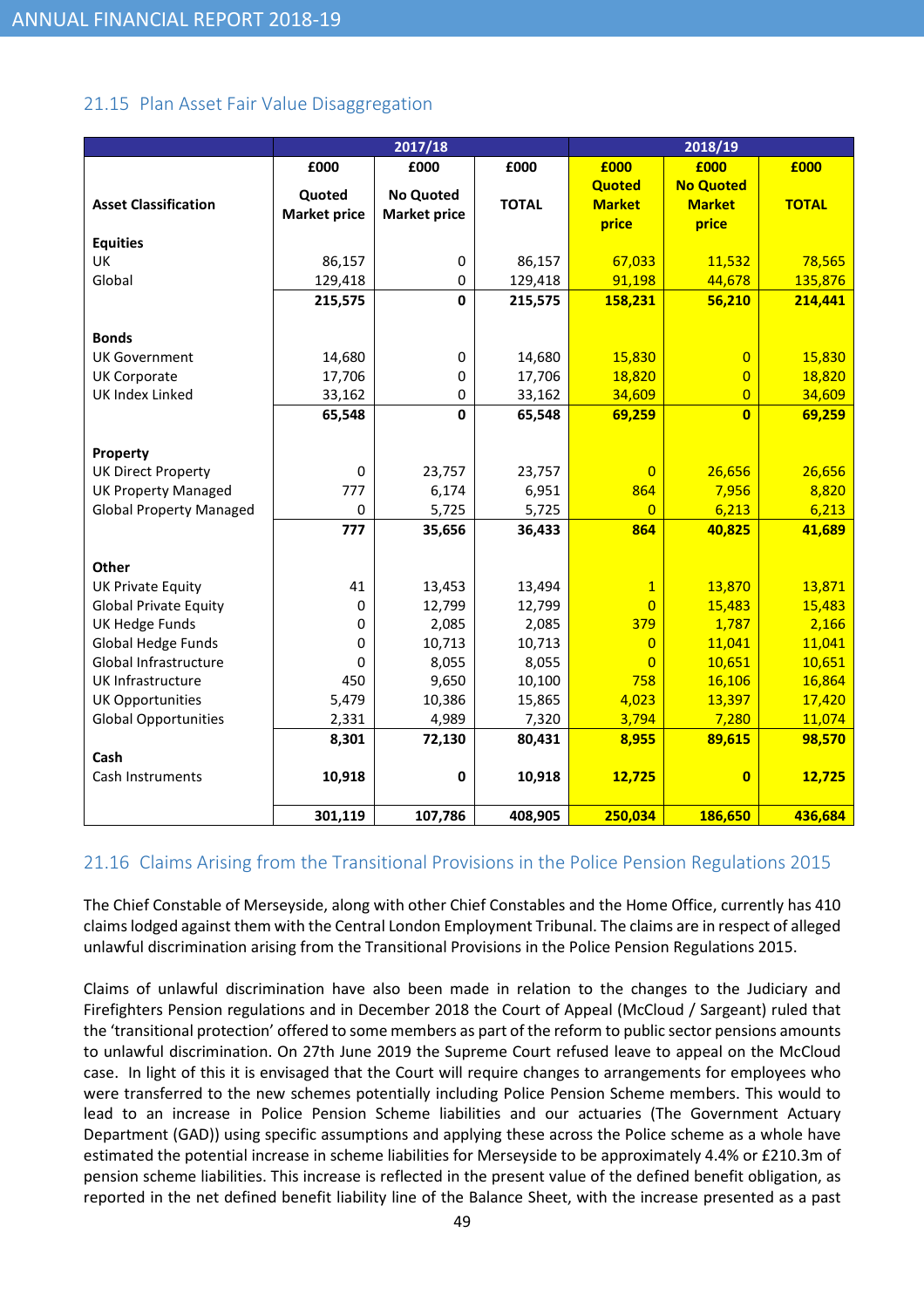service cost within cost of services in the Comprehensive Income and Expenditure Statement. Note 29.7 sets out the detail.

GAD have used the following calculation approach to estimate the increase in liabilities. They have calculated the costs for an average member for each age under the 2015 scheme or relevant pre-2015 scheme over the four years to 31st March 2019 and taken the higher value, then compared this to the liability that has been calculated for the disclosures based on the current scheme allocation. This has been done for all members in the data as at 31st March 2016. This is based on the assumptions made for the 2018/19 accounts, rather than allowing for each member's actual career progression /salary increases etc. This represents one possible form of compensation, namely putting members in the relevant pre-2015 scheme or the 2015 scheme that would be expected (under the assumptions used at the calculation date) to provide more generous benefits for that member over the relevant period. This is not the same as calculating whether members would be better off at retirement. An allowance has been made for costs in respect of new entrants of the scheme since 2015. Whether these members would be eligible for any compensation is currently uncertain. The calculation has been carried out for the Police scheme as a whole and assumed to apply equally to the authority. Any difference in the profile of the authority's membership compared with the scheme as a whole may result in a different impact in practice. There is a considerable element of uncertainty surrounding these figures and they are highly sensitive to assumptions around short term earnings growth. In addition, the past service cost in respect of the McCloud / Sargeant judgement is expected to be highly sensitive to the gap between CPI inflation and the assumed rate of salary growth. Under the approach and remedy adopted, if the long term salary growth assumptions were 1.0% pa lower, then the impact on the past service cost is expected to be a change of around -10% on the provision. Alternative forms of remedy may have different levels of sensitivity to these assumptions. There may be a further impact on the current service cost for 2019/20 which is not taken into account in these figures or in the contribution rates.

The impact of an increase in scheme liabilities arising from McCloud / Sargeant judgment will be determined through the pension valuation process, which calculates employer and employee contribution rates. The next Police Pension valuation is due to take place in 2020 with implementation of the results planned for 2023/24 and forces will need to plan for the impact of this on employer contribution rates alongside other changes identified through the valuation process.

The impact of an increase in annual pension payments arising from McCloud / Sargeant is determined through The Police Pension Fund Regulations 2007. These require a police authority to maintain a police pension fund into which officer and employer contributions are paid and out of which pension payments to retired officers are made. If the police pension fund does not have enough funds to meet the cost of pensions in year the amount required to meet the deficit is then paid by the Secretary of State to the police authority in the form of a central government top-up grant.

With regard to the LGPS a similar adjustment to past service costs within the IAS19 Disclosure has been made for the McCloud judgment (adjustment depending on materiality). This corresponds to a 3.5% or £7.4m increase in liabilities. This increase is reflected in the present value of the defined benefit obligation, as reported in the net defined benefit liability line of the Balance Sheet, with the increase presented as a past service cost within cost of services in the Comprehensive Income and Expenditure Statement. Note 29. 7 sets out the detail. The impact of an increase in scheme liabilities arising from McCloud / Sargeant judgment will be determined through the pension valuation process, which calculates employer and employee contribution rates.

# 22 CONTINGENT LIABILITIES

The Chief Constable of Merseyside currently has 2 claimants relating to undercover police officers overtime and when they are on duty. The Group and the PCC recognise that there is a potential contingent liability of some £0.470m in relation to these cases, which is estimated to be the maximum potential liability.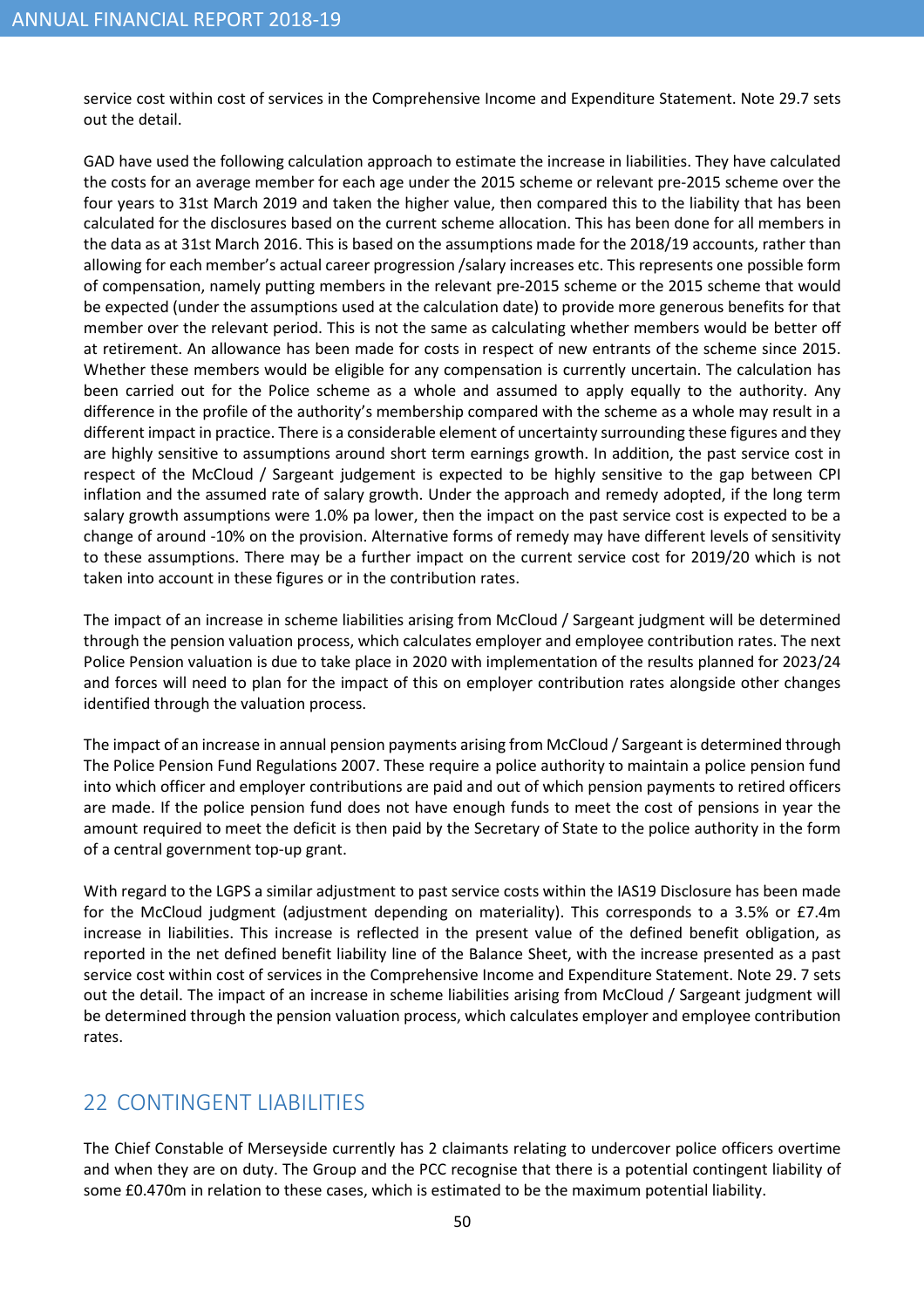# 23 PENSION FUND ACCOUNT

The CC is responsible for administering the Police Pension Fund in accordance with the Police Reform and Social Responsibility Act 2011. During the year all payments and receipts are made to and from the Police Fund. The Pension Fund Account reflects the pensions arrangements from 1st April 2018 to 31st March 2019 and does not take account of liabilities to pay pensions or other benefits after the period end. The pension transactions are split between two separate accounts. The Pension Fund Account has no investment assets and all of its transactions are reimbursed by a contribution from the PCC that the PCC recoups from central Government through the pensions top-up grant. The remainder of pensions expenditure resides within the Group, and can be found in the PCC, the CC and Group Statement of Accounts. The Pension Fund Account has been prepared in line with similar accounting policies to the PCC and Group. This statement does not form part of the CC Statement of Accounts.

| 2017/18   | <b>Pension Fund Account</b>                                  | 2018/19   |
|-----------|--------------------------------------------------------------|-----------|
| £000      |                                                              | £000      |
|           | Income                                                       |           |
|           | <b>Contributions Receivable</b>                              |           |
| (30,066)  | Police employers pension contribution income                 |           |
| (5, 571)  | Employees pension contributions (Police Pension Scheme 1987) | (4,309)   |
| (175)     | Employees pension contributions (Police Pension Scheme 2006) |           |
| (11, 196) | Employees pension contributions (Police Pension Scheme 2015) |           |
|           | Other                                                        |           |
| (731)     | Police transfer value receivable                             |           |
| (1, 397)  | Capital equivalent income - ill health pensions              | (1,770)   |
| (49, 137) | <b>Total Income</b>                                          |           |
|           | <b>Expenditure</b>                                           |           |
|           | <b>Benefits Payable</b>                                      |           |
| 106,350   | Police pensions                                              | 111,642   |
| 1,887     | Police ill health commutations                               | 1,804     |
| 23,696    | Police ordinary commutations                                 | 21,816    |
| 337       | Police death in service grant                                | 77        |
|           | Other                                                        |           |
| 20        | Refunds of contributions                                     | $\Omega$  |
| 107       | Police transfer value payable                                | $\Omega$  |
| 132,396   | <b>Total Expenditure</b>                                     | 135,339   |
| 83,260    | Net Amount Payable/(Receivable) before top-up grant          | 86,340    |
| (83, 260) | Additional contribution from the PCC                         | (86, 340) |
| (0)       | <b>Net Amount Payable/(Receivable)</b>                       | 0         |

| 31st<br><b>March</b><br>2018 | <b>Net Assets Statement</b>                                   | 31st<br><b>March</b><br>2019 |
|------------------------------|---------------------------------------------------------------|------------------------------|
| £000                         | <b>Net Current Assets and Liabilities</b>                     |                              |
|                              | <b>Creditors/Receipts in Advance</b>                          | O                            |
| 0                            | Unpaid pension benefits                                       |                              |
| 0                            | Employers contributions received in advance                   |                              |
| 0                            | Employees contributions received in advance                   |                              |
| 0                            | Amount to be reimbursed to PCC for refund of pension benefits |                              |
|                              | <b>Debtors/Prepayments</b>                                    |                              |
| 0                            | Owed to pension fund from PCC for unpaid pension benefits     |                              |
| 0                            | Refund of pension benefits                                    |                              |
| 0                            | <b>Total Net Assets</b>                                       |                              |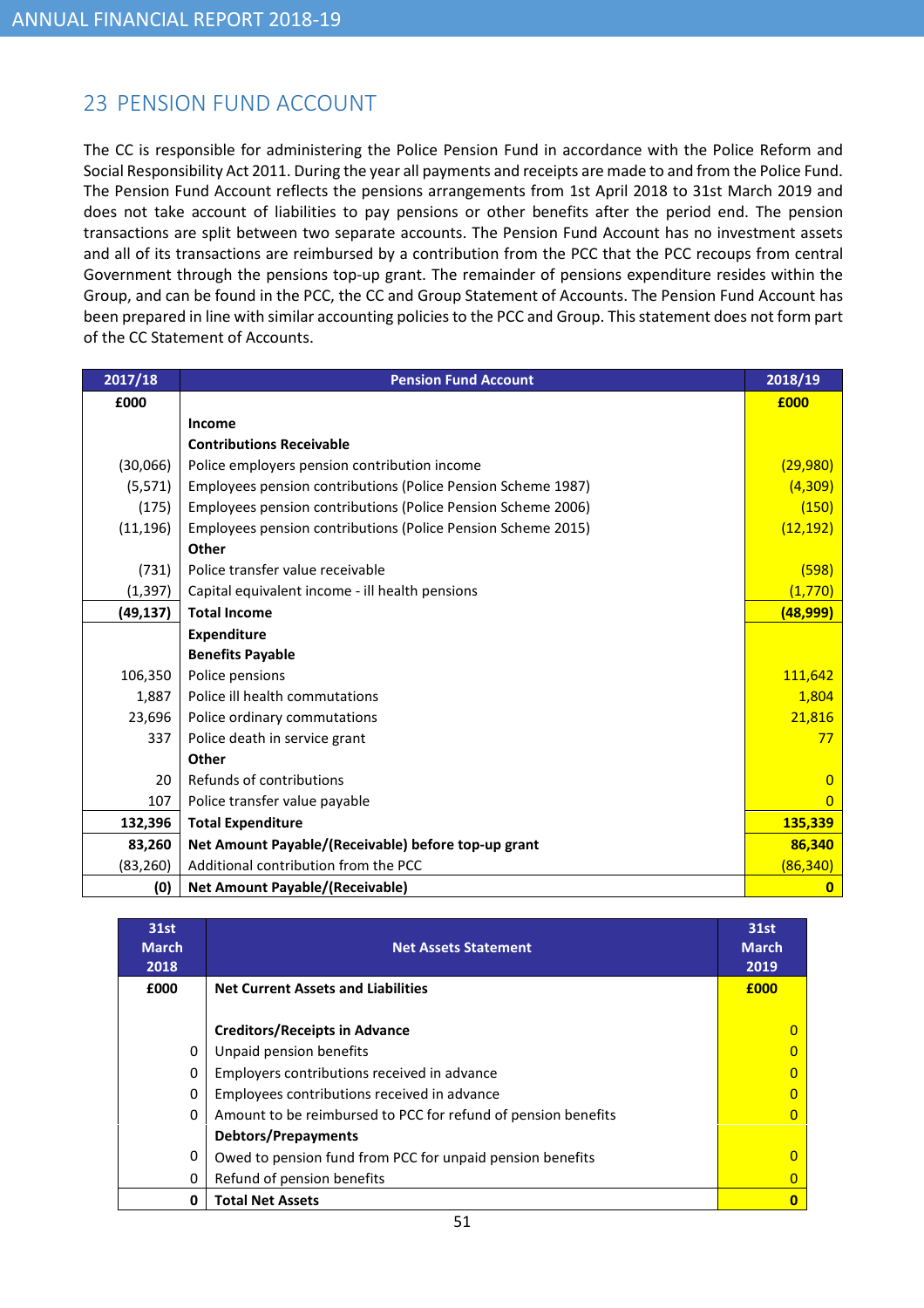Annual Governance Statement

#### Merseyside Police

#### Annual Governance Statement 2018

#### 1. Scope of Responsibility

1.1 The Chief Constable of Merseyside Police is responsible for maintaining the Queen's Peace and has direction and control over the officers and staff operating within the Merseyside Police Service. The Chief Constable of Merseyside holds office<sup>1</sup> under the Crown and is appointed by the Police and Crime Commissioner of Merseyside (PCC).

1.2 The Chief Constable of Merseyside Police is accountable to the law for the exercise of police powers, and to the PCC for the delivery of efficient and effective policing, management of resources and expenditure by the police force. At all times the Chief Constable, police officers and staff, remain operationally independent in the service of the communities that they serve. In discharging his overall responsibilities, the Chief Constable of Merseyside is responsible for establishing and maintaining appropriate governance arrangements, risk management processes and ensuring that there is a sound system of internal control, which facilitates the effective exercise of these functions.

1.3 The Chief Constable and the PCC have approved and adopted a Joint Code of Corporate Governance, consistent with the principles of the CIPFA/SOLACE Framework: Delivering Good Governance in Local Government 2016, which sets out the shared approach to integrating the core good governance principles into the conduct of the business, and sets out the arrangements for reviewing their effectives. A copy of the Code is available on Merseyside Police's website at www.merseyside.police.uk.

1.4 This statement explains how Merseyside Police has complied with the code and also meets the requirements of Accounts and Audit (England) Regulations 2015 (Regulation 6 and 10), which requires all relevant bodies to review their internal control system and prepare an Annual Governance Statement.

#### 2. The Purpose of the Governance Framework

2.1 Governance comprises the arrangements put in place to ensure that the intended outcomes for stakeholders are defined and achieved. To deliver good governance in the public sector, both governing bodies and individuals working for public sector entities (e.g. the PCC and Chief Constable) must try to achieve their entity's objectives while acting in the public interest at all times. Acting in the public interest implies primary consideration of the benefits for society, which should result in positive outcomes for service users and other stakeholders.

2.2 The system of internal control is a significant part of the overall governance framework and is designed to manage risk to a reasonable and foreseeable level. It cannot eliminate all risk of failure to achieve policies, aims and objectives. It can therefore only provide a reasonable, and not absolute, assurance of effectiveness. The system of internal control is based on an ongoing process designed to identify and prioritise the risks to the achievement of the force's policies, aims and objectives, to evaluate the likelihood of those risks being realised and the impact should they be realised, and to manage them effectively, efficiently and economically.

 <sup>1</sup> Definition of Office of Constable – "an independent and impartial officer, the holder of whom operates within and is accountable to the rule of law. Any holder of the office of constable is tasked with upholding and enforcing the law".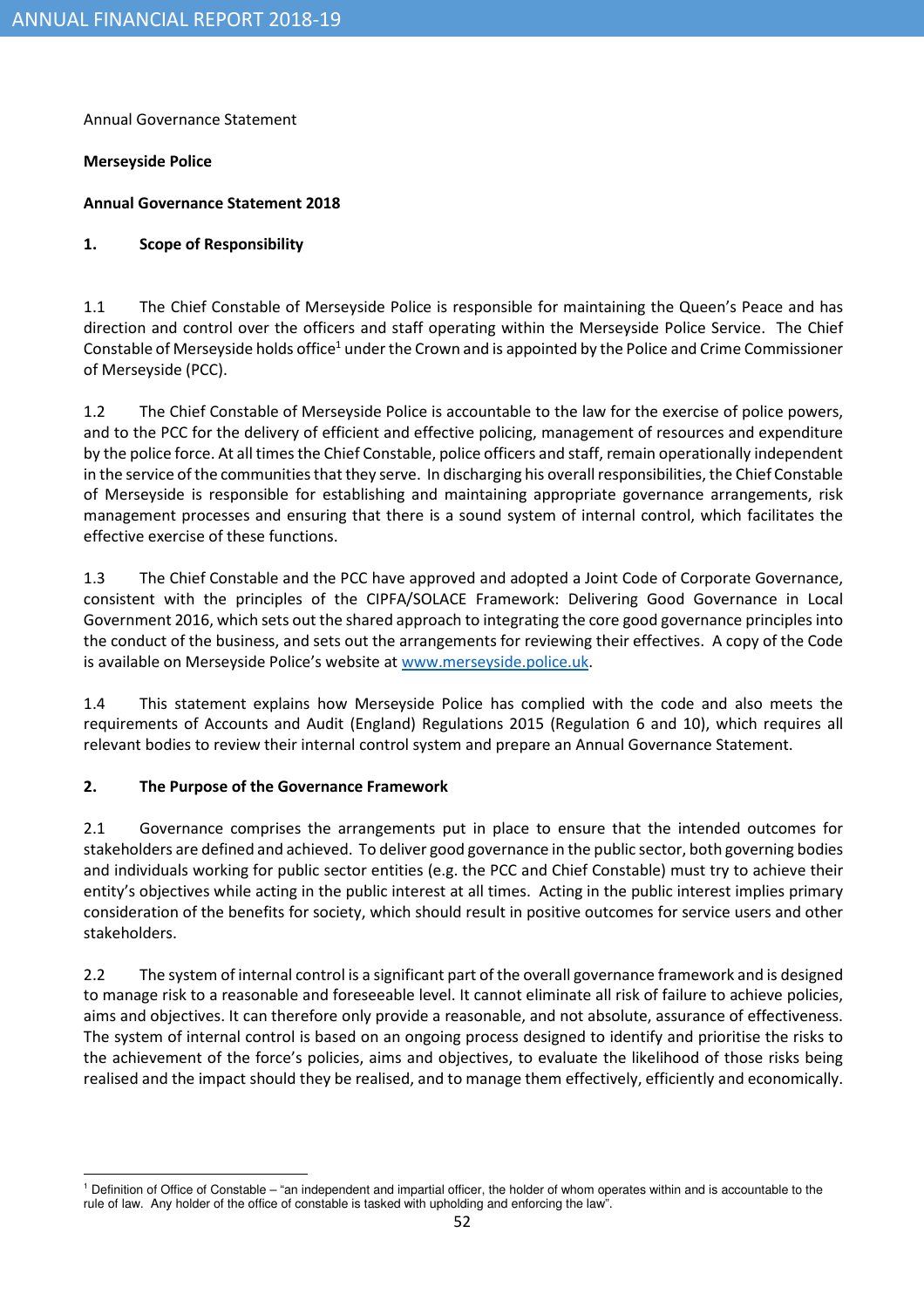2.3 The Chief Constable needs to be assured that the force's systems, policies and people are operating in a way that is driving the delivery of agreed corporate objectives, are focused on the key risks to the delivery of those objectives and are economic, efficient and effective.

#### 3. The Governance Framework

3.1 The governance framework comprises the systems, processes, culture and values by which the Chief Constable is directed and controlled. The Chief Constable of Merseyside Police is responsible for operational policing matters, the direction and control of police personnel, and for putting in place proper arrangements for the governance of the force. The Police and Crime Commissioner for Merseyside is required to hold him to account for the exercise of those functions, and those of the persons under his direction and control. It therefore follows that the PCC must satisfy herself that the force has appropriate mechanisms in place for the maintenance of good governance, and that these operate in practice.

3.2 The core principles that underpin the governance framework are outlined below. Examples of the behaviours and outcomes are provided against each principle that demonstrate that the relevant principle was in place during the year:

- A. Behaving with integrity, demonstrating strong commitment to ethical values, and respecting the rule of the law.
- The Chief Constable has communicated to its workforce, the values and behaviours expected of them via the 'Just Trilogy' (Just Talk, Just Think, Just Lead) vision. The force has a strong ethical culture and has fully embedded the **Code of Ethics** into its vision, policy and practice.
- The force has implemented good decision making practices and there is effective oversight and scrutiny. The force has adopted the National Decision Model (NDM), which provides a framework in which decisions can be examined and challenged. The model has the Code of Ethics at its centre.
- The force has adopted Authorised Professional Practice, which is authorised by the College of Policing as the official source of professional practice on policing.
- The force's Professional Standards Department manages all complaints made by members of the public against Merseyside Police officers and staff, and also deals with conduct issues. The Department works with the Independent Office for Police Conduct (IOPC) to quality assure investigations and increase public confidence.
- Merseyside Police maintains an up to date register of interests for Chief Officers and their respective staff. There is a requirement for all police officers and police staff to declare and have approved any external business interest. In addition an up to date *gifts and hospitality register* is maintained. Police officers and police staff are required to report any offer of a gift or gratuity, which arise during, or in connection with their employment for Merseyside Police. All gifts and gratuities, whether accepted or not, have to be disclosed. These registers are published on the force's website.
- The force reviews individual performance on a regular basis and considers training or development needs. A revised Professional Development Review (PDR) process was introduced during 2017 to support the move towards professionalising the police service and recognising the knowledge, skills and experience of all staff. All PDRs are now completed on an electronic (ePDR) system, to increase efficiency of the process.
- B. Ensuring openness and comprehensive stakeholder engagement.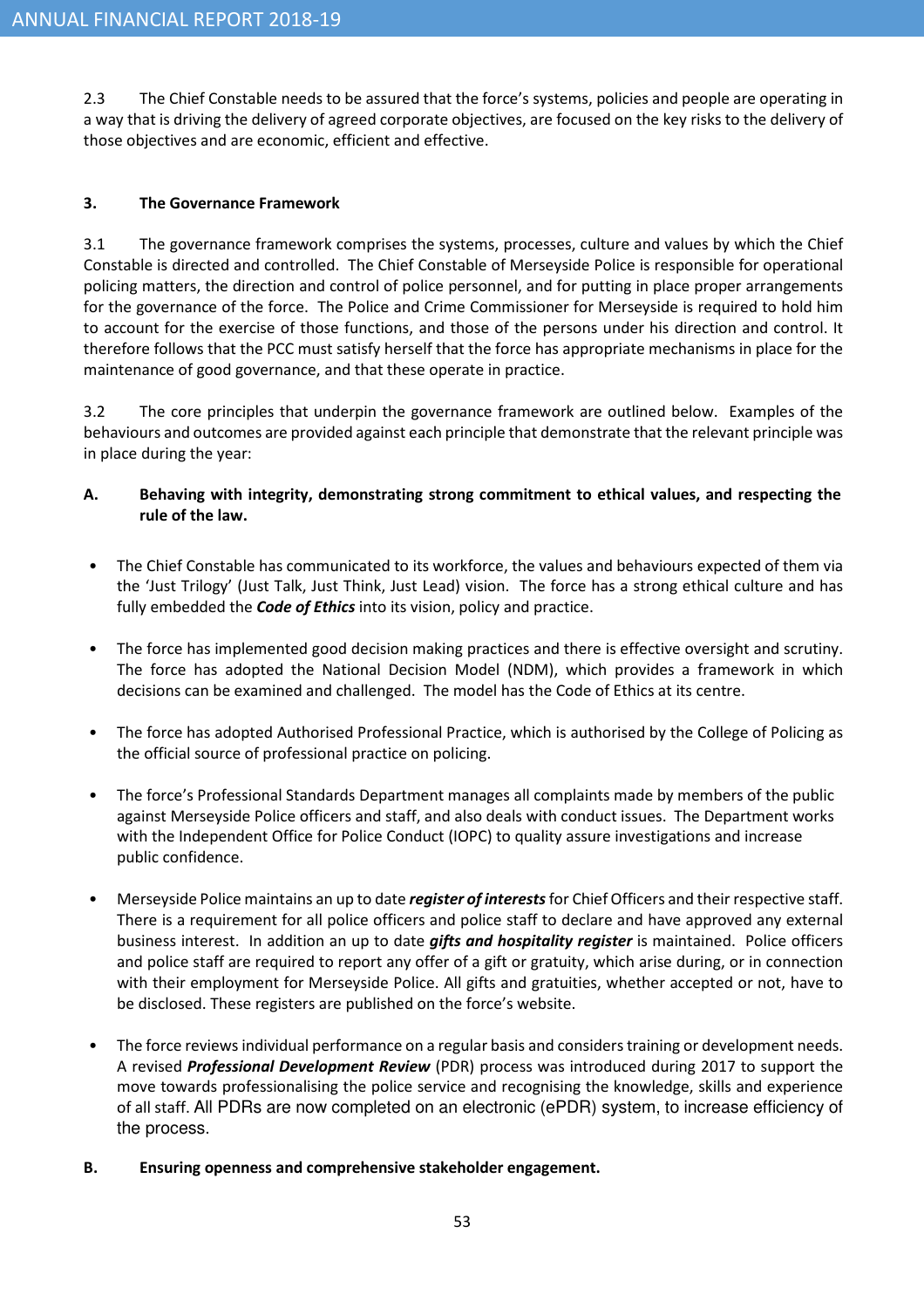- The force has developed a *Community Engagement Strategy* 2017-2020, which enables the participation of citizens and communities in policing at their chosen level, ranging from providing information and reassurance, to empowering them to identify and implement solutions to local problems and influence strategic priorities and decisions. This is in line with the force's Community First Strategy.
- The force *collaborates with other agencies* to manage demand and reduce costs. The force's rationale for collaborating with others is to improve services for local communities and make savings wherever possible. This includes blue light collaboration opportunities.
- The force has been working together with North Wales Police and Cheshire Constabulary to bring our existing Niche system into a single shared database. The Tri Force Niche project enables officers and staff in all 3 forces to access each other's data, reducing threat, harm and risk, ultimately improving the services provided to communities.
- The force's website is regularly update to ensure the most up to date and timely information is available to members of the community. The force also has an up to date Freedom of Information publication scheme.
- The force has well-developed social media capability, including Twitter, Facebook and MerseyNow, which provides up to date *information to the communities of Merseyside*.
- C. Defining outcomes in terms of sustainable service and economic benefits.
- The force's *Community First Strategy* is a concept that puts the victim and community at the heart of decision making. The force's performance framework has been replaced with common sense measures that assess our effectiveness at putting the community first, making quality decisions, and getting it right first time. It places greater emphasis on using discretion and common sense.
- The force's Community Cash Back Fund continues to utilise money obtained through the Proceeds of Crime Act (POCA). This funding is being used to support specific community projects and operations, crime reduction initiatives and to promote diversionary activities.
- Her Majesty's Inspectorate of Constabulary and Fire & Rescue Services (HMICFRS) independently assess policing activity, from neighbourhood teams to serious crime and the fight against terrorism – in the public interest. During 2018-19 the force was inspected against a number of thematic areas. The force acts on recommendations and areas for improvement identified in each inspection report.
- The force assesses its demand and has an excellent *understanding of the current demand* on its services, and a good understanding of potential future demand for services. It uses its resources well to meet demand and to plan for future demand and investment. During 2018-19 the force created the 'Understanding Demand Team', to help understand the effect of demand on our capability to protect people, prevent crime and deliver Community First.

#### D. Determining the interventions necessary to optimize the achievement of the intended outcomes.

The Chief Constable and PCC have maintained and reviewed the Medium Term Financial Strategy, which forms the basis of the annual budget and provides a framework for evaluating future proposals.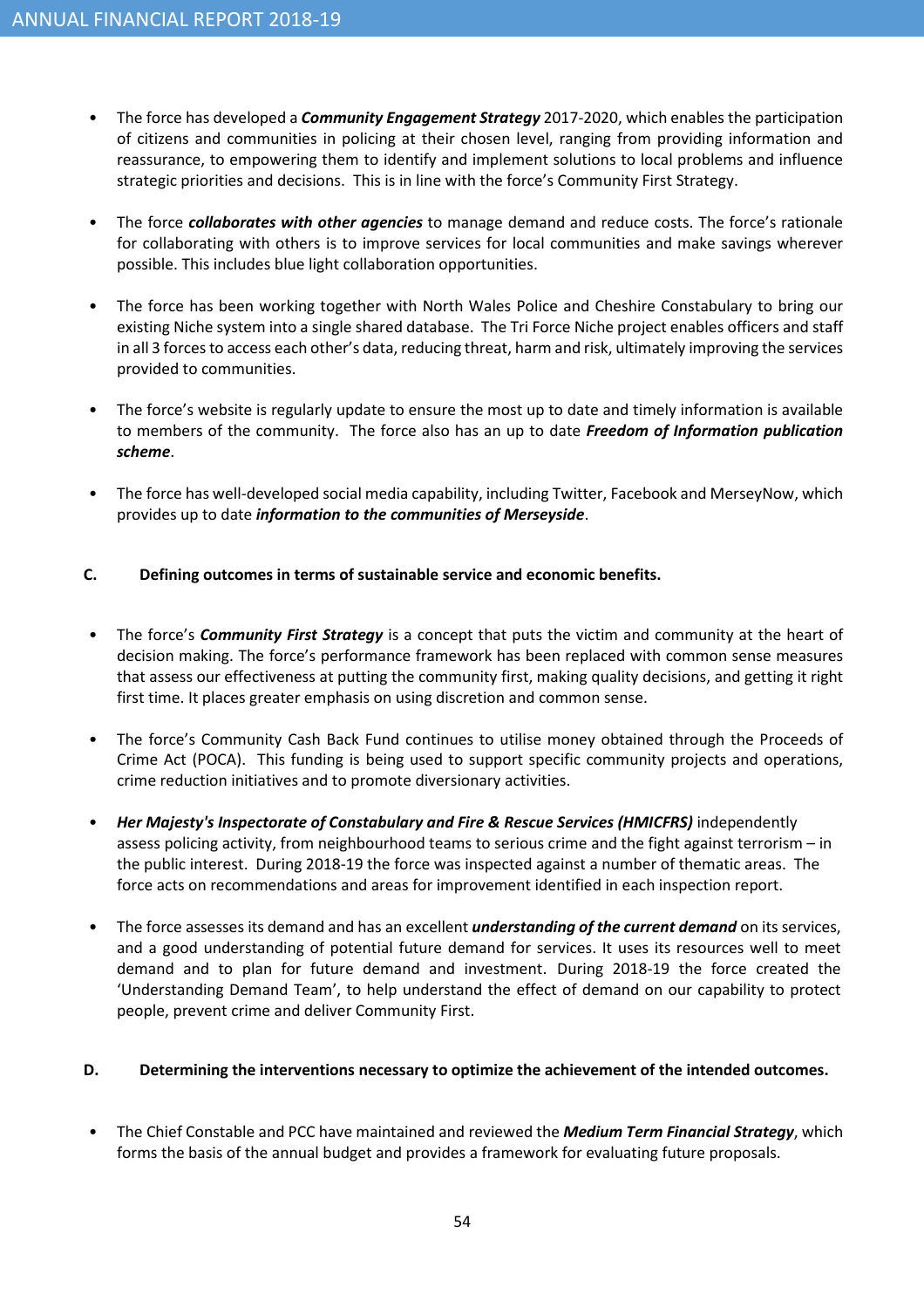- The force's *Community First Programme Board* provides governance, guidance and decision making to ensure programme work is delivered to required timescales and specifications. The Board ensures that the programme achieves its objectives in delivering business benefits including an examination of budget and resourcing.
- The **Continuous Improvement Board** highlights key strategic performance issues and risks, determines how each portfolio is contributing to priorities and identifies and resolves cross portfolio issues.
- Strand Level Governance meetings coordinated activity at a force level, ensuring delivery of the objectives within each of the Police and Crime Plan priorities.
- The Corporate Governance Framework was reviewed and amended to reflect best practice.
- E. Developing the entity's capacity, including the capability of its leadership and the individuals within it.
- The force undertook a *Leadership Review* to complement the work being done as part of the Community First strategy. The review defined a set of leadership principles to support the Force strategy and build upon the well embedded 'Just Principles', recognising that the organisation needs to be equipped with the skills and knowledge we need to meet the changing policing challenges over the next few years.
- The formation of the Leadership Team was the start of supporting further leadership development across the Force. The current leadership development was reviewed and identified key areas for development. It was recognised that first and second line managers required a stronger strategic steer and skills update in terms of leading teams and the fundamentals within that in order to enable them to manage individual performance more effectively.
- Resilience Training has been introduced to support line managers in managing not only their own resilience and that of their team. This was seen as a key aspect of managing teams and performance in terms of well-being. It was designed to instil some coping mechanisms to help people deal with pressure of work in order to avoid increased sickness levels.
- The force is designing a Promotion Pathway that includes the ICLP, and will be delivered to first line managers following on from successfully passing the Sergeant Exam. It was acknowledged that an area affecting performance were issues around recording on Force systems so the first element of the Pathway will be a Professional Practice course that will include required system usage for line managers. This will improve recording with the knock on effect on accuracy and reduced repeated input/ double keying. There will be a suite of Leadership CPD that is currently being designed and will be accessible to line managers and those that are appropriate will be opened to the Force as a whole. The final element will be the ICLP which will be completed as they are successful at promotion board and take up their posting. Once this is established we will look at delivering a Leadership programme for those being promoted to Inspector and for police staff of equivalent Sergeant and Inspector ranks.
- Talent management pools have been established within strands and departments, which has enabled further support in terms of developing staff to improve performance. Each area has looked at how they can enhance their teams and areas for development. They have delivered sessions to support promotion processes, development in specific skills required and to support PDR usage and understanding. These are being managed within each area and coordinated and supported by the Leadership Team.
- The force has implemented the College of Policing Fast Track Programme, which is a development programme and promotion mechanism to enable the most talented to advance to the rank of inspector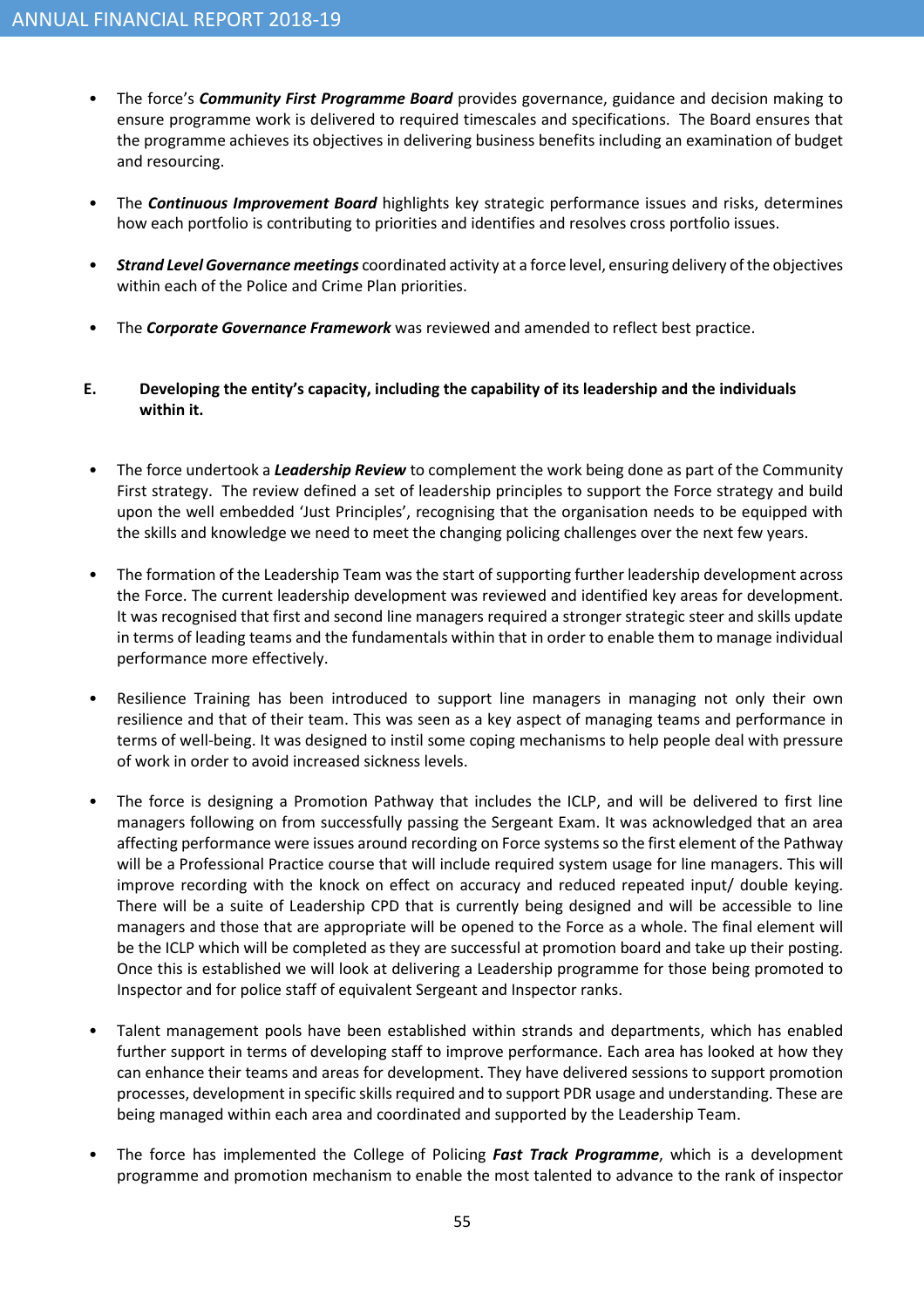within two years for serving constables and three years for police staff, special constables and external graduates.

#### F. Managing Risks and Performance through Robust Internal Control and Strong Public Financial Management.

- The force has developed a *strategic understanding of the threats and risks* which pose the greatest harm to local communities, using the 'management of risk in law enforcement' (MoRiLE) process. This tool assesses the types of crimes which most threaten communities, and highlights where the force does not currently have the capacity or capability to tackle them effectively.
- Strategic financial updates are provided at the force's Strategic Management Board on a monthly basis.
- The Joint Audit Committee has overseen the completion of the work of the internal and external audit during the year and ensured that actions arriving from their work have been addressed.
- The force holds a bi-monthly *Continuous Improvement Board, which* highlights key strategic performance issues and risks, determines how each portfolio is contributing to priorities and identifies and resolves cross portfolio issues.

#### **G.** Implementing Good Practices in Transparency, Reporting, and Audit to Deliver Effective Accountability.

- The force has a number of Board Level meetings, designed collectively to ensure that *strategic decisions* are well informed through extensive consultation. These meetings are recorded and actions published to provide a record of decision-making.
- The force has a *dedicated department to deal with complaints*. The complaints process has been reviewed to fall in line with the changes to the police complaints system introduced by the Police Reform and Social Responsibility Act 2011. The force publishes the outcomes of disciplines on its website, along with the outcome of misconduct hearings.
- The force has effective arrangements in place to *monitor force performance*, which is reported to the PCC via the Performance and Scrutiny Group. The relevant data is published on the PCC's website.

#### 4. Review of Effectiveness

- 4.1 The Chief Constable of Merseyside has responsibility for conducting, at least annually, a review of the effectiveness of the governance framework, including the system of internal control and internal audit.
- 4.2 The review of effectiveness for 2018-19 has been informed by the work of senior managers within the force, who have responsibility for the development and maintenance of the governance environment; the Head of Internal Audit's annual report; and also by comments made by external auditors and other review agencies and inspectorates. The review also comprises:
	- An annual review of the key documents within the Chief Constable's corporate governance framework eg Financial Regulations. This provides assurance around potential vulnerability to fraud or breaches of financial regulations.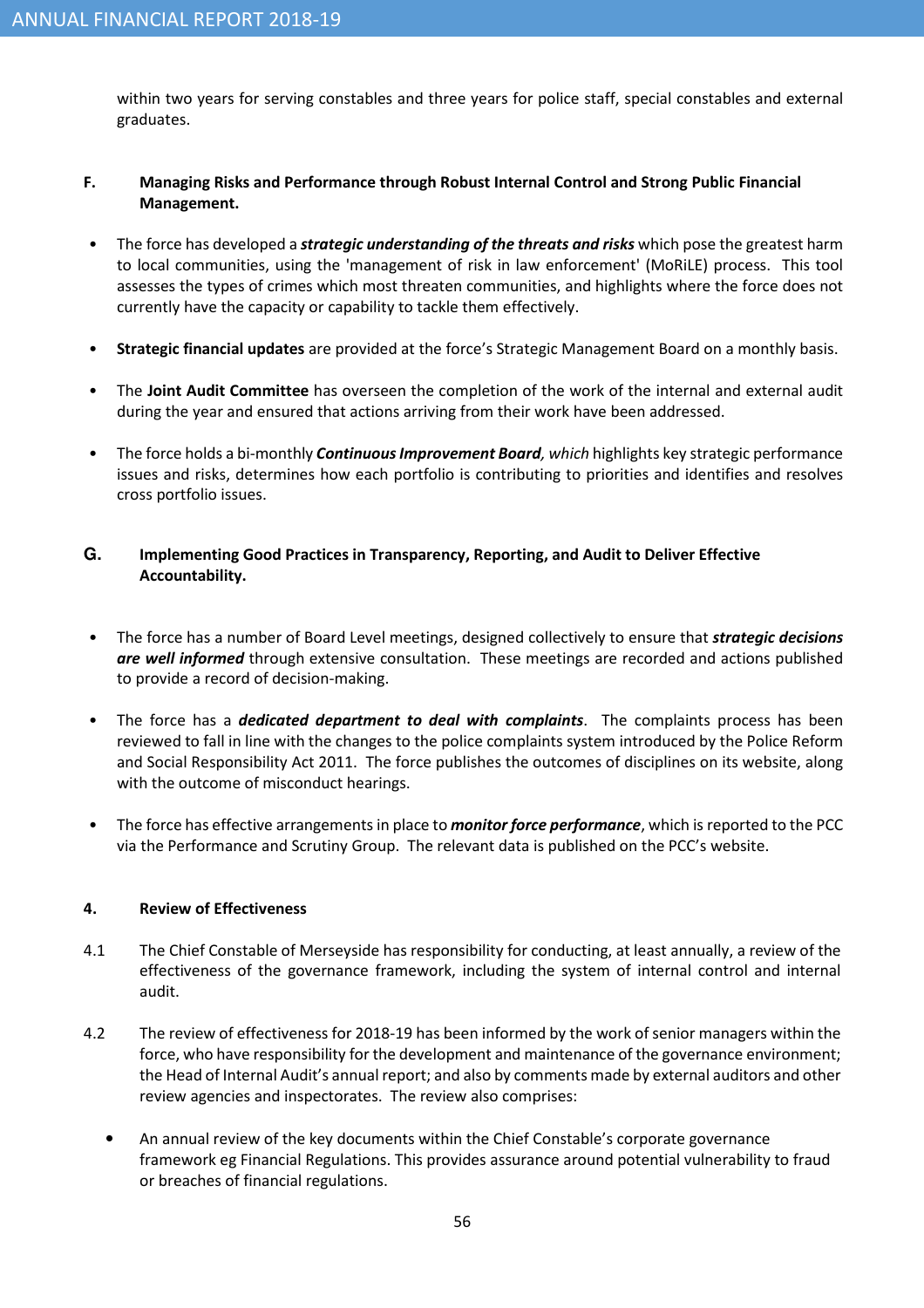- An overarching review of the governance arrangements in place to support each of the core principles. As part of the review the Chief Constable's Code of Corporate Governance is updated to reflect changes to the governance framework and the implementation of the prior year's AGS development plan.
- A review of what has happened during the past year to evidence how the governance framework has been complied with. The process includes consideration of the questions and challenges raised within the CIPFA Good Governance Guidance Note for Police and a discussion on how well existing arrangements meet the good practice guidance within the guidance.
- 4.3 **Assurance Framework** this is a structured means of identifying and mapping the key sources of assurance in the organisation and comprises evidence to support the Annual Governance Statement. The key assurances are:-

#### (i) Shared Internal Audit Service

The PCC and Chief Constable have a shared Internal Audit Service. This is to ensure the production and delivery of a risk based Internal Audit Plan that will be able to support two separate annual audit opinions.

The primary role of Internal Audit is to give an assurance to the PCC and Chief Constable, through the Joint Audit Committee, on the effectiveness of the controls in place to manage risks. To this end the Head of Internal Audit delivers an annual opinion on the effectiveness of the governance, risk management arrangements and internal control environment reviewed by the Shared Internal Audit Service. This annual opinion is one of the key sources of evidence in support of the Annual Governance Statement. Any issues identified during an audit were dealt with initially in the relevant audit report, with any major control weaknesses initially being reported to the Chief Finance Officers. Significant governance failures identified through general audit work are referred to the Audit Committee.

The Head of Internal Audit is responsible for the day-to-day management of the Shared Internal Audit Service, and reports directly to the Chief Finance Officers. Direct access to the PCC, Chief Constable and the Chair of the Joint Audit Committee is also sanctioned if considered appropriate. The Head of Internal Audit plays a critical role in the delivering the PCC's, and Chief Constables, strategic objectives which conforms to the CIPFA Statement on the Role of the Head of Internal Audit (2010).

On the basis of the internal audit work undertaken in 2018-19, including the outcomes of follow up work on actions agreed with management, the Head of Internal Audit is satisfied that sufficient assurance work has been carried out to allow him to form a reasonable conclusion on the adequacy of risk management, governance and internal control. In his opinion the Office of the Police and Crime PCC for Merseyside's and the Chief Constable's risk management, governance and control arrangements are reasonable and audit testing has confirmed that controls are generally working effectively in practice. Where internal audit work has identified scope for improvements, the management response has been appropriate and action plans have been agreed.

In accordance with the Accounts and Audit Regulations 2015 the PCC once again conducted a review of the effectiveness of its system of Internal Audit. Consequently, the Head of Internal Audit undertook a self-assessment of compliance against the Local Government Application Note to the Public Sector Internal Audit Standards (PSIAS) developed by CIPFA, using the checklist detailed within Appendix 4 of the note to form the basis of the judgment. The Head of Internal Audit has completed the selfassessment and there are no issues to report.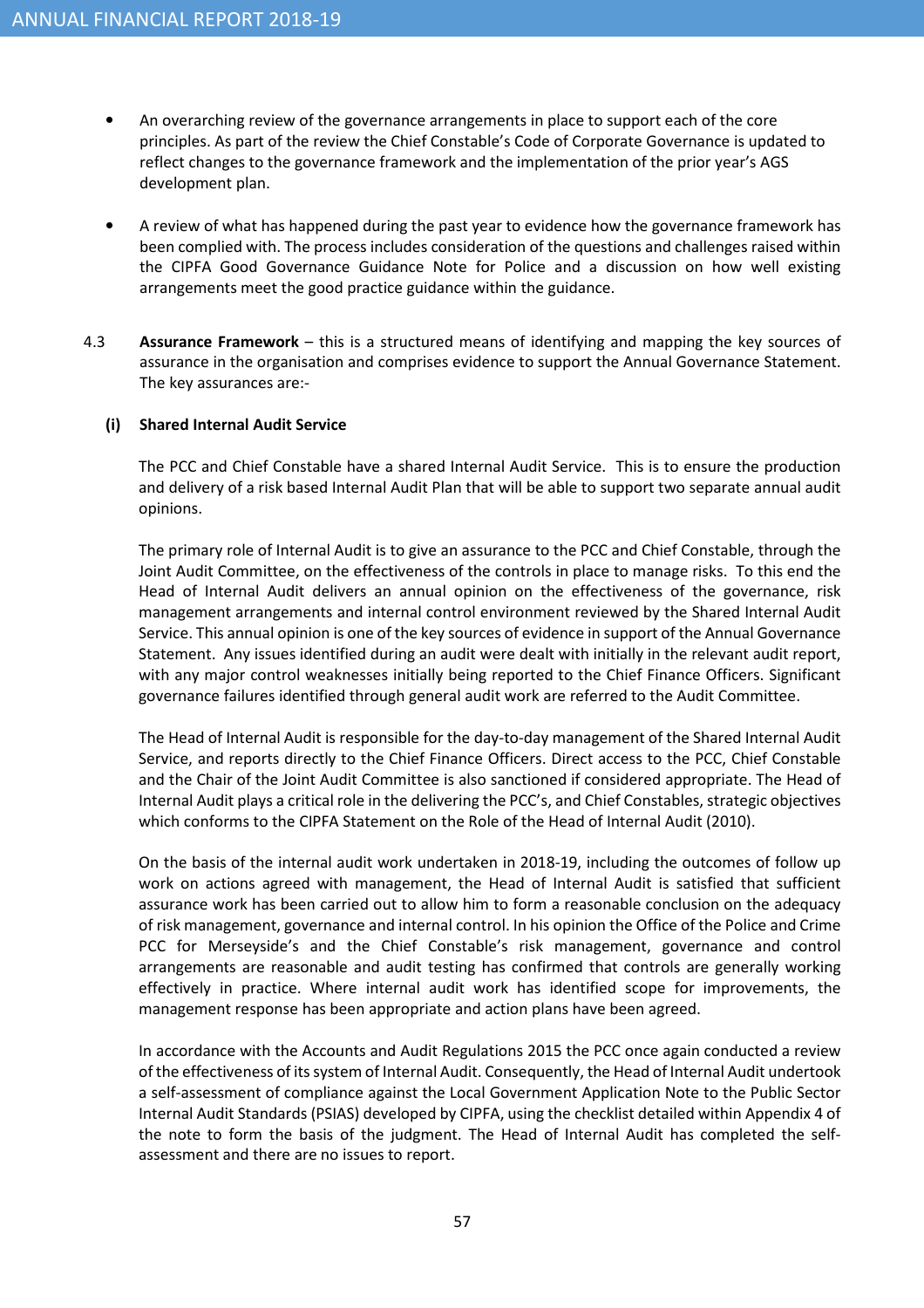PSIAS also require that all internal audit functions be subjected to an external evaluation every 5 years. A peer review was undertaken in September 2017 by the Head of Internal Audit of West Yorkshire PCC. The principal objectives of the assessment were:

- To review Shared Internal Audit Service (SIAS) conformance with Public Sector Internal Audit Standards;
- To evaluate the effectiveness of SIAS internal audit activity; and
- To identify opportunities to enhance management and work processes.

In making assessments the peer group adopted The Institute of Internal Auditor's (IIIA) Quality Assessment Manual ratings: "Generally Conforms," "Partially Conforms," and "Does Not Conform." Merseyside SIAS achieved a "Generally Conforms" opinion meaning that the internal audit activity has a charter, policies, and processes that are judged to be in conformance with the Standards. A number of minor recommendations were made from the review and have been incorporated in to the Quality Assurance Improvement Programme.

#### (ii) External Audit

The Chief Constable's governance arrangements and the system of internal financial control are subject to external audit review, via the audit of the Chief Constable's statement of accounts and the outcome of its work to assess the Chief Constable's arrangements for securing value for money in its use of resources. The Chief Constable's external auditors are Grant Thornton. Grant Thornton's plans and reports, including the Annual Governance Report and the Annual Audit Letter, are considered by the PCC and the Audit Committee at appropriate times during the annual cycle of meetings.

At the time of writing Grant Thornton were undertaking their audit review and will issue their opinions by 31st July.

#### (iii) Joint Audit Committee

The PCC and Chief Constable have established a Joint Audit Committee. Its role is to provide an independent review of the effectiveness of governance, risk management and control frameworks, financial reporting and annual governance processes, internal and external audit, and treasury management.

CIPFA recommends that Audit Committees report regularly on their work and, at least annually, assess their performance. To this end the Committee have drafted its annual report setting out how the Committee fulfilled its responsibilities in 2018/19. The Committee's overall conclusions on the PCC's and Chief Constable's governance arrangements are that it has received assurances on the operation of the PCC's and Chief Constable's systems of governance, risk management, financial reporting and annual governance statement arrangements. Its work has not identified any significant control risks and the Committee concludes that the arrangements reviewed are adequate.

In accordance with the CIPFA's guidance to Police Audit Committees, the Audit Committee reviewed its own effectiveness against its terms of reference and its objectives. Members believe the Committee has been effective. However, there are areas to develop further such as developing arrangements for ensuring value for money through the revised champion roles. An action plan has been agreed to address the areas identified. In implementing this action plan, the Committee will become more effective during 2019/20. The Committee recognises the significant challenges facing the PCC and Chief Constable and aims to support them in developing governance arrangements as they address key challenges while also meeting the continuing requirement to make cost savings.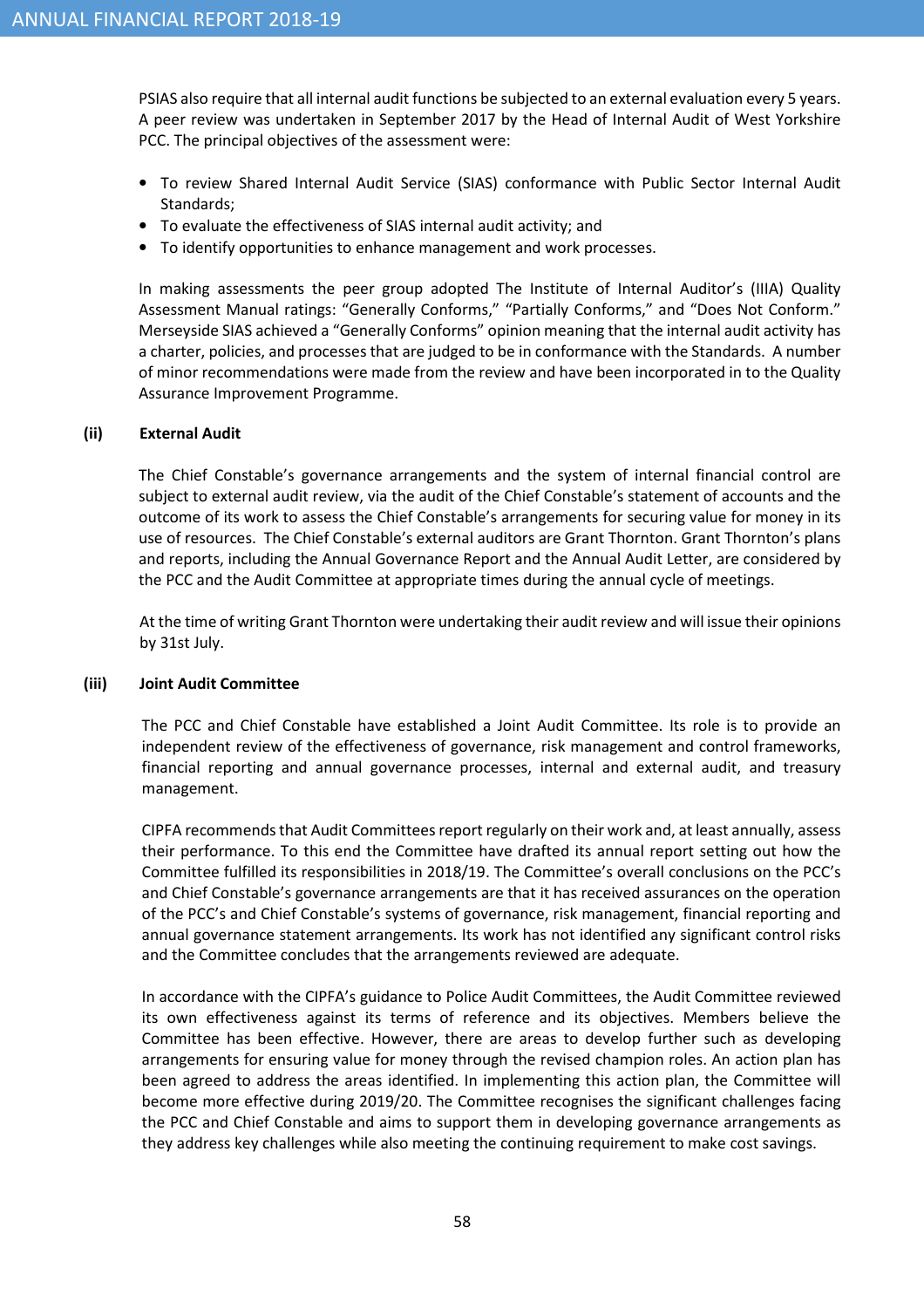#### (iv) Force Review & Inspection Teams

The force has its own Review and Inspection Team who are responsible for providing assurance to the Deputy Chief Constable (DCC) in relation to areas of risk for the force. Areas, functions and processes at risk are identified from a number of sources including the force's identified risks and priorities. Reviews and inspections are undertaken and a level of assurance of compliance, fitness for purpose and risk is reported to back to individual Chief Officers and action plans monitored via appropriate governance meetings.

#### **(v)** Her Majesty's Inspectorate of Constabulary and Fire & Rescue Services (HMICFRS)

Her Majesty's Inspectorate of Constabulary (HMIC) independently assesses police forces and policing from neighbourhood teams to serious crime and the fight against terrorism. HMIC aims to provide authoritative information to allow the public to compare the performance of their force against others, and to drive improvements in the service to the public.

HMIC decides on the depth, frequency and areas to inspect based on judgements about what is in the public interest. In making these judgements, HMIC considers the risks to the public, the risks to the integrity of policing, service quality, public concerns, the operating environment, the burden of inspection and the potential benefits to society from the improvements that might arise from the inspection.

During 2018/19, HMICFRS adopted a risk based approach to the annual PEEL Assessment. Unlike in previous years, whereby all forces were subject to an annual PEEL Assessment – Efficiency and Legitimacy in the Spring, and Effectiveness in the Autumn –, HMICFRS moved to one annual assessment of forces, with all forces assessed in one of three tranches during the period from September 2018 through to June 2019. Merseyside will be subject to the annual PEEL assessment as part of the third tranche, week commencing the 24th June 2019.

Notwithstanding this, bespoke Force thematic inspection reports relating to: Crime Data Integrity; Child Protection; and Custody were published during 2018/19. With regards Crime Data Integrity, HMICFRS's overall judgment of the Force was 'good.' The Child Protection and Custody inspections did not receive a graded judgment. In both of these areas, the Force will be subject to a follow up inspection in 2019/20 to assess progress made against the recommendations and areas for improvement identified in the inspection reports.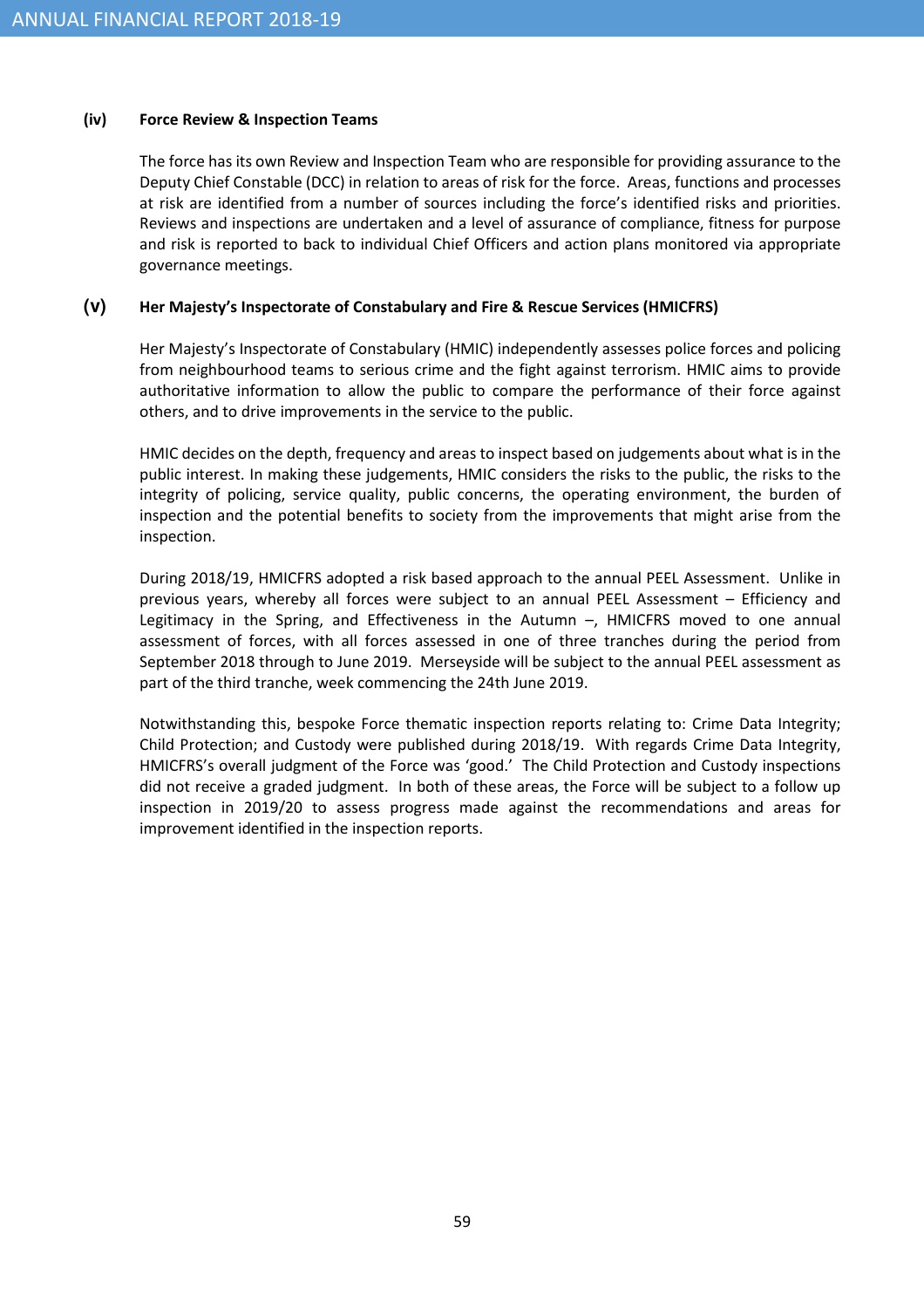#### (vi) Force decision making processes

Policy and decision making within the force ultimately rests with the Chief Constable. A number of key Board Level meetings exist to support him in this process, including the Strategic Management Board, Community First Programme Board and Continuous Improvement Board.

#### **Conclusion**

Based on the findings of the review undertaken above and the assurances received it is concluded that the Governance Framework, including the system of internal audit and internal audit, is operating effectively and continues to be fit for purpose.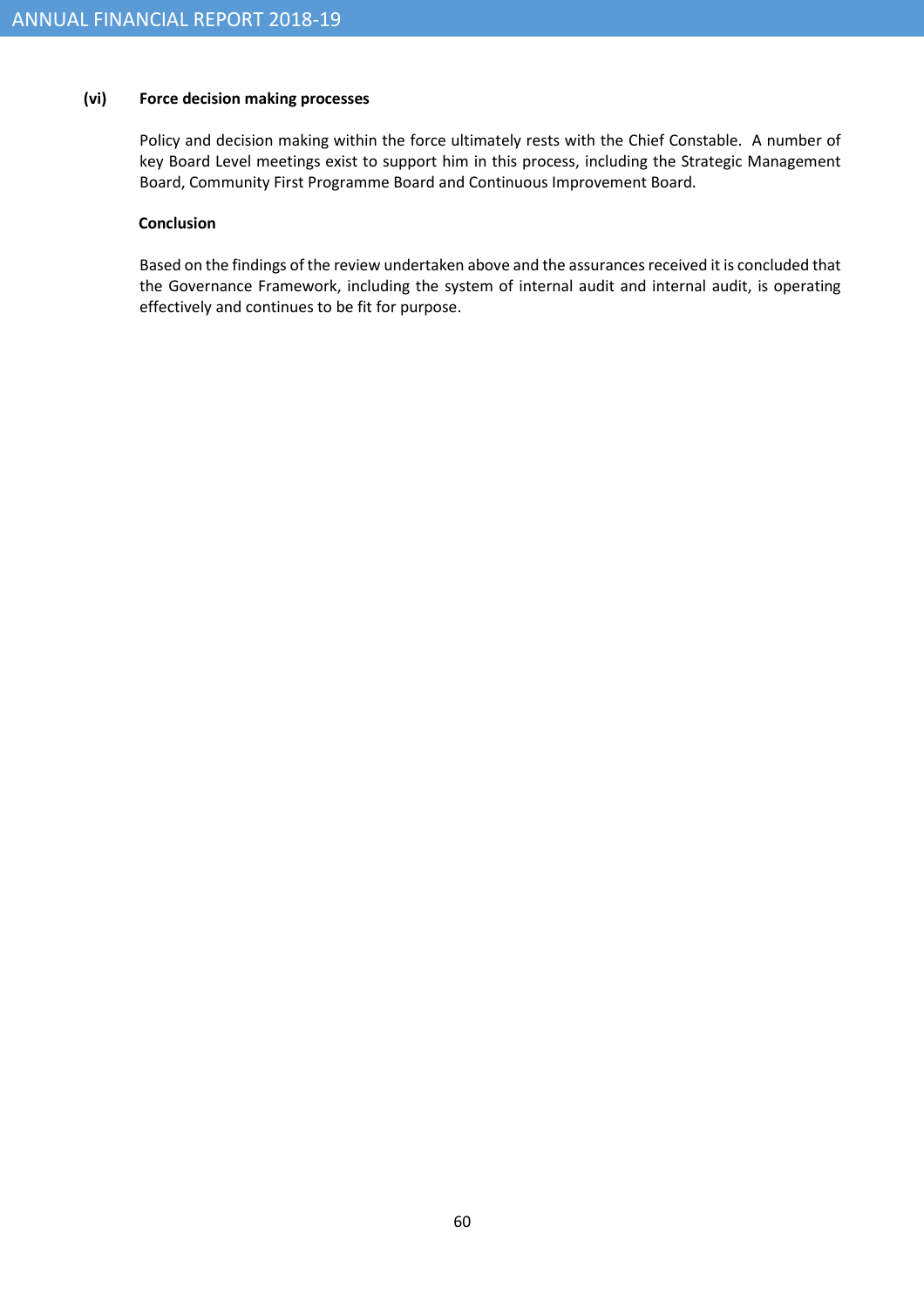#### 5. Significant Governance Issues

5.1 The following table details the progress made against the significant governance issues identified in last year's Annual Governance Statement.

| <b>Governance Issue</b>                                                                                                                                                                                                                                                                                                                                                                                                                                                                                                                                                                                                                                                                                                                                                                                                                                                                                                                                                                                                                                                                                                                                                                                                                                                                                                                                                                                                                                             | <b>Action</b>                                                                                                                                                                                                                                                                                                                                                                                                                                                                                                                                                                                                                                                                                                                                                                                                                                                                                                                                                                                                                                                                                                                                                                                                                                                                                                                                                                                                                                                                                                                                                                                                                                         |
|---------------------------------------------------------------------------------------------------------------------------------------------------------------------------------------------------------------------------------------------------------------------------------------------------------------------------------------------------------------------------------------------------------------------------------------------------------------------------------------------------------------------------------------------------------------------------------------------------------------------------------------------------------------------------------------------------------------------------------------------------------------------------------------------------------------------------------------------------------------------------------------------------------------------------------------------------------------------------------------------------------------------------------------------------------------------------------------------------------------------------------------------------------------------------------------------------------------------------------------------------------------------------------------------------------------------------------------------------------------------------------------------------------------------------------------------------------------------|-------------------------------------------------------------------------------------------------------------------------------------------------------------------------------------------------------------------------------------------------------------------------------------------------------------------------------------------------------------------------------------------------------------------------------------------------------------------------------------------------------------------------------------------------------------------------------------------------------------------------------------------------------------------------------------------------------------------------------------------------------------------------------------------------------------------------------------------------------------------------------------------------------------------------------------------------------------------------------------------------------------------------------------------------------------------------------------------------------------------------------------------------------------------------------------------------------------------------------------------------------------------------------------------------------------------------------------------------------------------------------------------------------------------------------------------------------------------------------------------------------------------------------------------------------------------------------------------------------------------------------------------------------|
| The ongoing identification and achievement of the savings<br>identified in the Medium Term Financial Strategy to ensure a<br>balanced budget over the period.                                                                                                                                                                                                                                                                                                                                                                                                                                                                                                                                                                                                                                                                                                                                                                                                                                                                                                                                                                                                                                                                                                                                                                                                                                                                                                       | As part of the 2018/19 budget the PCC agreed a savings target<br>of £7.0m with the Chief Constable to balance the budget. As a<br>consequence of this, the PCC and Chief Constable completed a<br>series of reviews under the Community First Programme and<br>the actual savings realised in the year amount to £6.1m, an<br>overall under-achievement of £0.9m. In February 2019 the PCC<br>was able to set a balanced budget for 2019/20. In doing so the<br>PCC raised the precept by the maximum allowable, resulting in<br>an additional £9.9m of precept income. Maximising the precept<br>also provided an opportunity for the Chief Constable to recruit<br>an additional 40 Police Officers and provide some stability to<br>the Force over the next couple of years. As part of the budget<br>the Chief Constable was able to reinvest savings from the<br>Community First Programme approved during 2018/19 to<br>recruit an additional 40 Police Officers and 14 Police Staff in<br>2019/20, as well as save 40 Police Officer posts that were due<br>to be lost.<br>The Medium Term Financial Strategy (MTFS) has been<br>reviewed and it is forecast that the PCC and Force will be<br>required to identify £18.4m of savings over the MTFS period.<br>Consequently, the PCC and Force will continue to face a very<br>significant financial and policing challenge in the years ahead.<br>The Chief Constable, in partnership with the PCC, is identifying<br>areas for review. This issue has been highlighted as an ongoing<br>significant governance issue and is being managed through the<br>PCC's Risk Management arrangements. |
| The Government have not yet published the new model for<br>distributing funding to police forces, which may further impact<br>on the savings requirement for Merseyside.<br>The Policing and Crime Act introduces measures which not only<br>allow, but in some aspects require, collaboration between the<br>emergency services to go further and faster. These are locally<br>enabling and recognise that local leaders are best placed to<br>determine the sort of collaboration that is in the best interests<br>of their communities. The Act requires the police, fire and<br>rescue, and ambulance services to collaborate with one another,<br>where it would be in the interests of their efficiency or<br>effectiveness to do so.<br>As a minimum, the legislation requires PCCs to be represented<br>on the relevant fire and rescue authority (FRA) (or its<br>committees) with full voting rights, subject to the consent of the<br>FRA. There may be a further impact as a result of the devolution<br>deal; the implications of which are unknown at this stage.<br>Alternatively, PCCs have the option of putting forward a business<br>case which may include arrangements to take on responsibility<br>for the governance of fire and rescue; or to become the single<br>employer for fire and police, to deliver greater improvements<br>through the integration of back office functions and maximise<br>the benefits of workforce flexibility. | The new model is still yet to be published. This Governance Issue<br>remains, and is reflected on the table for 2019/20.<br>The PCC, Force and the Merseyside Fire & Rescue Authority<br>(MFRA) have established a Joint Police and Fire Collaboration<br>Committee to explore opportunities for greater collaboration<br>between themselves, and also the North West Ambulance<br>Service.<br>The PCC is committed to being a member of the Joint Police and<br>Fire Collaboration Committee and in ensuring that the<br>emergency services collaborate with one another where it<br>would improve their efficiency or effectiveness to do so                                                                                                                                                                                                                                                                                                                                                                                                                                                                                                                                                                                                                                                                                                                                                                                                                                                                                                                                                                                                        |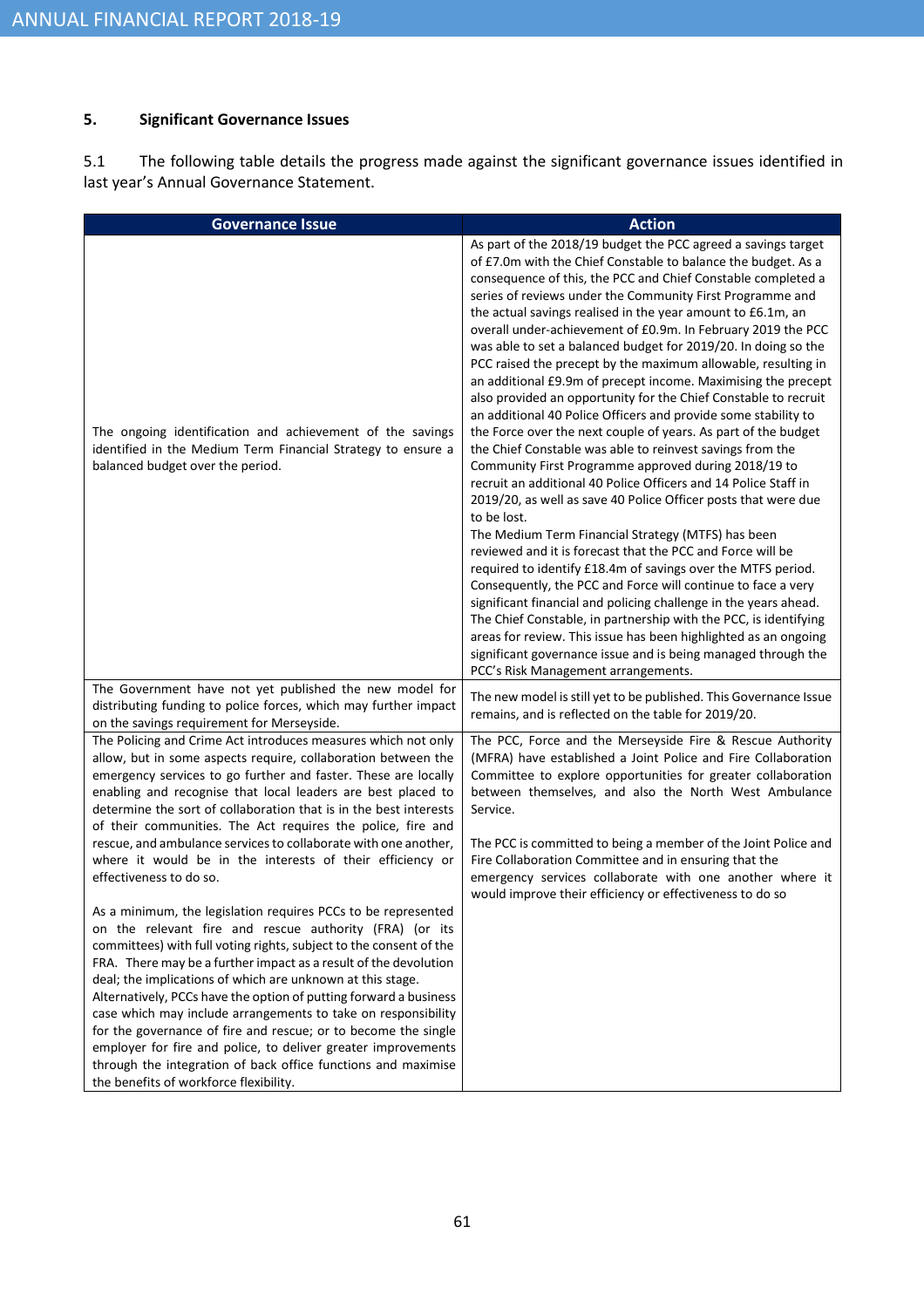5.2 The following have been identified as significant governance issues for the force in 2019/20 and beyond.

| <b>Governance Issue</b>                                                                                                                                                                                                                                                                                                                                                                                                                                                                                                                                                                                                                                                                                                    | <b>Action</b>                                                                                                                                                                                                                                                                                                                                                                                                                                                                                                                                                                                                                     |
|----------------------------------------------------------------------------------------------------------------------------------------------------------------------------------------------------------------------------------------------------------------------------------------------------------------------------------------------------------------------------------------------------------------------------------------------------------------------------------------------------------------------------------------------------------------------------------------------------------------------------------------------------------------------------------------------------------------------------|-----------------------------------------------------------------------------------------------------------------------------------------------------------------------------------------------------------------------------------------------------------------------------------------------------------------------------------------------------------------------------------------------------------------------------------------------------------------------------------------------------------------------------------------------------------------------------------------------------------------------------------|
| The ongoing identification and achievement of the<br>savings identified in the Medium Term Financial Strategy<br>to ensure a balanced budget over the period.                                                                                                                                                                                                                                                                                                                                                                                                                                                                                                                                                              | The force is currently developing the next phase of change<br>programmes to balance the budget in the Medium Term<br>Financial Strategy and beyond; in line with the priorities<br>of the organisation and the PCC.                                                                                                                                                                                                                                                                                                                                                                                                               |
| The Government have not yet published the new model<br>for distributing funding to police forces, which may further<br>impact on the savings requirement for Merseyside.                                                                                                                                                                                                                                                                                                                                                                                                                                                                                                                                                   | The force will closely monitor any recommendations that<br>come out of the consultation and provide an assessment<br>of the impact.<br>In conjunction with other metropolitan forces, we have<br>commissioned work from external advisors to provide<br>professional advice.                                                                                                                                                                                                                                                                                                                                                      |
| The Policing and Crime Act introduces measures which<br>not only allow, but in some aspects require, collaboration<br>between the emergency services to go further and faster.<br>These are locally enabling and recognise that local leaders<br>are best placed to determine the sort of collaboration that<br>is in the best interests of their communities. The Act<br>requires the police, fire and rescue, and ambulance<br>services to collaborate with one another, where it would<br>be in the interests of their efficiency or effectiveness to<br>do so.                                                                                                                                                         | Work is ongoing to seek further collaboration between<br>the force and the Merseyside Fire & Rescue Service. This<br>includes all areas where there are opportunities to share<br>back office or operational efficiencies. There is a joint<br>Police and Fire Collaboration Board that ensures this<br>process is effectively governed and managed.                                                                                                                                                                                                                                                                              |
| As a minimum, the legislation requires PCCs to be<br>represented on the relevant fire and rescue authority<br>(FRA) (or its committees) with full voting rights, subject to<br>the consent of the FRA. There may be a further impact<br>as a result of the devolution deal; the implications of<br>which are unknown at this stage.<br>Alternatively, PCCs have the option of putting forward a<br>business case which may include arrangements to take on<br>responsibility for the governance of fire and rescue; or to<br>become the single employer for fire and police, to deliver<br>greater improvements through the integration of back<br>office functions and maximise the benefits of workforce<br>flexibility. | The PCC is currently represented on the Joint Police and<br>Fire Collaboration Committee. The PCC, in conjunction<br>with the MFRA, will need to consider the other options<br>contained in the final Act around the governance<br>arrangements. A full business case would be required to<br>support any proposed changes from the current<br>arrangements and would need demonstrate any new<br>arrangements would improve the efficiency and effectives<br>of the services. A business case would need to be<br>submitted to the Home Secretary for approval before any<br>changes to the governance arrangements are applied. |

Signed

erna Hennedy

 $\ddot{\mathscr{L}}$ 

Serena Kennedy **Keith Dickinson ACMA/ CGMA/ FCMA** 

Deputy Chief Constable of Merseyside Police Director of Resources for the Chief Constable of Merseyside Police On behalf of the Chief Constable of Merseyside Police

31<sup>st</sup> July 2019 31<sup>st</sup> July 2019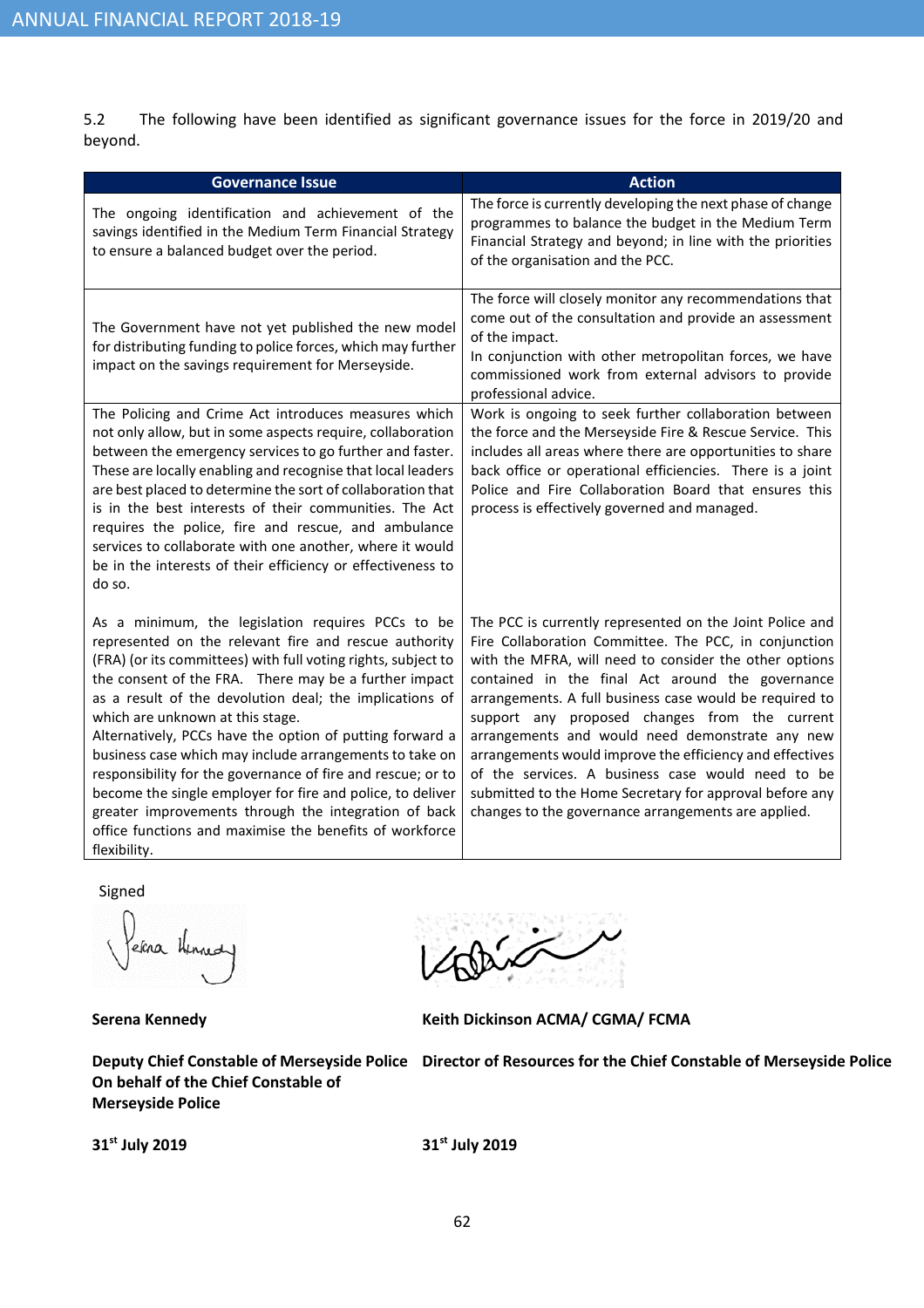# Glossary of Terms

#### ACCOUNTING POLICIES

Accounting policies are the specific principles, bases, conventions, rules and practices applied by an entity in preparing and presenting financial statements.

#### ACCRUALS BASIS

The accruals basis of accounting requires the non-cash effects of transactions to be reflected in the financial statements for the accounting period in which those effects are experienced and not in the period in which any cash is received or paid.

#### AMORTISATION

An annual charge to reflect the extent to which an intangible asset has been worn out or consumed during the financial year.

#### ASSET CEILING

The asset ceiling is an upper limit on what is allowed to be recognised as a defined benefit asset broadly depending on whether the employer reporting entity can either get refunds from the outside/'third party' pension scheme or a reduction in future contributions to the outside/'third party' pension scheme.

#### BALANCE SHEET

The Balance Sheet represents a summary of the assets, liabilities, funds and reserves of the CC.

#### **CREDITORS**

Individuals or organisations to whom the CC owes money at the end of the financial year.

#### CURRENT SERVICE COST (PENSIONS)

This measures the increase in the present value of pensions liabilities generated in the financial year by employees. It is an estimate of the true economic cost of employing people in the financial year, earning service that will eventually entitle them to the receipt of a lump sum and pension when they retire.

#### CURTAILMENTS & SETTLEMENTS

Curtailment arises as a result of the early payment of accrued pensions on retirement on the grounds of efficiency, redundancy or where the employer has allowed employees to retire on unreduced benefits before they would otherwise have been able to do so.

#### **DEBTORS**

Individuals or organisations who owe the CC money at the end of the financial year.

#### DEFERRED LIABILITY

Liabilities, which by arrangement are payable over a period of time.

#### DEPRECIATION

An annual charge to reflect the extent to which a tangible asset has been worn out or consumed during the financial year.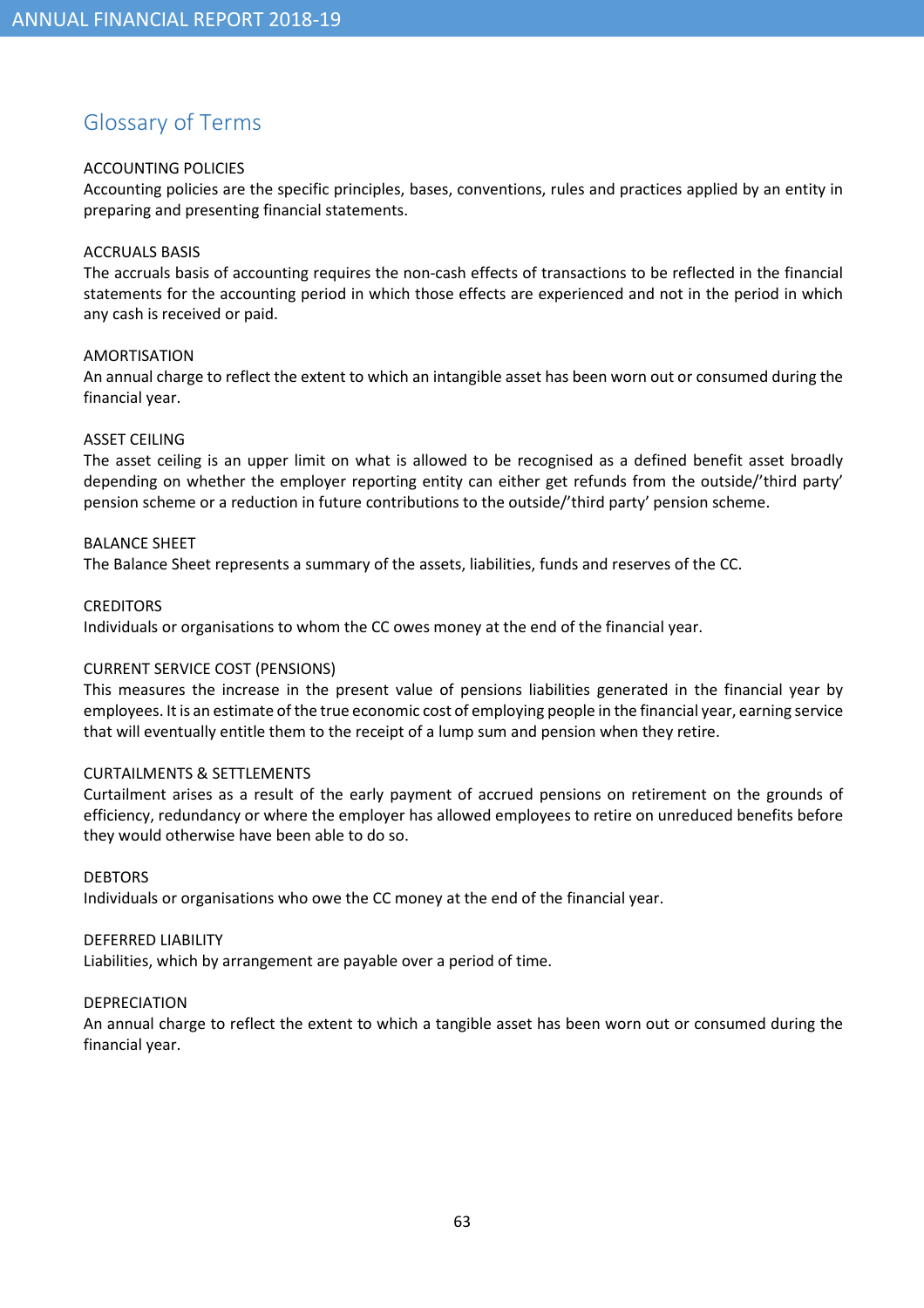#### EXPECTED RATE OF RETURN ON PENSIONS ASSETS

This is the measure of the average rate of return expected on investment assets held by the Scheme for the year. It is not intended to reflect the actual realised return on the Scheme, but a longer-term measure, based on the fair value of the assets at the start of the year and an expected return factor. Plan assets comprise:-

- Assets held by a long-term employee benefit fund; and
- Qualifying insurance policies (not relevant for Police).

#### FAIR VALUE

The amount for which an asset could be exchanged, or a liability settled, between knowledgeable willing parties in an arm's length transaction.

#### FINANCIAL INSTRUMENT

This is any contract that gives rise to a financial asset of one entity and a financial liability of another. The term covers both financial assets such as loans receivable and liabilities such as borrowings.

#### FINANCING ACTIVITIES (CASH FLOW)

Financing activities are activities that result in changes in the size and composition of the principal, received from or repaid to external providers of finance.

#### INTRA-GROUP FUNDING

Funding provided by the PCC to the CC to enable the CC to undertake day-to-day policing.

#### INVESTING ACTIVITIES (CASH FLOW)

Investing activities are the acquisition and disposal of long-term assets and other investments, not included in cash equivalents.

#### MATERIAL

Omissions or misstatements of items are considered material if they could, individually or collectively, influence the decisions or assessments of users made on the basis of the financial statements.

#### NON DISTRIBUTED COSTS (PENSIONS)

This covers past service costs settlements and curtailments in respect of IAS19 pension costs. It also covers costs associated with unused assets.

#### THE CHIEF CONSTABLE OF MERSEYSIDE POLICE (CC)

The Chief Constable of Merseyside Police is a separate corporation sole which was established on 22nd November 2012.

#### THE CODE (The Code of Practice on Local Accounting in the United Kingdom 2018/19)

The Code defines proper accounting practices for local authorities in England, Wales, Scotland and Northern Ireland and applies to accounting periods commencing on or after 1st April 2018.

#### THE COMPREHENSIVE INCOME AND EXPENDITURE STATEMENT

The account which summarises the costs of all the functions of the CC. It also includes notional charges for the fair use of assets and the notional cost of retirement benefits earned by employees in the year.

#### OPERATING ACTIVITIES (CASH FLOW)

Operating activities are the activities of the entity that are not investing or financing activities.

#### OPERATING LEASE

A lease where substantially all the risks and rewards of ownership remain with the lessor.